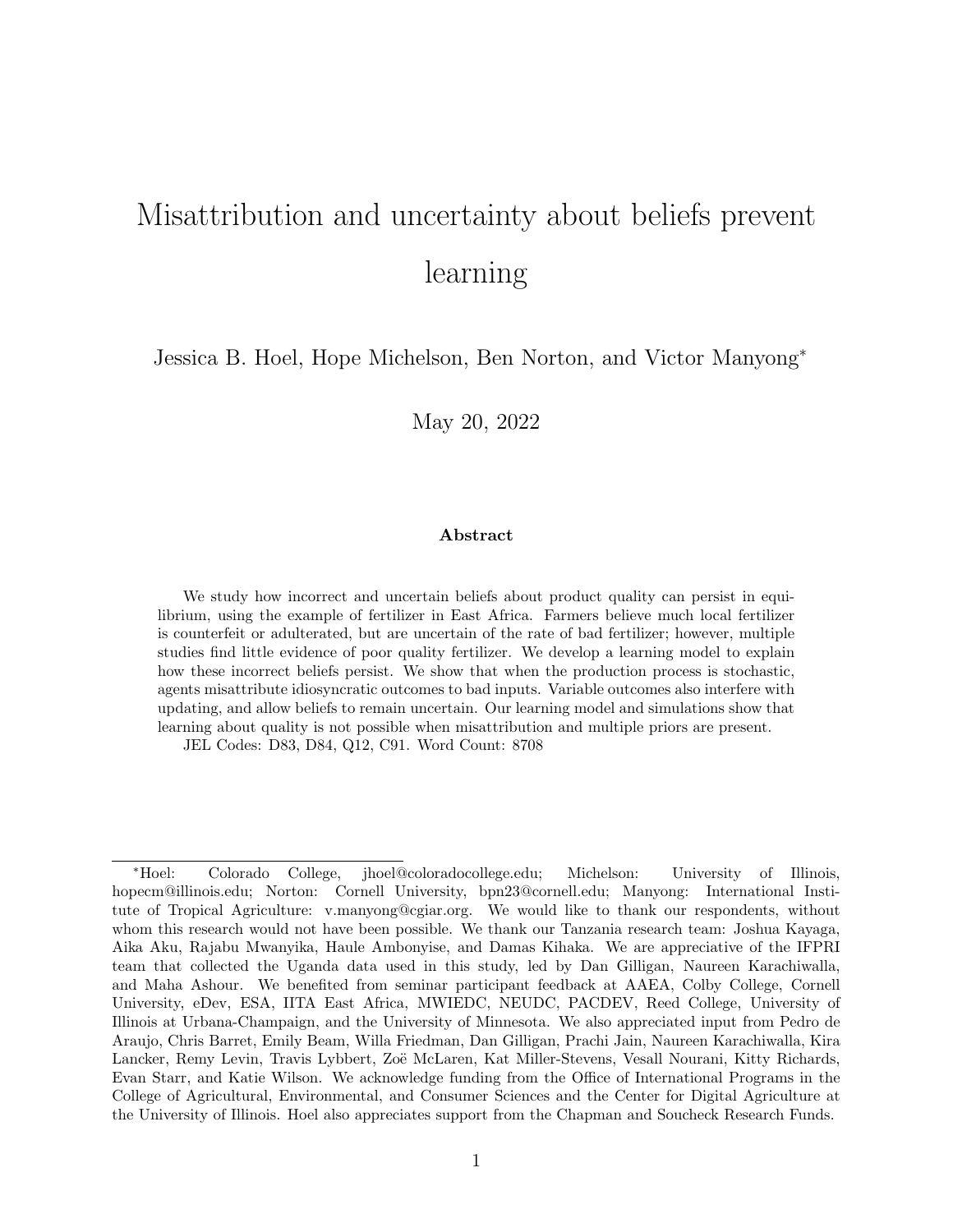# 1 Introduction

Nearly 40% of Sub-Saharan Africa's population lives in extreme poverty, with the majority of the poor engaged in agriculture - a low-productivity sector characterized by persistently low crop returns. Improving agricultural productivity is central to reducing poverty in the region [\(Byerlee, De Janvry, and Sadoulet, 2009;](#page-38-0) [Bravo-Ortega and Lederman, 2005\)](#page-38-1) and will require increased use of modern agricultural inputs including fertilizer. The global average nitrogen fertilizer application<sup>[1](#page-1-0)</sup> is 70 kilograms per hectare; farmers in Sub-Saharan Africa average only 15 kilograms per hectare [\(FAOStat, 2021\)](#page-39-0). A number of explanations for this persistently low fertilizer use have been explored in the literature, including information problems about the technology or its benefits [\(Foster and Rosenzweig, 2010;](#page-39-1) [Krishnan and](#page-40-0) [Patnam, 2013\)](#page-40-0), heterogeneity in returns [\(Marenya and Barrett, 2009;](#page-41-0) [Suri, 2011\)](#page-41-1), credit constraints [\(Carter, Laajaj, and Yang, 2013;](#page-39-2) [Karlan, Osei, Osei-Akoto, and Udry, 2014\)](#page-40-1), and behavioral constraints [\(Duflo, Kremer, and Robinson, 2011\)](#page-39-3).[2](#page-1-1)

[Bold et al. \(2017\)](#page-38-2) suggest farmers do not use fertilizer because they believe the locally available products may be poor quality and have low productivity. Farmers in the [Bold et al.](#page-38-2) [\(2017\)](#page-38-2) Uganda sample on average believed that fertilizer in their local market contained 38% less nitrogen than advertised. In our data from Tanzania and Uganda, 70% and 84% of farmers, respectively, believe that some fertilizer in their local market is counterfeit or adulterated.<sup>[3](#page-1-2)</sup> Further, these farmers report that they are not sure about the rate of coun-

<span id="page-1-2"></span><span id="page-1-1"></span><sup>2</sup>[Suri and Udry](#page-42-0) [\(2022\)](#page-42-0) provides a review of the literature.

<span id="page-1-0"></span><sup>&</sup>lt;sup>1</sup>We focus on urea fertilizer, the most commonly used nitrogen-based fertilizer among small farmers and the most widely sold in sub-Saharan Africa [\(Sanabria, Dimith`e, and Alognikou, 2013\)](#page-41-2). Urea is also the fertilizer that has received the most attention in the academic literature on fertilizer quality [\(Bold, Kaizzi,](#page-38-2) [Svensson, and Yanagizawa-Drott, 2017;](#page-38-2) [Ashour, Billings, Gilligan, and Karachiwalla, 2015;](#page-38-3) [Michelson, Elli](#page-41-3)[son, Fairbairn, Maertens, and Manyong, 2021\)](#page-41-3). Urea is 46% nitrogen; most small farmer plots are in need of nitrogen and staple cereal cultivation in SSA is often limited by nitrogen availability. Fertilizer blends (in which granules of single nutrients are combined to achieve a desired nutrient composition) and compounds (in which granules themselves contain multiple nutrients) are available in the region, and include different compositions. These blends and compounds are often more expensive than urea and more varied in their composition. Recent studies have found evidence of missing nitrogen and other nutrients in these fertilizer blends and compounds, but these problems are likely attributable to manufacturing issues rather than adulteration [\(Sanabria et al., 2013;](#page-41-2) [Michelson, Gourlay, and Wollburg, 2022\)](#page-41-4). We discuss these issues in more detail in Section [2.4.](#page-18-0)

<sup>3</sup>Concern about low quality hybrid seeds has been shown to depress willingness-to-pay in Kenya [\(Langyintuo, Mwangi, Diallo, MacRobert, Dixon, and Bnziger, 2010;](#page-40-2) [Gharib, Palm-Foster, Lybbert, and](#page-40-3) [Messer, 2021\)](#page-40-3).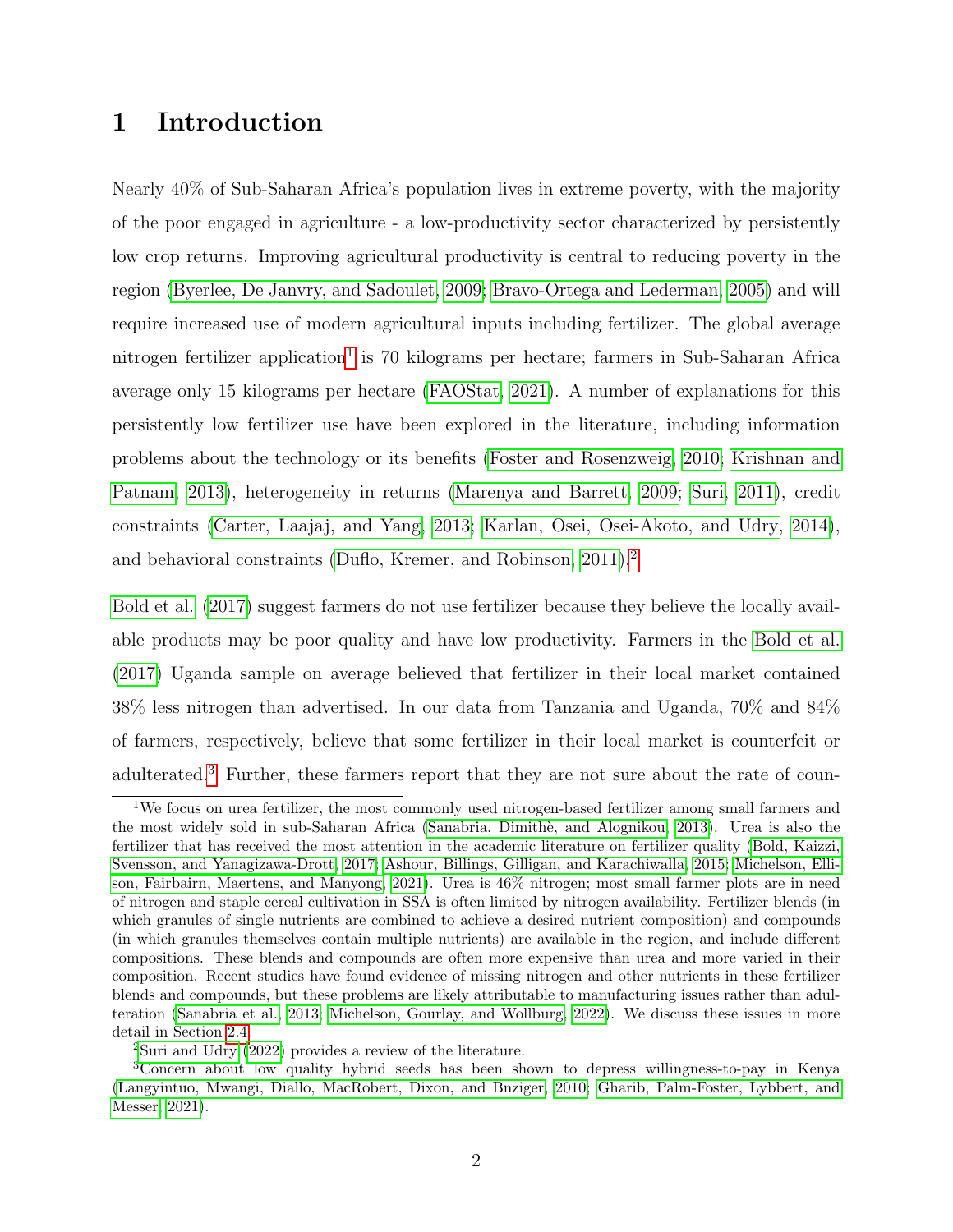terfeiting and adulteration. In our Uganda data, the median farmer said they thought 40% of fertilizer in their local market was counterfeit or adulterated, but said that the rate could be as low as 25% or as high as 55%. In our Tanzania data, only 28% of farmers said they were "completely sure" about their estimate about the rate of bad fertilizer, while 33% said they were "not sure" or "I have no idea, I'm just guessing." We use a willingness-to-pay experiment in Tanzania to show that farmers who are more pessimistic about fertilizer quality are willing to pay less for local fertilizer and will pay a higher premium for fertilizer that has been tested in a lab and guaranteed to be perfect quality. Further, we show that certainty in beliefs also affects willingness-to-pay.

However, these results present a puzzle because fertilizer in this region has been shown to have good nitrogen content. The results of numerous large recent studies that randomly sampled fertilizer sellers in Tanzania, Uganda, Malawi, Kenya, Cote d'Ivoire, Ghana, Nigeria, Senegal, and Togo find that fertilizer counterfeiting and adulteration is extremely rare [\(Michelson](#page-41-3) [et al., 2021;](#page-41-3) [Maertens, Magomba, and Michelson, 2022;](#page-41-5) [Ashour, Billings, Gilligan, Jilani, and](#page-38-4) [Karachiwalla, 2019;](#page-38-4) [Sanabria, Ariga, Fugice, and Mose, 2018a,](#page-41-6) [2018b\)](#page-41-7).[4](#page-2-0) How do incorrect and uncertain beliefs persist in equilibrium?[5](#page-2-1)

We develop a learning model that incorporates two features that together explain how incorrect and uncertain beliefs can persist: misattribution and multiple priors. Misattribution occurs when an idiosyncratically bad outcome is attributed to a poor quality input. An agent holds multiple priors when they have some sense of the possible likelihoods of various outcomes, but is not sure of the likelihoods of those outcomes. Rather than believe "50% of fertilizer is fake," the agent may think "I'm not sure. It could be that 50% of fertilizer is fake, but it could be as bad as 90 or 100% fake."[6](#page-2-2) We simulate the model and show that

<span id="page-2-2"></span><sup>6</sup>Multiple priors are one way to represent the idea of ambiguity. Ambiguous beliefs occur when an

<span id="page-2-0"></span><sup>4</sup>[Bold et al.](#page-38-2) [\(2017\)](#page-38-2) found high rates of fertilizer with significantly lower nitrogen content than advertised in all of their samples but because other larger studies have found no evidence of poor-quality fertilizer, the finding increasingly looks like an outlier in the literature. [Michelson et al.](#page-41-4) [\(2022\)](#page-41-4) reviews details on testing protocols, evidence, and possible irregularities.

<span id="page-2-1"></span> $5$ We build on [Michelson et al.](#page-41-3) [\(2021\)](#page-41-3), which first documented the phenomenon of incorrect beliefs about urea quality among farmers in Tanzania. The focus of our paper is why farmers have these beliefs and why they persist. As a part of answering that question, we replicate the willingness-to-pay results from [Michelson et al.](#page-41-3) but using real-stakes binding Becker-Degroot-Marschak (BDM, [\(Becker, Degroot, and](#page-38-5) [Marschak, 1964\)](#page-38-5)) auctions. Our focus however is understanding why so many farmers believe fertilizer is bad when evidence indicates that urea fertilizer in the region is of reliably good quality.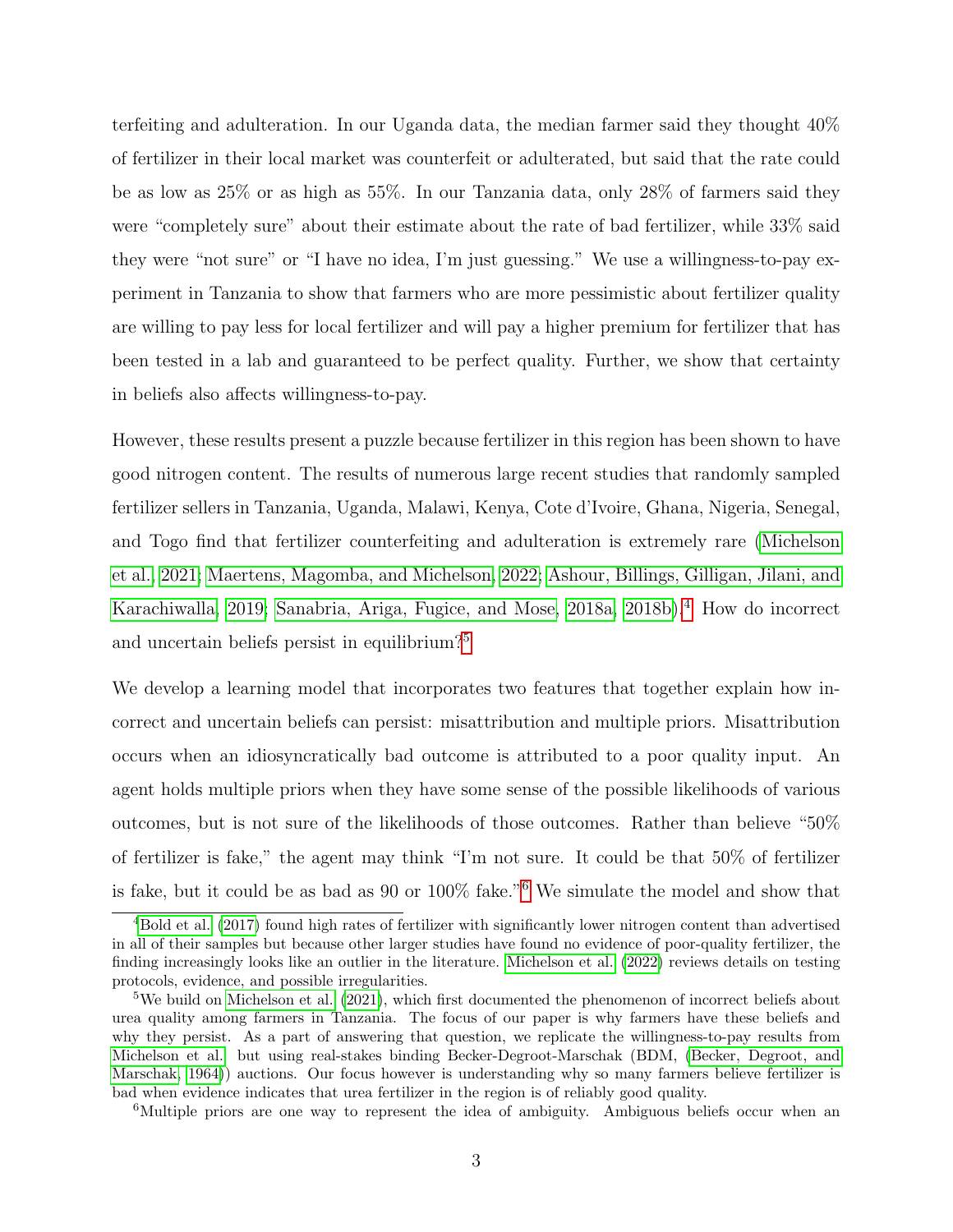when misattribution and multiple priors are present, beliefs do not converge to the truth nor to a single prior, even after 50 periods. Our results contribute to explaining the persistent problem of low fertilizer use among small farmers because incorrect beliefs reduce use through risk aversion [\(Liu and Huang, 2013;](#page-40-4) [Liu, 2012\)](#page-40-5) and uncertain beliefs reduce use further through ambiguity aversion [\(Elabed and Carter, 2015;](#page-39-4) [Ward and Singh, 2015;](#page-42-1) [Barham,](#page-38-6) [Chavas, Fitz, Salas, and Schechter, 2014;](#page-38-6) [Ross, Santos, and Capon, 2012;](#page-41-8) [Engle-Warnick,](#page-39-5) [Escobal, and Laszlo, 2007,](#page-39-5) [2011;](#page-39-6) [Kala, 2019\)](#page-40-6).

Our model predicts that beliefs will be more incorrect when outcomes are more variable; more lower tail events are likely to lead to more misattribution. Our model also predicts that beliefs will be more uncertain when outcomes are more variable because it is harder to update priors to a narrow range. We apply these insights to precipitation and farmer beliefs data in Uganda. We find that farmers who live in regions with higher historic variation in precipitation have more incorrect and more uncertain beliefs about fertilizer quality.

Goods like fertilizer are often thought of as experience goods, meaning that agents can learn their effects through repeated use. Our model shows that when learning is obstructed by misattribution and multiple priors, the good should instead be considered a credence good, meaning that its quality cannot be learned and beliefs about quality must be influenced by something other than use. Other credence goods of this type include other agricultural inputs such as seed and herbicides, but also medication, vaccines, vitamins, car repairs, and education.

In high-income countries, the quality of credence goods is often ensured through a strong, trusted, and transparent regulatory system. Medical regulatory agencies require large, long clinical trials before authorizing a new drug or vaccine, adverse events are automatically recorded through surveillance systems, and decisions about specific products are discussed in public fora. The quality of education is certified by bodies at the state and national levels. When government certification is not available, crowd-sourced verification springs up through services such as Google and Yelp reviews. By contrast, in low-income countries and

agent truly has no idea of the likelihood of various outcomes. That concept is not possible to capture mathematically, so theorists introduced the idea of multiple priors, or specific but multiple ideas about possible likelihoods [\(Gilboa and Schmeidler, 1989\)](#page-40-7).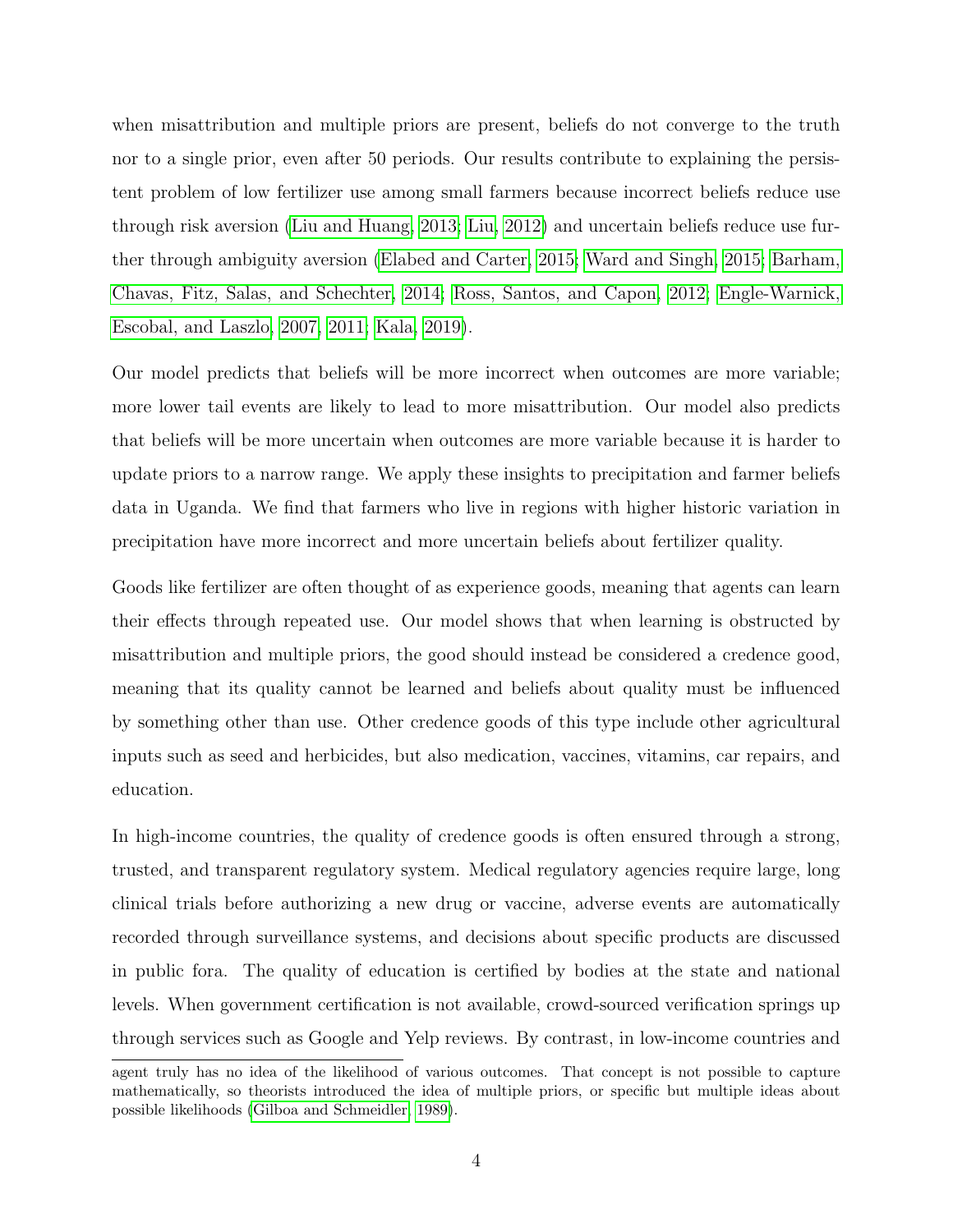communities, government and social media regulatory systems often do not often function well, one reason why markets like the one for fertilizer in East Africa break down. Our work speaks to the value of a strong and trusted regulatory system.

Our results suggest that programs that provide input subsidies or relax credit constraints alone may not encourage long-term use of fertilizer and other similar goods because those programs fundamentally rest on the idea that trying a good a few times allows the user to understand and identify its benefits. Because of misattribution and multiple priors, fertilizer and similar goods are not experience goods, so a few uses will not be enough to convince a user of their value.

The paper proceeds as follows: Section [2](#page-4-0) describes the setting, context, and data; Section [3](#page-22-0) presents the model, simulations, and weather data; Section [4](#page-34-0) discusses and concludes.

### <span id="page-4-0"></span>2 Setting, context, and data

### 2.1 Fertilizer and maize farming in East Africa

Fertilizers provide essential plant nutrients including nitrogen, phosphorous, and potassium to developing crops. While fertilizers were widely adopted during the Green Revolution by small farmers in much of Asia and Latin America, their use remains low in Sub-Saharan Africa. Our focus in the paper is urea fertilizer, a single-nutrient industrially produced fertilizer that is 46% nitrogen by weight and among the most common and widely used fertilizers in the world.

[Sheahan and Barrett \(2017\)](#page-41-9) document that only 16.9% of small farm households use fertilizer in Tanzania and only 3.2% do in Uganda. Low use of fertilizers directly contributes to widespread problems of low crop yields and high rates of poverty and food insecurity [\(Tittonell and Giller, 2013;](#page-42-2) Dzanku, Jirström, and Marstorp, 2015). For example, while maize is East Africa's most important staple cereal crop [\(World Bank, 2009\)](#page-42-3), critical as a food and feed source as well as as a source of income and employment, yields remain ex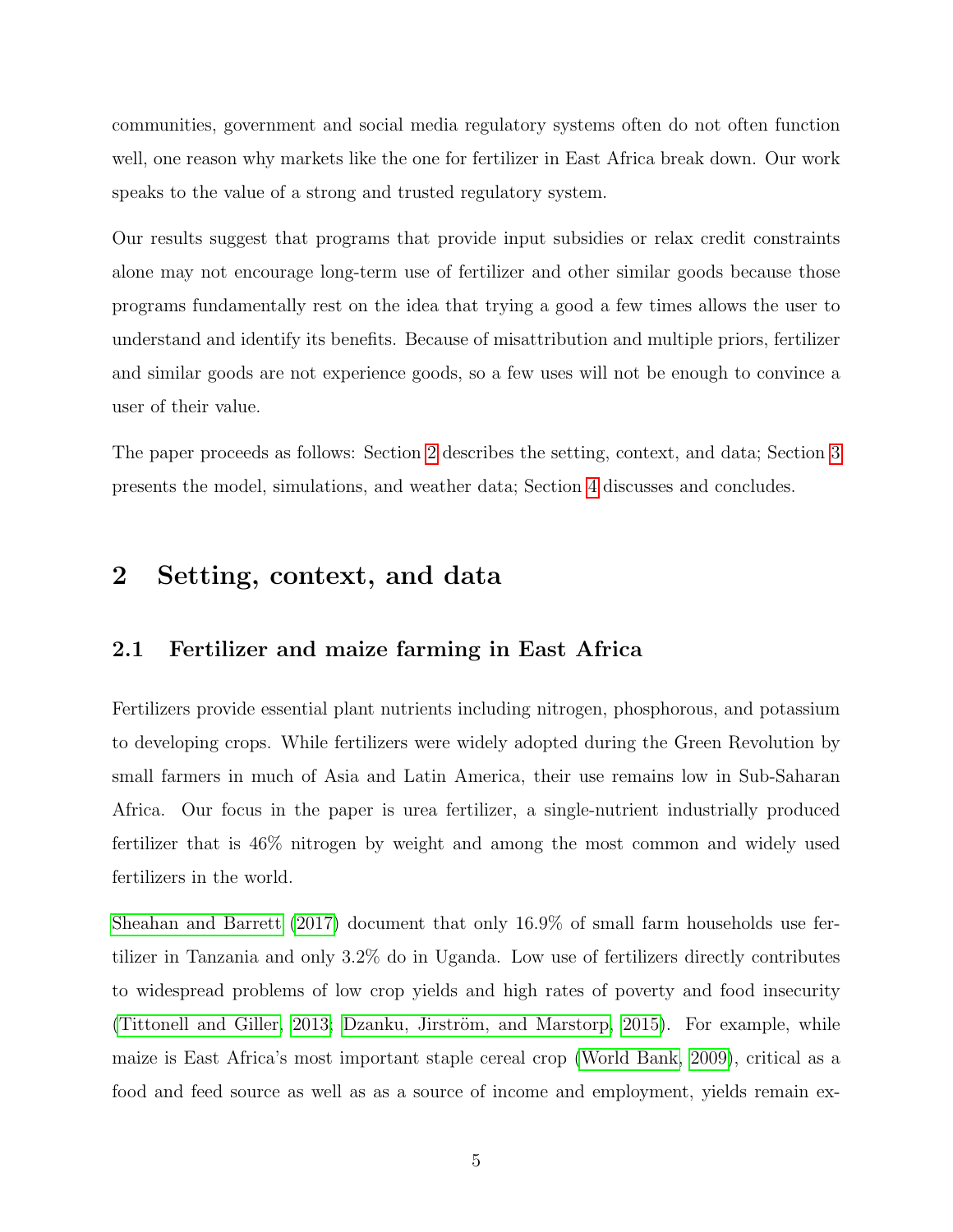tremely low in in the region [\(Dorosh, Wang, You, and Schmidt, 2012;](#page-39-8) [Diao, Fan, Headey,](#page-39-9) [Johnson, Pratt, and Yu, 2008\)](#page-39-9): yields are approximately two metric tons per hectare, well below estimated regional yield ceilings of 4-5 metric tons per hectare [\(Tittonell and Giller,](#page-42-2) [2013\)](#page-42-2).[7](#page-5-0)

Fertilizer is sold by weight and is required to be in accordance with national standards related to nutrient content. For example, urea fertilizer with less than 45% nitrogen is considered out of compliance based on regional regulatory standards in East Africa. Nitrogen can be missing from fertilizer due to problems in manufacturing or due to adulteration or counterfeiting. Adulteration is when fertilizer is mixed with non-fertilizer material in sufficient quantities to dilute its agronomic effectiveness - the foreign material could be agronomically inert substances like small pebbles or the material could be something with potentially deleterious effects like rock salt. Counterfeiting is an extreme form of adulteration: a counterfeit bag of fertilizer is a bag of completely non-fertilizer material (pebbles, concrete, salt) sold as fertilizer. [Michelson et al. \(2021\)](#page-41-3) emphasize that fertilizer quality is multi-dimensional and that farmers also consider the appearance of the fertilizer granules as well as the condition of the bag when they evaluate quality.

While fertilizer is sold in 50 and 25 kilogram bags, small farmers tend to purchase fertilizer in one or two kilogram bags. These small quantities are scooped from an open bag at the time of the transaction by agri-dealers or sold in repacked plastic bags prepared in advance of the transaction by agri-dealers. Accordingly, the focus in the literature has been on testing fertilizer scooped from open bags. [Michelson et al. \(2021\)](#page-41-3) purchase and test primarily one and two kilogram quantities of fertilizer: 88% of their 300 urea samples are small quantity purchases from open bags and all 225 fertilizer sellers in their census sold from open bags. [Ashour et al. \(2019\)](#page-38-4) also prioritized sampling from open bags in their assessment of fertilizer quality in Uganda. Neither study finds an evidence of quality deterioration associated with samples taken from open bags. We discuss this further in Section 2.4 which summarizes extant evidence on urea fertilizer quality.

Previous studies have established that farmers in Sub-Saharan Africa believe there is poor

<span id="page-5-0"></span><sup>7</sup>For comparison, maize yields in the United States are around 11.5 metric tons per hectare.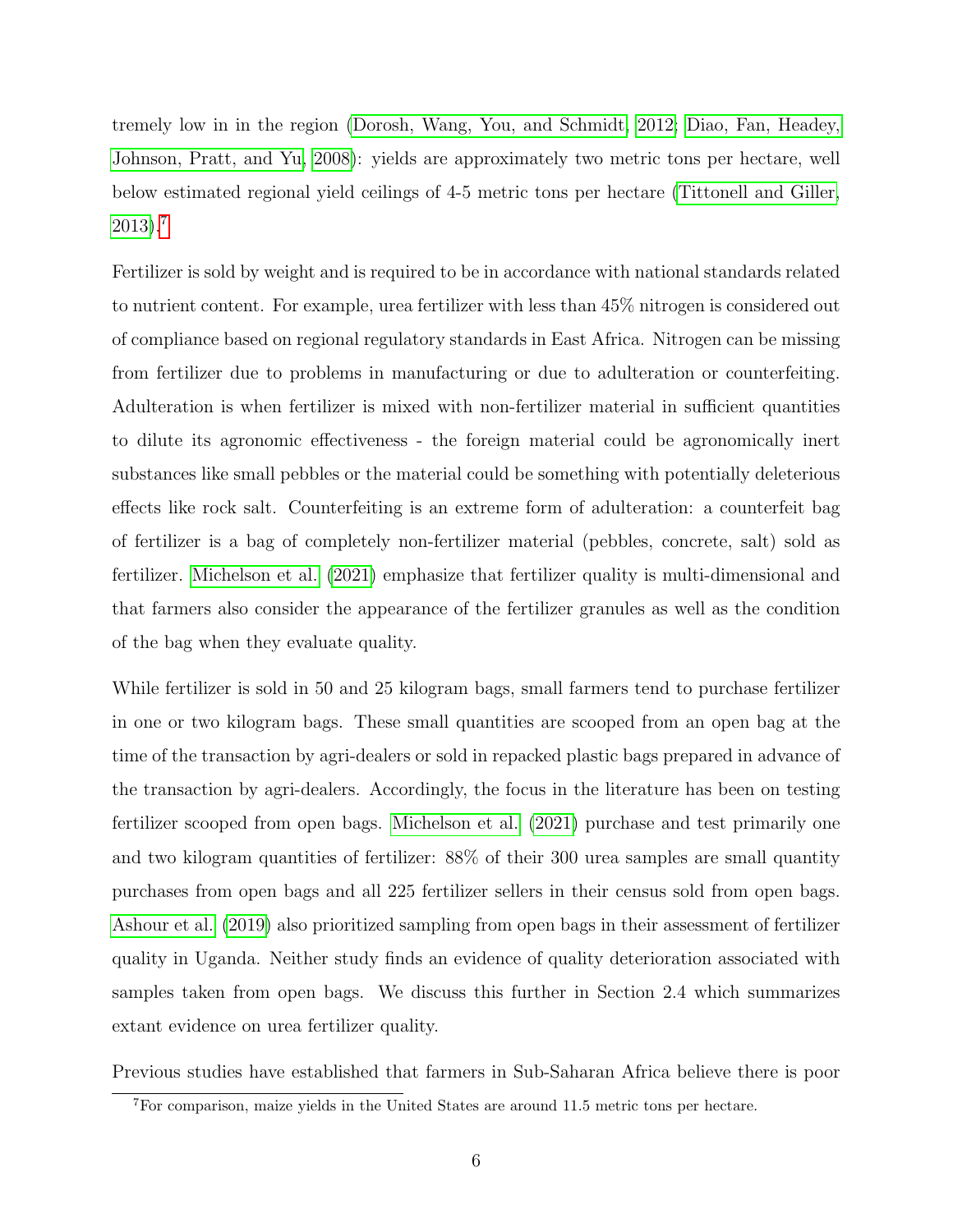quality urea fertilizer in their local markets. [Michelson et al. \(2021\)](#page-41-3) find 36% of surveyed farmers (in a sample of 164 farmers) report that urea adulteration is a problem in the market in Morogoro Region, Tanzania. [Bold et al. \(2017\)](#page-38-2)'s sample of Ugandan farmers believed that urea fertilizer available in their local markets was missing 38% of its nutrients on average.[8](#page-6-0) Reports from the International Fertilizer Development Center [\(Sanabria et al., 2013,](#page-41-2) p. 39) conducted in countries in East and West Africa note that farmer beliefs about the prevalence of adulterated urea are widespread but without scientific support.

### 2.2 Farmers' qualitative impressions of fertilizer in Tanzania

We held focus groups with farmers in the Morogoro region of Tanzania to establish how they understand the relationship between fertilizer application and crop yields, how and where they purchase fertilizer, and how they describe and evaluate urea fertilizer quality. We also interviewed stakeholders in the fertilizer industry about the prevalence of bad quality fertilizer.[9](#page-6-1) Farmers reported that good-quality fertilizer is beneficial for crop production and that crops with fertilizer perform better than crops without fertilizer; its application makes crops grow "fast and strong," with "high and good yields." Farmers said that urea fertilizer was the best fertilizer to use; urea would solve the problem of "paddy turning yellow" or "high amounts of salt in the soil." Farmers reported hearing about the benefits of fertilizer from fellow farmers, extension agents, fertilizer sellers, and fertilizer companies.

Focus groups revealed an important insight about farmer beliefs and fertilizer quality: reports of bad quality fertilizer most often stem from a farmer using fertilizer and getting "bad results"– yields that are inconsistent with what they expect. Farmers tended to describe fertilizer as having binary quality; either the fertilizer is  $safi$  kabisa (meaning exactly clean/fresh, excellent, very safe) or terrible. Farmers told stories about knowing farmers who

<span id="page-6-0"></span><sup>8</sup>[Ashour, Gilligan, Hoel, and Karachiwalla](#page-38-7) [\(2019\)](#page-38-7) study farmer beliefs about herbicide quality in Uganda and find that farmers believe that 41 percent of herbicide is counterfeit in their local market. [Gharib et al.](#page-40-3) [\(2021\)](#page-40-3)'s analysis of farmer willingness-to-pay for hybrid maize seed finds that farmers are concerned about fraud and are willing to pay a premium to purchase directly from the seed company.

<span id="page-6-1"></span><sup>9</sup>We interviewed the director of regulatory services for the Tanzania Fertilizer Regulatory Authority, a senior agronomist at YARA Tanzania Limited, one of Tanzania's largest fertilizer companies, a project manager at the African Fertilizer and Agribusiness Partnership, and an agricultural reporter at Tanzania's major English-language newspaper, The Citizen.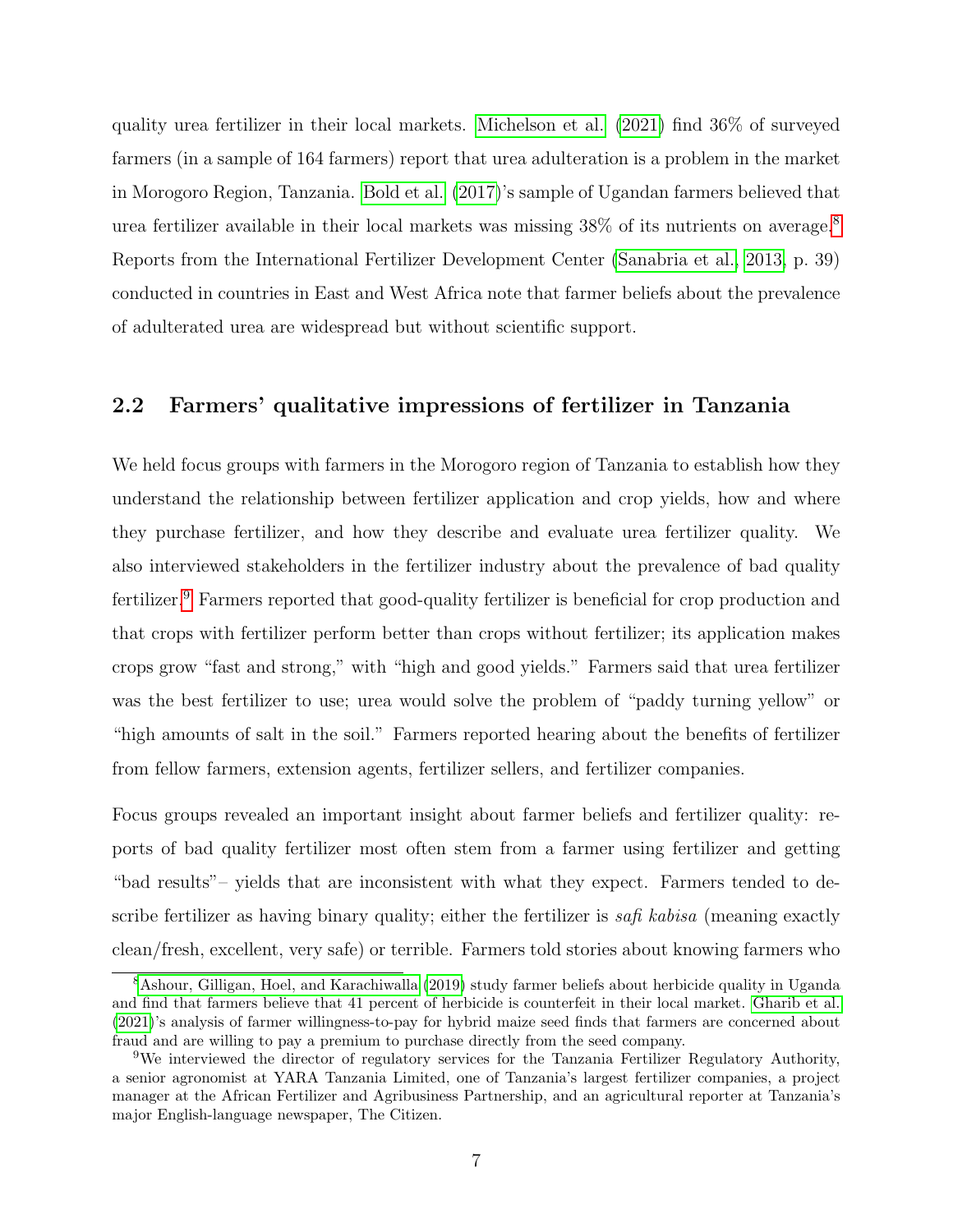had bought what they referred to as "fake fertilizer". Farmers provided a range of answers with respect to how they evaluate fertilizer quality: the nutrient content of the fertilizer, the fertilizer's packaging, storage conditions, or the observed physical characteristics. Among those farmers who reported having purchased bad quality fertilizer in the past (36 of our 43 focus group farmers), half reported that they knew the fertilizer was bad quality because the performance of the crop did not meet their expectations, a third reported it was bad because of the fertilizer's observed physical characteristics, and the rest reported that it was a combination of these.

The director of regulatory services at the Tanzanian Fertilizer Regulatory Authority (TFRA) shared a typical case: tobacco farmers in Tanzania's southwest had complained to TFRA in 2018 that the fertilizer they had purchased and used had been poor quality. Their rationale? There was no change in height of their plants 2-3 weeks after applying fertilizer, which was inconsistent with their experience applying fertilizer in the past. The TFRA director travelled to the southwest region to meet with the farmers, tested the fertilizer, and found that it was good quality, with the correct amount of nutrients.<sup>[10](#page-7-0)</sup> A report from the International Fertilizer Development Center in 2018 on fertilizer quality in Uganda documented the phenomenon of farmers commonly attributing crop growth problems to bad fertilizer: "Complaints made by farmers that cannot be directly linked to fertilizer as the sole cause. Crop failure can be attributed to many causes, ranging from poor crop nutrition due to insufficient use of fertilizers to limited or absent crop protection and other crop management problems" [\(Sanabria et al., 2018a\)](#page-41-6).

<span id="page-7-0"></span> $10$ The field director coordinating our focus groups and interviews shared with us another relevant example. Two farmers with fields across the road from each other applied urea to their maize, but the crops in on one field performed significantly better than the other. Once crop was shorter and a bit yellow in the leaves. The farmers complained to the field director that the fertilizer that the farmer applied on the field that performed poorly was bad quality and causing this difference. It turns out the farmer with the good crop performance had applied urea fertilizer that included sulfur (ammonium sulfate fertilizer) as well as nitrogen. The farmers had not been aware or had forgotten that they had applied the fertilizer with sulfur. The two fertilizers are branded similarly and cost about the same. The addition of the sulfur in an area with widespread sulfur deficiencies in the soil (see [\(Harou, Whitney, Kung'u, and Luedeling, 2021\)](#page-40-8) was causing the farmer's crops to perform better. Neither fertilizer was bad quality, but the fertilizer that was attributed to bad quality was assessed by the farmers as bad in comparison with the one that was performing better because it was more suitable for the soil.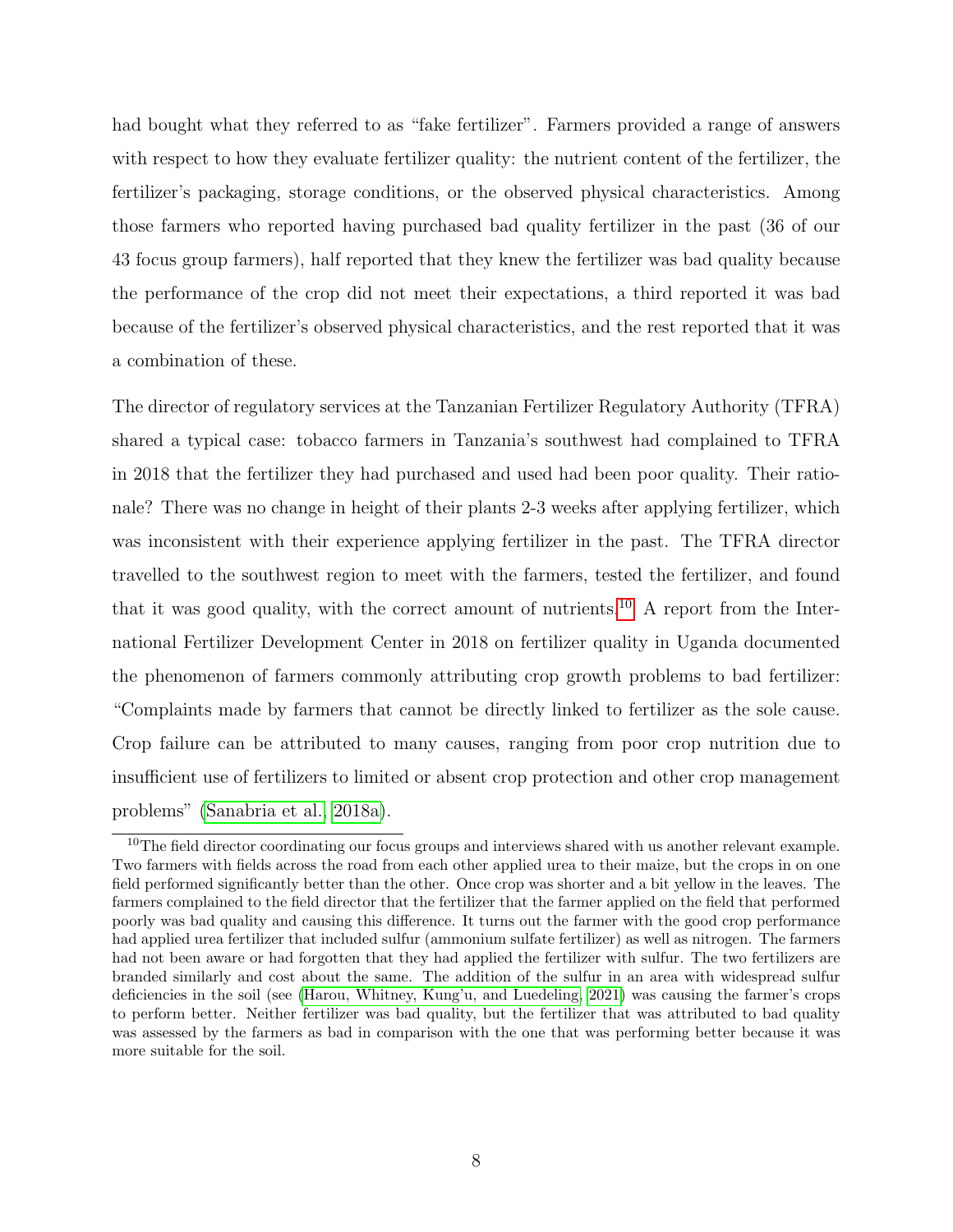### 2.3 Quantitative Data

Our quantitative data come from two primary sources. The first we collected with 348 farmers in 18 villages in the Morogoro region of Tanzania in July 2019. The second data set is a representative household survey of the maize growing regions of Uganda and includes 1388 households in 239 villages. These Uganda data were collected by the International Food Policy Research Institute (IFPRI) in July-August 2014 [\(Ashour et al., 2015\)](#page-38-3).<sup>[11,](#page-8-0)[12](#page-8-1)</sup>

Table [1](#page-8-2) presents farming summary statistics for the Tanzania data. On average, farmers cultivated 3 acres in the previous long rains growing season, 34 percent reported ever having purchased fertilizer, and only 12 percent reported using fertilizer in the last primary growing season. Table [2](#page-9-0) shows similar descriptives for the Uganda data. On average, farmers owned 2.6 acres and 15 percent had ever used fertilizer; 11 percent reported having used fertilizer in the most recent primary growing season.

<span id="page-8-2"></span>Table 1: Farming summary statistics: Tanzania

|                                   | (1)     |
|-----------------------------------|---------|
|                                   |         |
|                                   | mean/sd |
| Acres cultivated in 2019          | 3.02    |
|                                   | (2.06)  |
| Ever purchased mineral fertilizer | 0.34    |
|                                   | (0.48)  |
| Used mineral fertilizer in 2019   | 0.12    |
|                                   | (0.32)  |
| bservations                       |         |

The two data sets share a special and distinguishing feature: both measure farmers' beliefs about the prevalence of poor quality fertilizer in their respective markets. Both surveys use a similar strategy for eliciting these beliefs. Enumerators asked farmers to imagine that ten farmers visited their local fertilizer seller and that each farmer purchased a bag of urea

<span id="page-8-0"></span><sup>&</sup>lt;sup>11</sup>The Uganda data are a baseline for a multi-year impact evaluation by IFPRI. Details are available in [\(Ashour et al., 2019\)](#page-38-4) and [\(Gilligan and Karachiwalla, 2021\)](#page-40-9). Hoel assisted in designing the baseline and endline surveys, but not the analysis of the evaluation data.

<span id="page-8-1"></span><sup>&</sup>lt;sup>12</sup>The full Uganda sample includes  $2475$  households; however, we restrict the sample to only the 1388 for which we have measurements of their quantitative beliefs about fertilizer quality.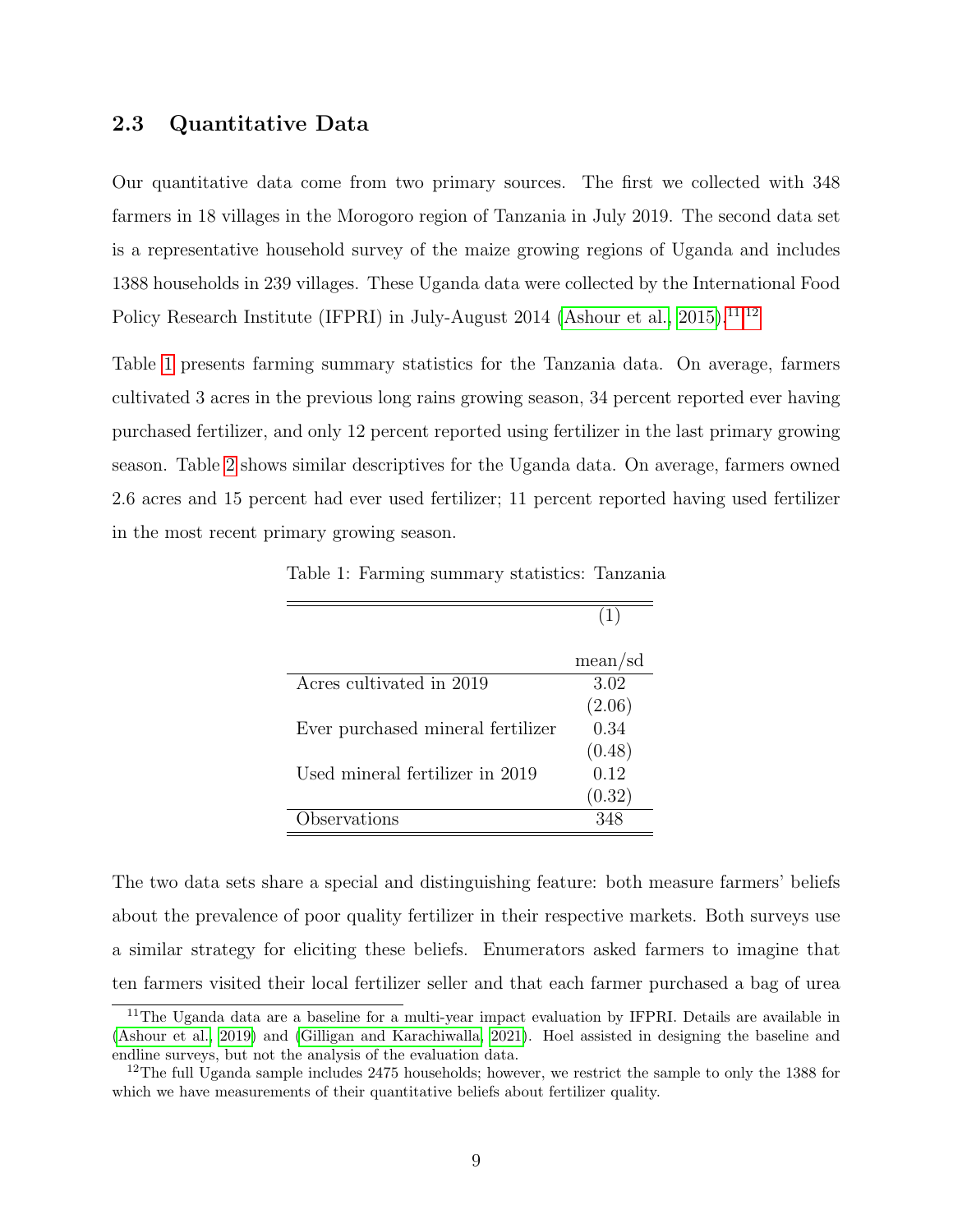<span id="page-9-0"></span>

|                                             | mean/sd |
|---------------------------------------------|---------|
| Acres owned 2014                            | 2.57    |
|                                             | (3.96)  |
| Ever used mineral fertilizer                | 0.15    |
|                                             | (0.35)  |
| Used mineral fertilzer in 2014 first season | 0.11    |
|                                             | (0.31)  |
| Observations                                | 1388    |

Table 2: Farming summary statistics: Uganda

fertilizer. The farmer was then asked how many of these ten bags of fertilizer would be good quality or bad quality (counterfeit or adulterated).

The farmer's report of how many bags of ten are likely to be bad is a measure of the farmer's belief about the risk of buying bad fertilizer. The farmer makes their assessment at the market level rather than with respect to a specific agri-dealer in a particular market. The markets are clusters of small retail shops selling agricultural inputs including seeds and herbicides. However, [Michelson et al. \(2021\)](#page-41-3) show that only 41% of shops in the region have a license to sell fertilizer and the sector exhibits considerable churn, with vendors entering and going out of business with high frequency. We focus on one kilogram bags in the elicitation because this is the dominant unit of purchase among small farmers in the region. The practice of purchasing small quantities from open 25 or 50 kilogram bags is widespread and repackaged bags of one or two kilograms were available in nearly all agri-dealer shops.<sup>[13](#page-9-1)</sup>

In the Tanzanian survey, farmers were asked to qualitatively report their certainty in their belief about the prevalence of bad fertilizer: "completely sure," "mostly sure," "not sure," or "I have no idea, I'm just guessing." The Uganda survey includes a quantitative measure of how many outcomes the farmer thought possible, and the likelihood of each outcome. After

<span id="page-9-1"></span><sup>&</sup>lt;sup>13</sup>[Michelson et al.](#page-41-3) [\(2021\)](#page-41-3) also use direct questions to assess farmer concern about the quality of fertilizer that they buy. They find that 24% of farmers report that purchasing high quality fertilizer is among their top concerns at the start of the growing season and that 43% of the farmers they survey believe at least some of the fertilizer for sale in their local market is adulterated. Further, they show that these quality sensitive farmers are attentive to the observable physical characteristics of fertilizer; they are willing to pay significantly less for clumpy or discolored fertilizer though they do revise their WTP in response to information that the fertilizer has been lab tested and found to be agronomically good.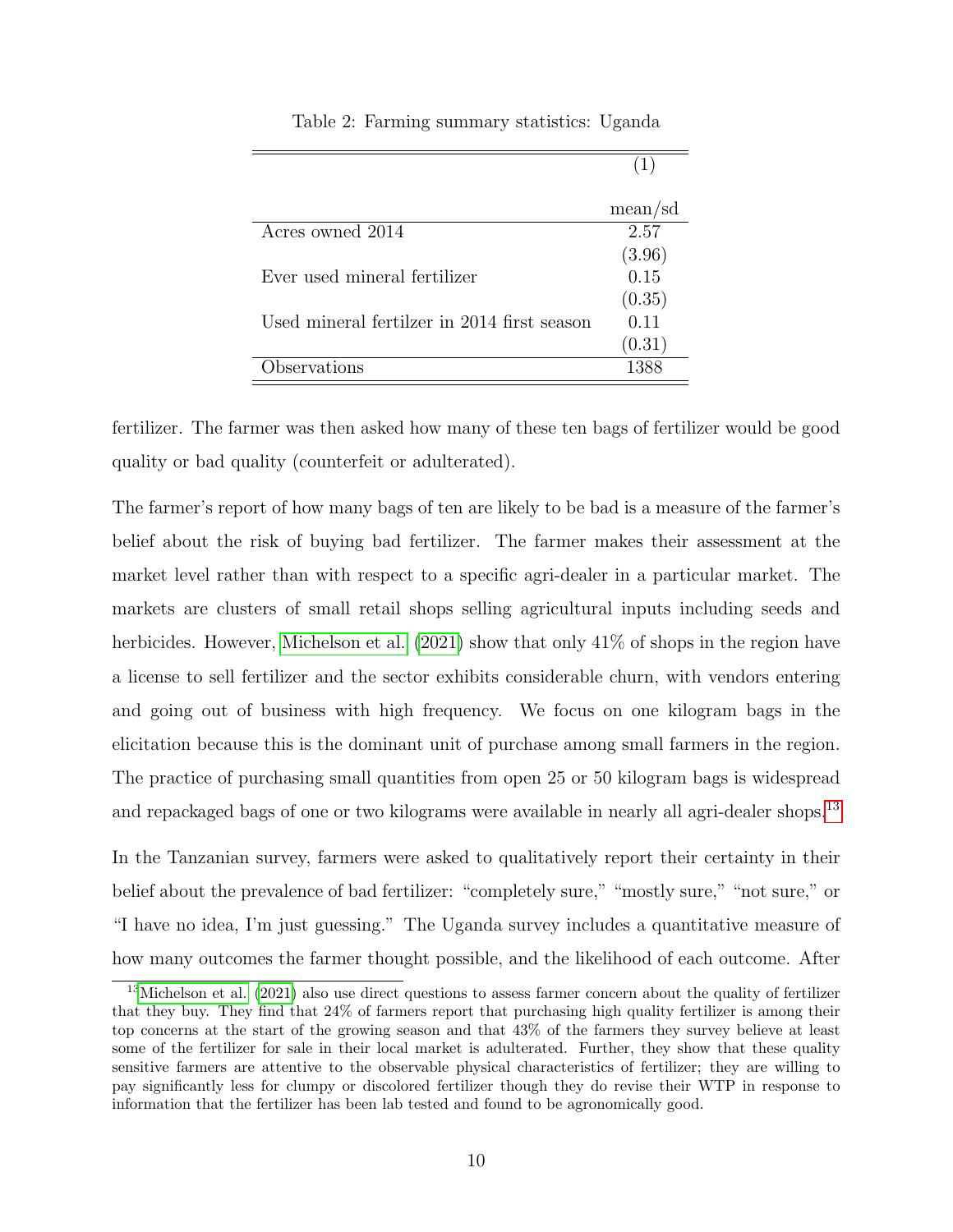asking how many of ten farmers would return home with a bag of poor quality fertilizer, enumerators asked the farmers the maximum number of farmers that would come home with bad fertilizer and the minimum number - eliciting the range of outcomes the farmer thought possible. The enumerator then showed the farmer a card with eleven bins, with the possible range they identified uncovered. The enumerator gave the farmer 15 beans to distribute between the minimum and maximum outcomes they had reported, and instructed the farmer to put more beans in the bins they thought more likely.<sup>[14](#page-10-0)</sup>

The Uganda and Tanzania survey data support the finding from the focus groups: farmers believe that much of the fertilizer available to them in local markets is poor quality. Before we discuss the particulars of their beliefs, we present summary statistics describing how farmers in Tanzania form their beliefs about fertilizer quality. Table [3](#page-12-0) shows summary statistics on how frequently farmers in Tanzania report that a source of information affected their beliefs. Farmers were allowed to report more than one source. In sum, farmers are using multiple sources of information to form beliefs about fertilizer quality. Most farmers say that they form beliefs based on their own opinion, not based on their personal results with fertilizer. 21% say they use their own experience to form beliefs, while 22% say they use their observations of others' results. 20% say they use what other farmers have told them about their experiences, and 10% say they use information from the extension agent. Only 1% say they form beliefs based on what they have heard or read in the media.

On average, farmers in our Tanzanian sample report that they believe 66% of the fertilizer in their local market is good quality. Figure [1a](#page-11-0) shows the distribution of beliefs with a vertical line indicating the mean. Only 28% of farmers believe that all of the fertilizer in their local market is good. Farmers who had previously used fertilizer were more likely to report that more of the fertilizer in their local market was good, while those who had never purchased fertilizer were more likely to say that more fertilizer in their local market was bad. Those who said they used their own results or information from their extension agent to form their beliefs said that more fertilizer in the local market was good, while those who said they formed beliefs based on what others told them thought more local fertilizer was bad.

<span id="page-10-0"></span><sup>&</sup>lt;sup>14</sup>Detailed experimental instructions for the Tanzania data collection are shown in Online Appendix [C.](#page-47-0) Analogous instructions for the Uganda data collection are shown in Online Appendix [D.](#page-54-0)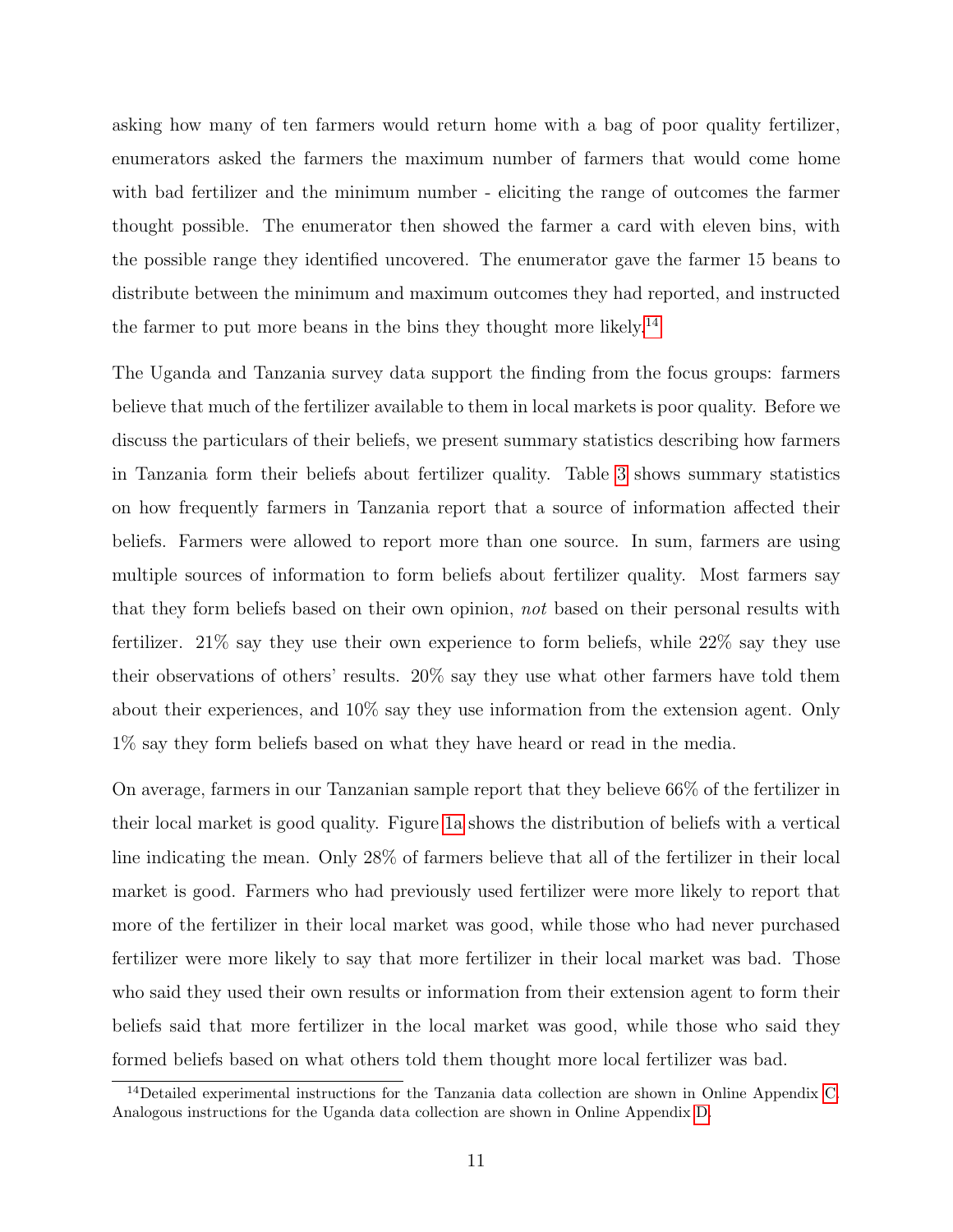

<span id="page-11-0"></span>Figure 1: Beliefs about fertilizer quality: Tanzania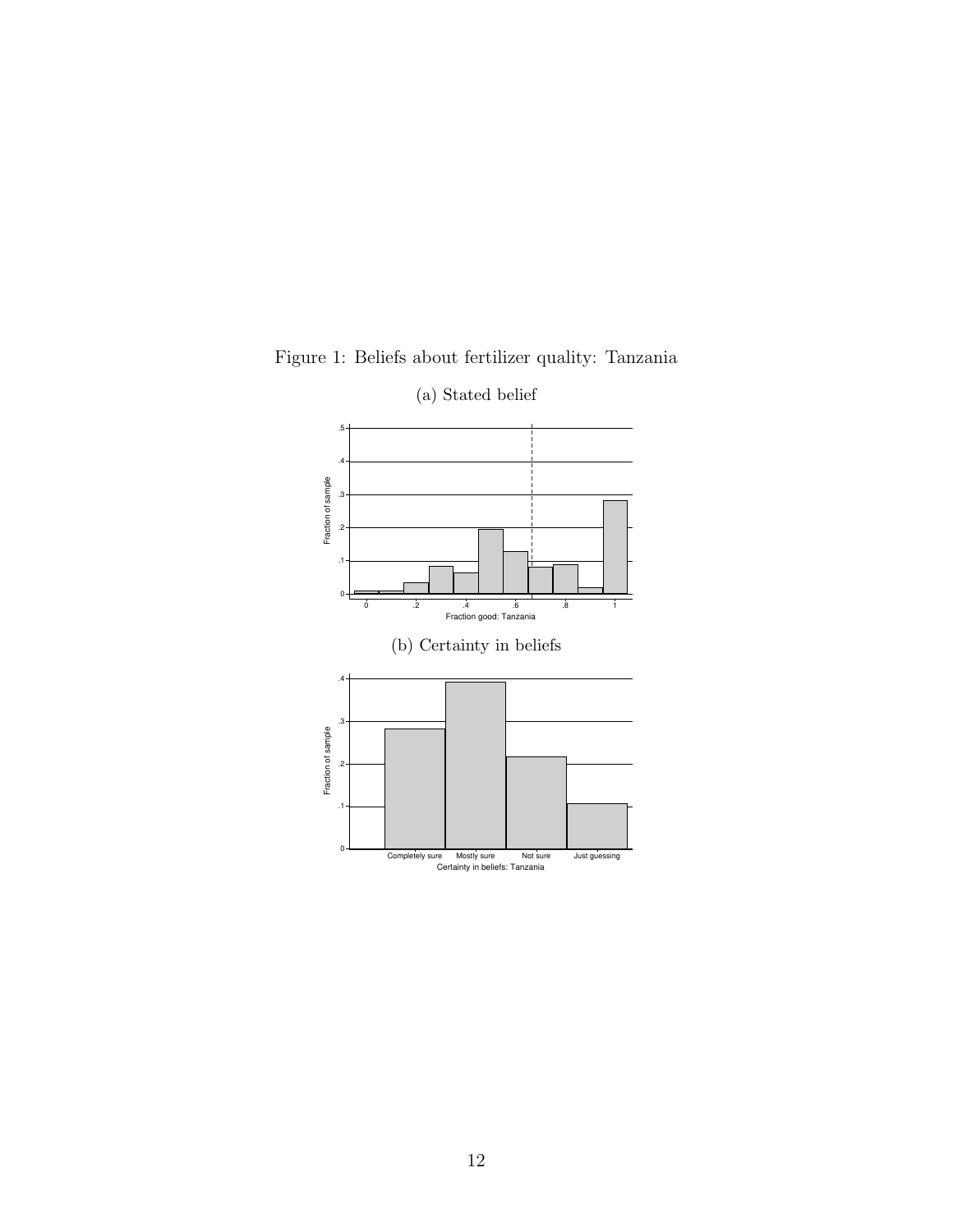<span id="page-12-0"></span>

|                                                     | mean/sd |
|-----------------------------------------------------|---------|
| The media                                           | 0.01    |
|                                                     | (0.12)  |
| My own opinion NOT based on results with fertilizer | 0.59    |
|                                                     | (0.49)  |
| My own farming results                              | 0.21    |
|                                                     | (0.41)  |
| Other results I observed                            | 0.22    |
|                                                     | (0.42)  |
| What other farmers told me                          | 0.20    |
|                                                     | (0.40)  |
| Extension officers                                  | 0.10    |
|                                                     | (0.30)  |
| Observations                                        | 348     |

Table 3: Sources of information in Tanzania

(1)

In Uganda, farmers report on average that they believe 65% of the fertilizer in their local market is good quality. Figure [2a](#page-13-0) shows the distribution of beliefs with a vertical line indicating the mean. Only 18% of surveyed farmers believe that all of the fertilizer in their local market is good quality. As in Tanzania, farmers who had ever used fertilizer were more likely to report that fertilizer in their local market was good. Male farmers, older farmers, and those who owned more land were also more likely to say that local fertilizer was good.

Farmers in both the Uganda and Tanzania data also report being unsure in their beliefs about fertilizer quality in their market. Figure [1b](#page-11-0) plots a histogram of the responses in Tanzania, where farmers were asked to qualitatively assess their certainty. While 28% reported they were "completely sure" in their beliefs about the rate of good and bad fertilizer, 39% said they were "mostly sure", 22% said they were "not sure", and 11% said they "had no idea, I'm just guessing". Male farmers were more likely to say they were completely or mostly sure in their beliefs, as were farmers who had previously used fertilizer. Those who had never purchased fertilizer in their local market were less likely to express certainty in their beliefs. People who said they formed their beliefs based on their own experience, observing others' experience, talking to others about their experiences, and talking to the extension agent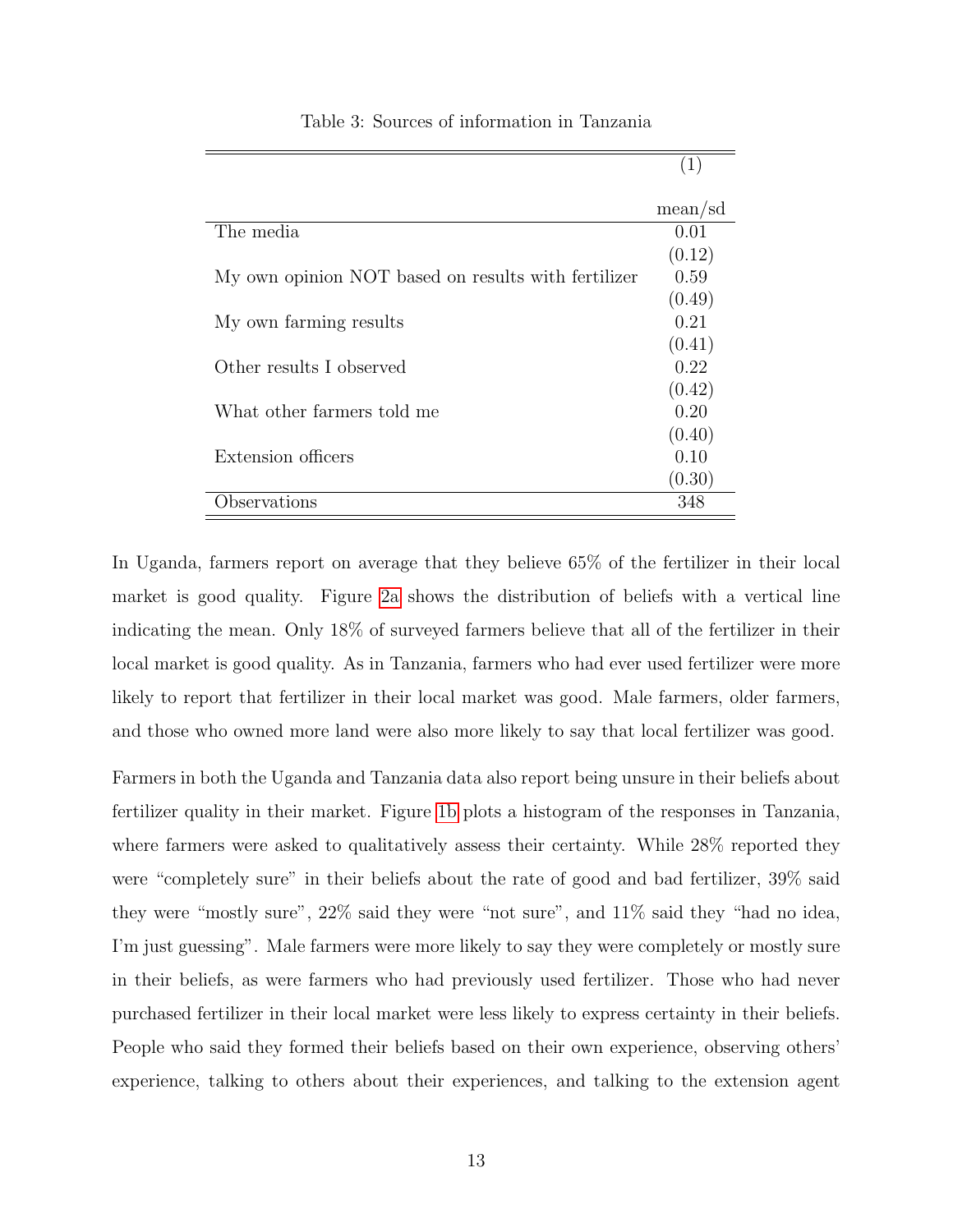<span id="page-13-0"></span>

Figure 2: Beliefs about fertilizer quality: Uganda

(a) Stated belief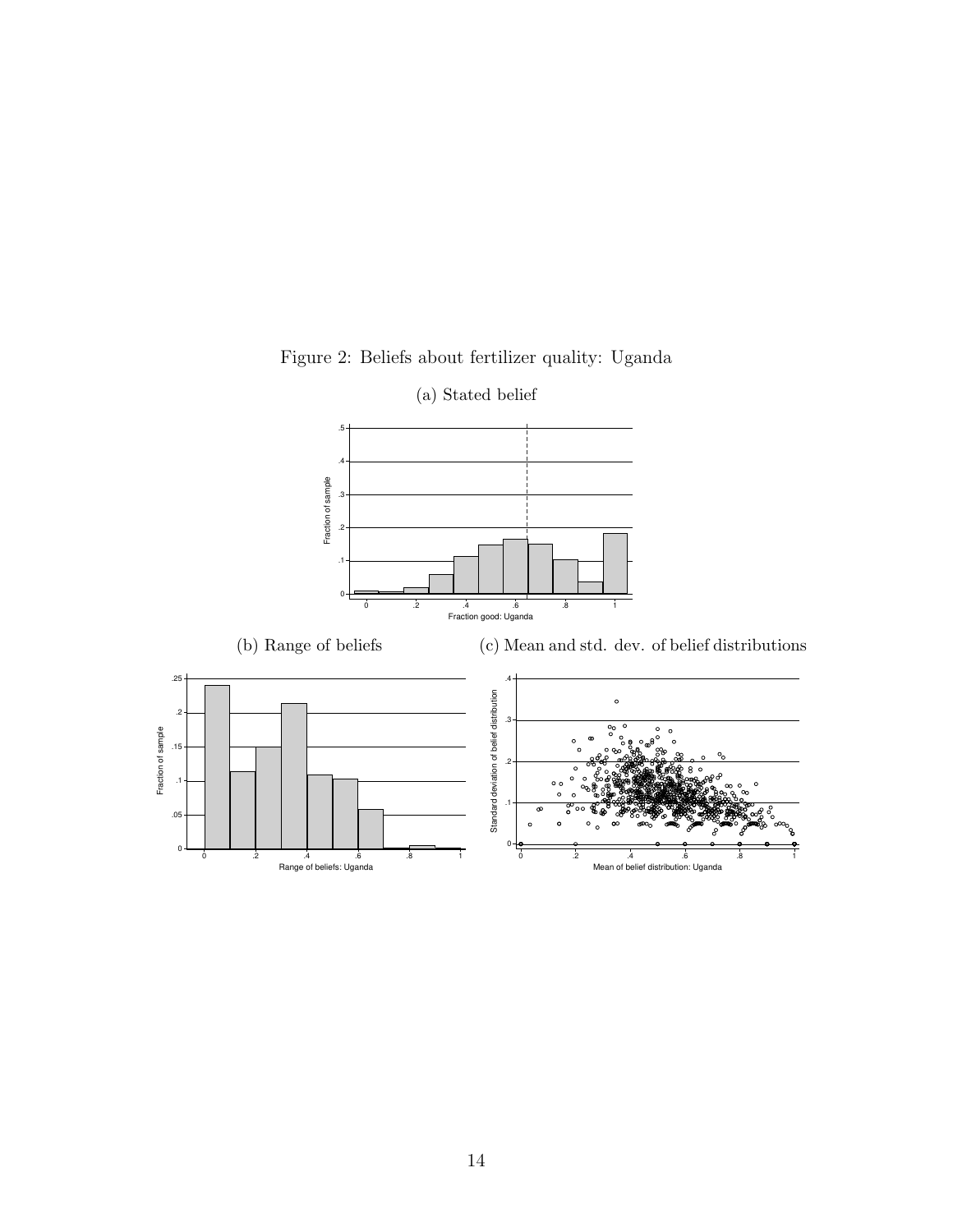expressed more confidence in their beliefs, while those who said they formed their beliefs just based on their own opinion expressed less certainty in their beliefs.

Figure [2b](#page-13-0) plots the comparable histogram for the Uganda data, where enumerators elicited the full distribution of farmers' beliefs about fertilizer quality. While 21% of farmers put all of the stones in the same bin, indicating that the farmer was completely confident in their belief, 79% reported at least some uncertainty. The median farmer distributed stones across four bins. Figure [2c](#page-13-0) shows a scatter plot of the mean and standard deviation of each farmers belief distribution. While some farmers report perfect certainty in their beliefs across the full range of quality (dots distributed along the x-axis), the data exhibit a wide range of uncertainty for each average belief in the rate of bad fertilizer. Those who had used fertilizer before expressed no more confidence in their beliefs (measured by the standard deviation of the beliefs distribution) than farmers who had not used fertilizer. Male farmers, older farmers, and household heads expressed more confidence in their beliefs, as did those who owned more land.

#### 2.3.1 Willingness-to-Pay experiment

Farmer reported beliefs in the previous subsection about fertilizer quality were not incentivized in either the Tanzania or the Uganda data, raising obvious concerns about reporting bias, incentive compatibility, and experimenter demand effects. To address these concerns, we conducted a binding Becker-Degroot-Marschak (BDM, [\(Becker et al., 1964\)](#page-38-5)) auction willingness-to-pay experiment with the Tanzanian farmers in our sample.<sup>[15](#page-14-0)</sup> The results of our experiment permit us to test the relationship between farmer willingness-to-pay for fertilizer and reported beliefs about fertilizer quality.

During the BDM auction, enumerators offered farmers a bag of fertilizer purchased in their local market and a bag of fertilizer purchased in Morogoro town (the nearest large market) that had been tested in a lab and found to be of perfect quality with 46% nitrogen con-

<span id="page-14-0"></span><sup>&</sup>lt;sup>15</sup>[Burchardi, de Quidt, Gulesci, Lerva, and Tripodi](#page-38-8) [\(2021\)](#page-38-8) tested four variants of the BDM in rural Uganda and found that comprehension was high and all four yielded similar measures of willingness-to-pay.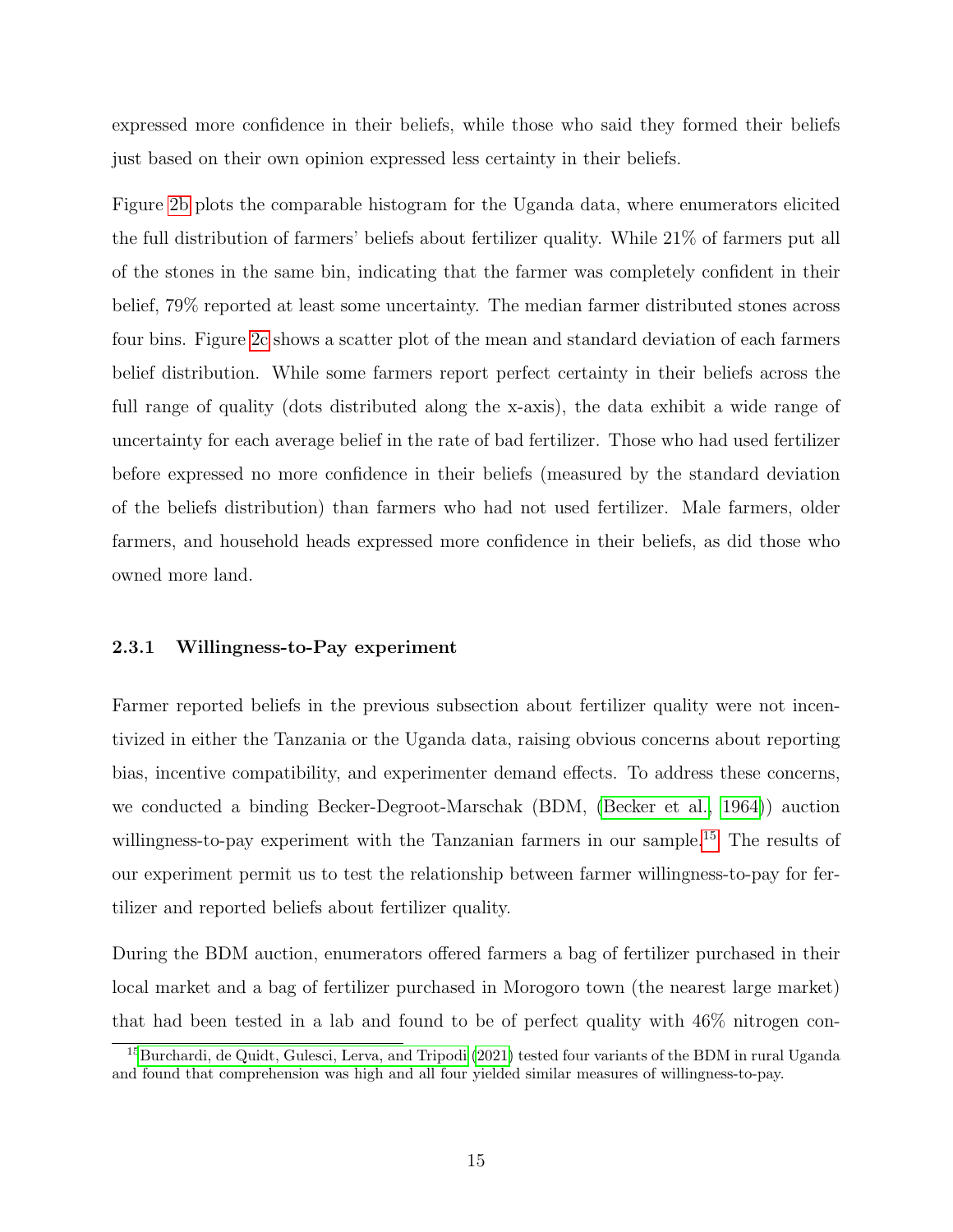tent.[16,](#page-15-0)[17](#page-15-1) One fertilizer and its corresponding bid was randomly chosen to be the binding round.[18,](#page-15-2)[19](#page-15-3)

Results from the BDM auction suggest that our belief elicitation measures concepts are relevant to farmers' willingness-to-pay for fertilizer. Farmers were willing to pay an average of 1151 Tanzanian shillings for the untested fertilizer from their local market and 1686 Tanzanian shillings for tested fertilizer. Table [4](#page-17-0) shows the results of an analysis regressing farmer willingness-to-pay on an indicator that the fertilizer was tested.<sup>[20](#page-15-4)</sup> Farmers were willing to pay  $46\%$  more for tested fertilizer than for untested. Moreover, our results show that farmer willingness-to-pay for local fertilizer is strongly correlated with beliefs about local quality fertilizer: farmers who believe all fertilizer is good were willing to pay 26% more for local fertilizer than those who believe all fertilizer in the local market is bad. Correspondingly, the premium farmers are willing to pay for tested fertilizer is related to their beliefs about the quality of fertilizer in their local market. Farmers who believe that all fertilizer in their local market is bad are willing to pay a 62% premium for tested fertilizer, while those who believe that all fertilizer in their local market is good are willing to pay only 38% more for tested fertilizer. Figure [3](#page-16-0) shows this result graphically with a binscatter plot of the premium paid versus beliefs about fertilizer quality in the local market.

Certainty in beliefs is also related to the premium farmers are willing to pay for tested fertilizer. Columns 3 and 4 of Table [4](#page-17-0) show results split by whether a farmer said they were

<span id="page-15-0"></span><sup>16</sup>Farmers were also offered fertilizer from Morogoro town that had not been tested. Farmers believed Morogoro town fertilizer less likely to be counterfeit or adulterated than local fertilizer, but still feared that some fertilizer was poor quality. They were willing to pay more for fertilizer from Morogoro town than their local market, but less than for tested fertilizer. We focus on local and tested fertilizer to streamline the presentation.

<span id="page-15-1"></span><sup>&</sup>lt;sup>17</sup>Fertilizers were offered in a random order, but farmers knew that they would be bidding on more than one type of fertilizer and that only one bid would be binding. Complete experimental instructions can be found in Online Appendix [C.](#page-47-0)

<span id="page-15-3"></span><span id="page-15-2"></span><sup>&</sup>lt;sup>18</sup>Of those who won the auction, only  $2.5\%$  refused to pay the price drawn from the bag.

 $1975\%$  of farmers reported that the BDM was "easy to understand" and enumerators reported that  $71\%$ of farmers "fully understood" the task.

<span id="page-15-4"></span><sup>20</sup>Controls for farmer demographics and farming characteristics were included, including age, gender, whether the farmer was the household head, whether the farmer had completed primary school, household size, whether the farmer had ever purchased fertilizer, whether they had purchased fertilizer in the local market center, the amount of owned land, and whether the farmer recently planted maize and paddy. Controls for whether the respondent completed the beliefs elicitation or willingness-to-pay experiment first, as well as which fertilizer they were offered first, are also included. Standard errors are clustered at the farmer level.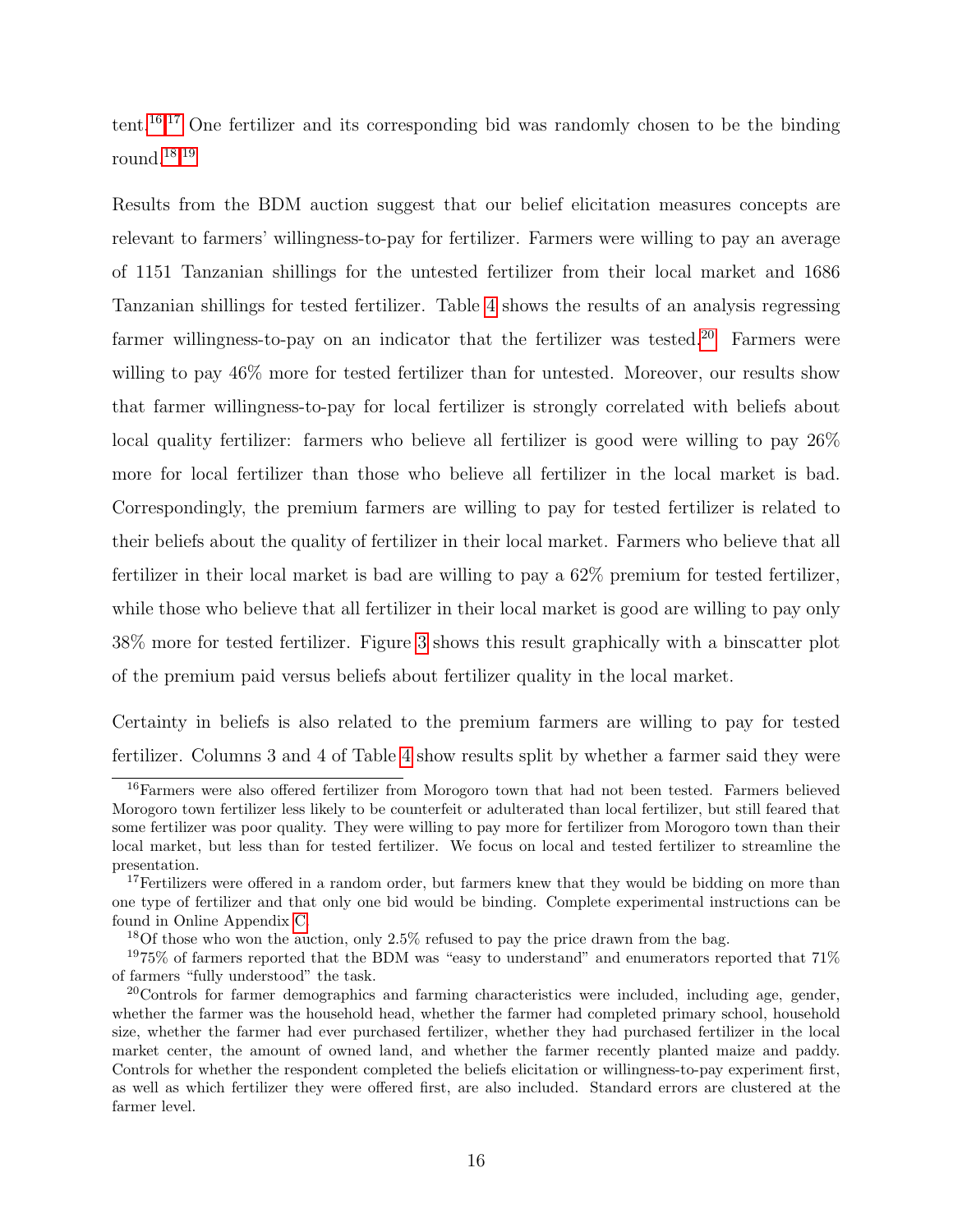"Completely" or "Mostly sure" of their beliefs (Column 3) or "Not sure" or "I have no idea, I'm just guessing" about their beliefs (Column 4). The results show that those who are more sure in their beliefs are willing to pay a smaller premium for tested fertilizer, and also that their willingness-to-pay increases with their estimation of the fraction of good fertilizer in their local market. In contrast, those who are less sure in their beliefs are willing to pay a larger premium for tested fertilizer, but the amount they are willing to pay for local fertilizer is not strongly correlated with their beliefs about fertilizer quality.

These results suggest that uncertainty about beliefs should be included in our learning model. Results from the BDM auction show that farmers who are less certain in their beliefs about fertilizer quality behave differently in their valuation of fertilizer than farmers who are more certain in their beliefs. Those who are less certain about their beliefs are willing to pay less for local fertilizer, even when their best guess is that most fertilizer is good.

<span id="page-16-0"></span>

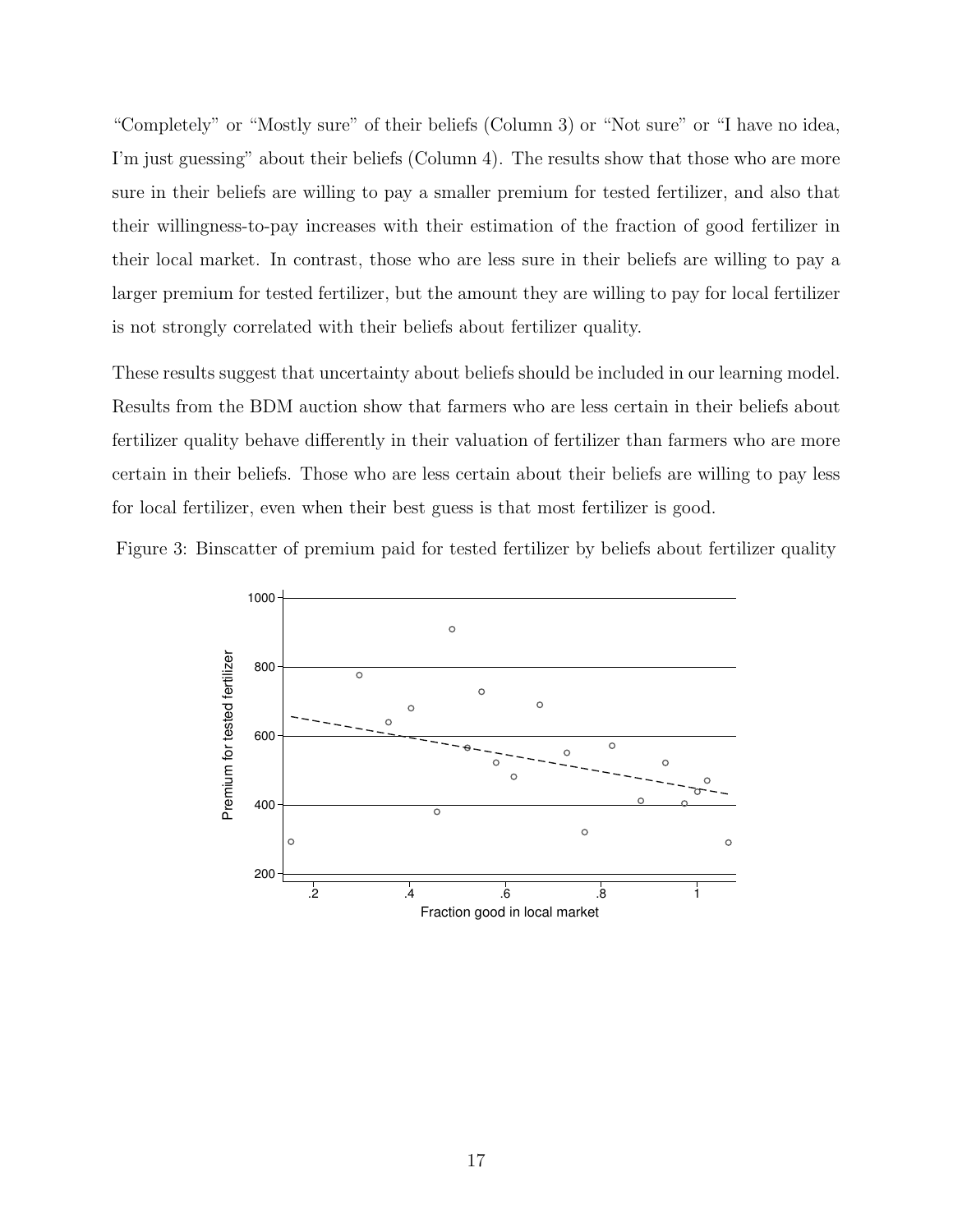<span id="page-17-0"></span>

|                                        |               | $\widehat{\odot}$        | $\widehat{\Xi}$         | $(\pm)$                                                           |
|----------------------------------------|---------------|--------------------------|-------------------------|-------------------------------------------------------------------|
| VARIABLES                              | Baseline      | Adding beliefs           | More sure about beliefs | Less sure about beliefs                                           |
| Tested                                 | 530.32***     | $717.47***$              | 581.04***               | 738.11***                                                         |
|                                        | (42.15)       | $(121.10)$<br>$299.73**$ | $(152.47)$<br>397.62**  | (200.42)                                                          |
| Fraction good in local market          |               |                          |                         | 10.74                                                             |
|                                        |               | $(147.48)$<br>$-282.09*$ | (195.00)                |                                                                   |
| Tested x Fraction good in local market |               |                          | $-269.04$               | $(243.01)$<br>-216.94                                             |
|                                        |               | (160.06)                 |                         |                                                                   |
| Constant                               | $+***66.7007$ | 322.29***                | $(197.54)$<br>$623.11*$ |                                                                   |
|                                        | (249.70)      | (276.97)                 | (320.02)                | $\begin{array}{c} (277.81) \\ 1,219.36** \\ (615.12) \end{array}$ |
| Observations                           | 691           | 691                      | 468                     | 223<br>0.16                                                       |
| R-squared                              | 0.12          | 0.13                     | 0.13                    |                                                                   |
|                                        |               |                          |                         |                                                                   |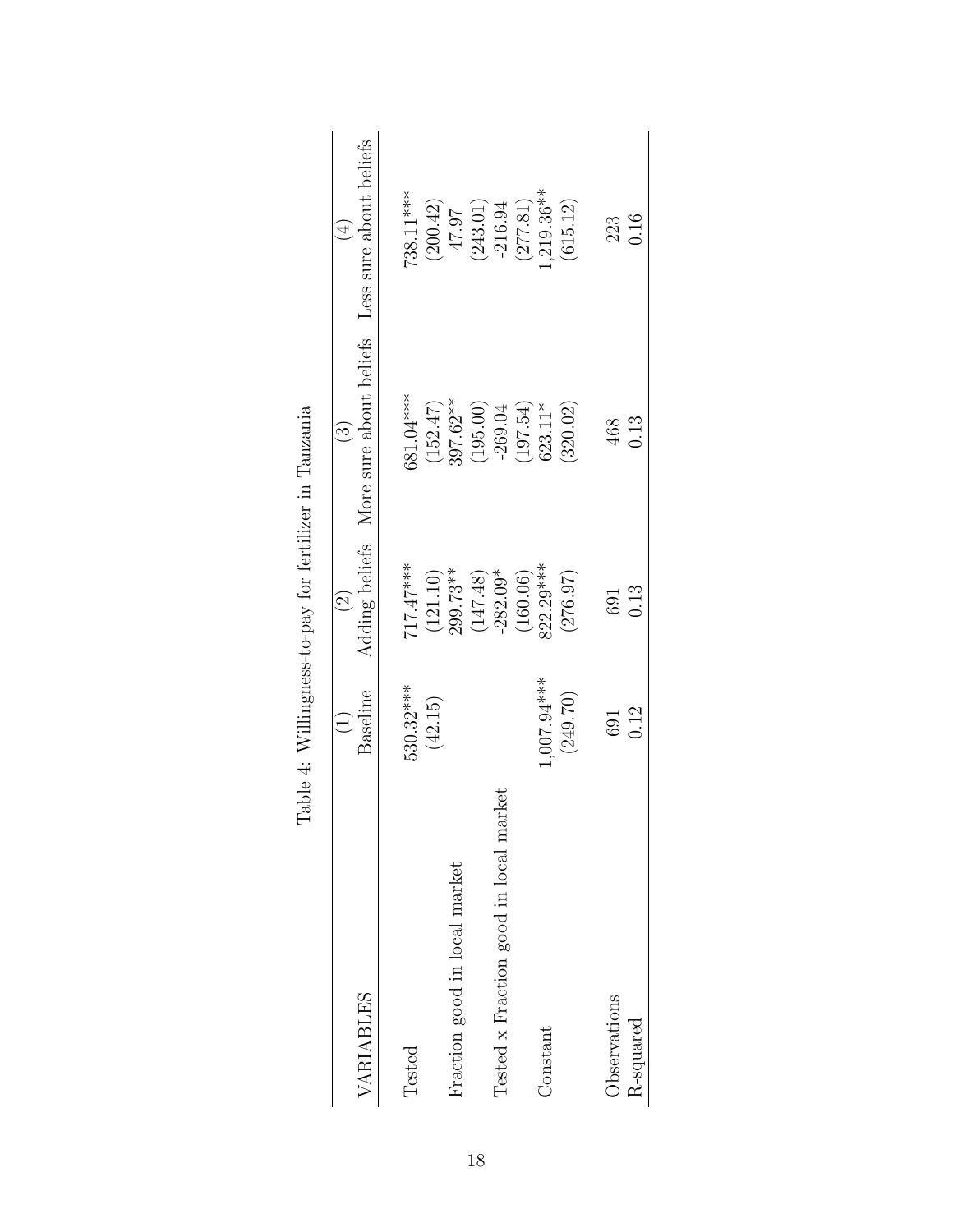### <span id="page-18-0"></span>2.4 Evidence that urea fertilizer is high quality

Farmers in multiple studies report suspicions about fertilizer quality [\(Sanabria et al., 2013;](#page-41-2) [Bold et al., 2017;](#page-38-2) [Ashour et al., 2019;](#page-38-7) [Michelson et al., 2021\)](#page-41-3). Our results from the BDM suggest that these suspicions affect what farmers are willing to pay for fertilizer of unknown and unverified quality. The puzzle is that evidence to date suggests that urea fertilizer in the region is high quality, with nutrient content in compliance with regional manufacturing standards.

Nitrogen shortages in fertilizer can result from (1) manufacturing problems, (2) adulteration, in which foreign material like sand or rocks is mixed with fertilizer to a degree that it dilutes the measured nutrient content, or (3) counterfeiting, in which a non-fertilizer substance is sold as fertilizer. Losses through nitrogen volatilization from open or damaged bags are trivial; [Michelson et al. \(2021\)](#page-41-3) find no relationship between urea exhibiting caking or visually degraded granules and nitrogen content problems. Manufacturing problems are exceedingly rare in single nutrient fertilizers such as urea. In addition, adulteration and counterfeiting are similarly rare in urea for two reasons. It is a straight fertilizer composed of small prills that are uniform in color and size and is one of the least expensive fertilizers sold in markets, so few substances are plausible adulterants for urea and cheaper than urea.

Table [5](#page-21-0) summarizes results from recent studies of fertilizer quality in East Africa establishing that nutrient quality of urea fertilizer for sale in the region is high [\(Sanabria et al., 2013;](#page-41-2) [Mbowa, Luswata, and Bulegeya, 2015;](#page-41-10) [Sanabria et al., 2018a,](#page-41-6) [2018b;](#page-41-7) [Ashour et al., 2019;](#page-38-4) [Michelson et al., 2021\)](#page-41-3). These are studies characterized by rigorous sampling at multiple levels in the supply chain and include a large number of fertilizer samples. The table includes [Michelson et al. \(2021\)](#page-41-3), which conducted sampling in retail shops in the same region as the current study.[21](#page-18-1) Several of these studies were conducted by the International Fertilizer Development Center (IFDC) - a public international organization focused on fertilizer quality that conducts rigorous assessments using well-documented laboratory techniques. Conclusions of the IFDC studies suggest that quality problems are exceedingly rare, especially in

<span id="page-18-1"></span><sup>&</sup>lt;sup>21</sup>We also purchased and tested 25 50 kilogram bags of fertilizer for this study and had them tested in the United States.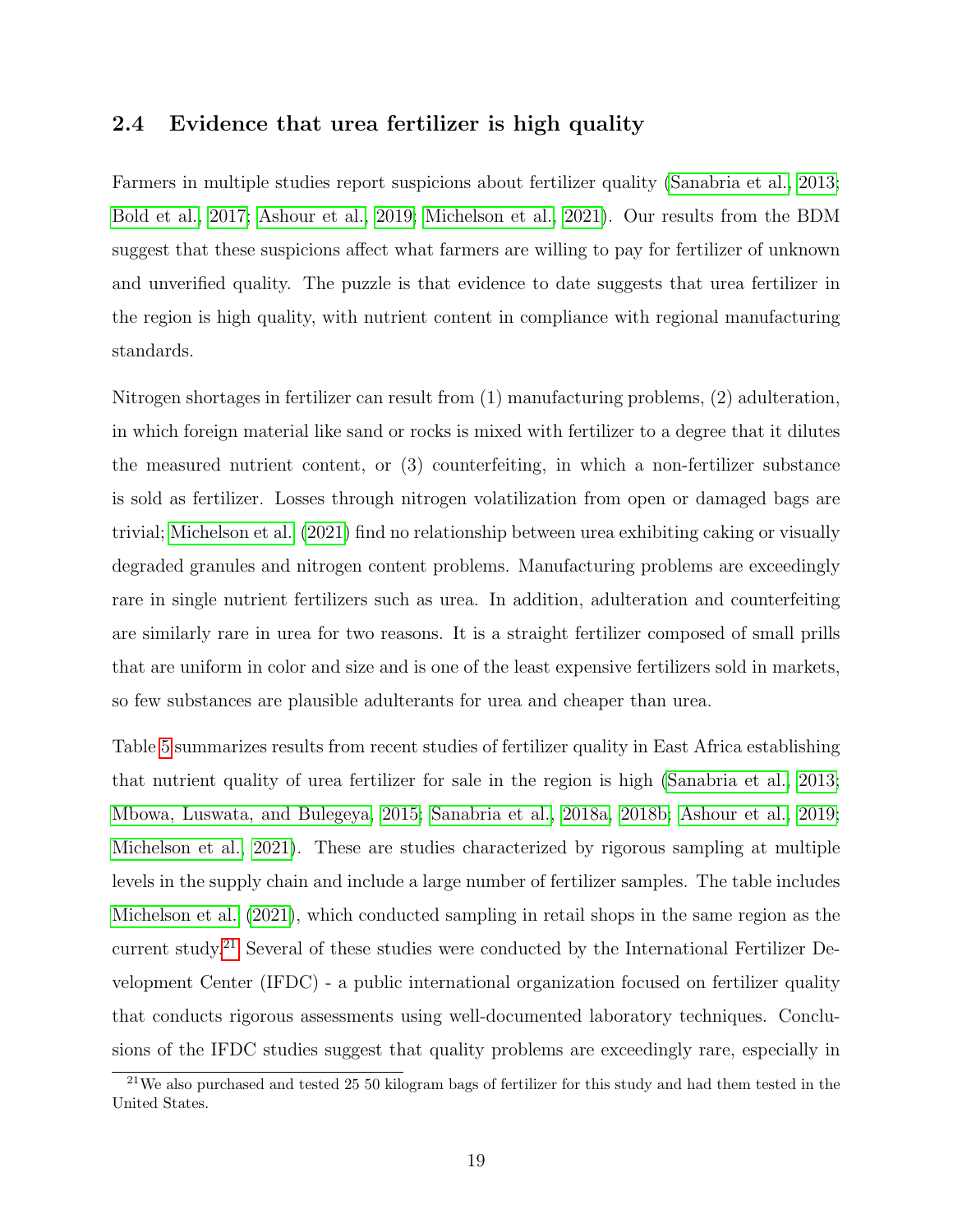urea. In fact, urea problems are considered so unlikely by IFDC that they rarely sample urea anymore for testing. [Sanabria et al. \(2018a\)](#page-41-6) write in their Uganda report in 2018, "the reduction of urea sampling, in purpose, is justified by the very rare occurrences of nitrogen shortages in this fertilizer" (p. 8).

However, a single study by [Bold et al. \(2017\)](#page-38-2) finds extremely high average nitrogen deviations of 30% in urea in all 369 sampled bags. No other study approaches the prevalence and magnitude of the [Bold et al. \(2017\)](#page-38-2) result. Assessments conducted in Uganda over the same time period by [Ashour et al. \(2019\)](#page-38-4) and [Sanabria et al. \(2018a\)](#page-41-6) find no evidence problems, despite the fact that the sampling strategies were similar. Both [Ashour et al. \(2019\)](#page-38-4) and [Bold et al. \(2017\)](#page-38-2) sampled from open bags and both sampled widely from retailers.

It is not clear why [Bold et al. \(2017\)](#page-38-2) find significant and systemic problems in urea where other studies do not; their results increasingly look like an outlier in the literature. The [Bold et al. \(2017\)](#page-38-2) results would imply the presence of significant non-fertilizer fillers in the Ugandan urea; all tested samples from all 129 randomly chosen retailers in two primary maize-growing regions of Uganda exhibit considerable deviations. [Sanabria et al. \(2018a\)](#page-41-6) comment on the testing results in [Bold et al. \(2017\)](#page-38-2) and speculate that the issue could be experimental error in the nitrogen testing: "the report does not identify or quantify the presence of materials that may be used to dilute nitrogen content in the urea samples. Dilution is the only possible way of reducing nitrogen content in urea. The nitrogen content in the samples used as evidence could be below 46% as a result of deficiencies in the use of the Kjeldahl method [the one used in [Bold et al. \(2017\)](#page-38-2)], especially when the method is applied manually and by personnel with limited experience analyzing fertilizers. A very common mistake is assuming that a lab with experience analyzing soils will perform well analyzing fertilizers." [Bold et al. \(2017\)](#page-38-2) do not provide evidence of the presence of fillers, nor do they provide an estimate of the analytical error in their measures.

Countries in the region, including those in Table [5,](#page-21-0) exhibit important contextual differences. In some countries fertilizers are highly subsidized and supplied through the government. Prices also can vary significantly across countries. Tanzania, for example, has subsidized fertilizer with average use rates of 15.9kg per hectare [\(FAOStat, 2021\)](#page-39-0). Fertilizer in Uganda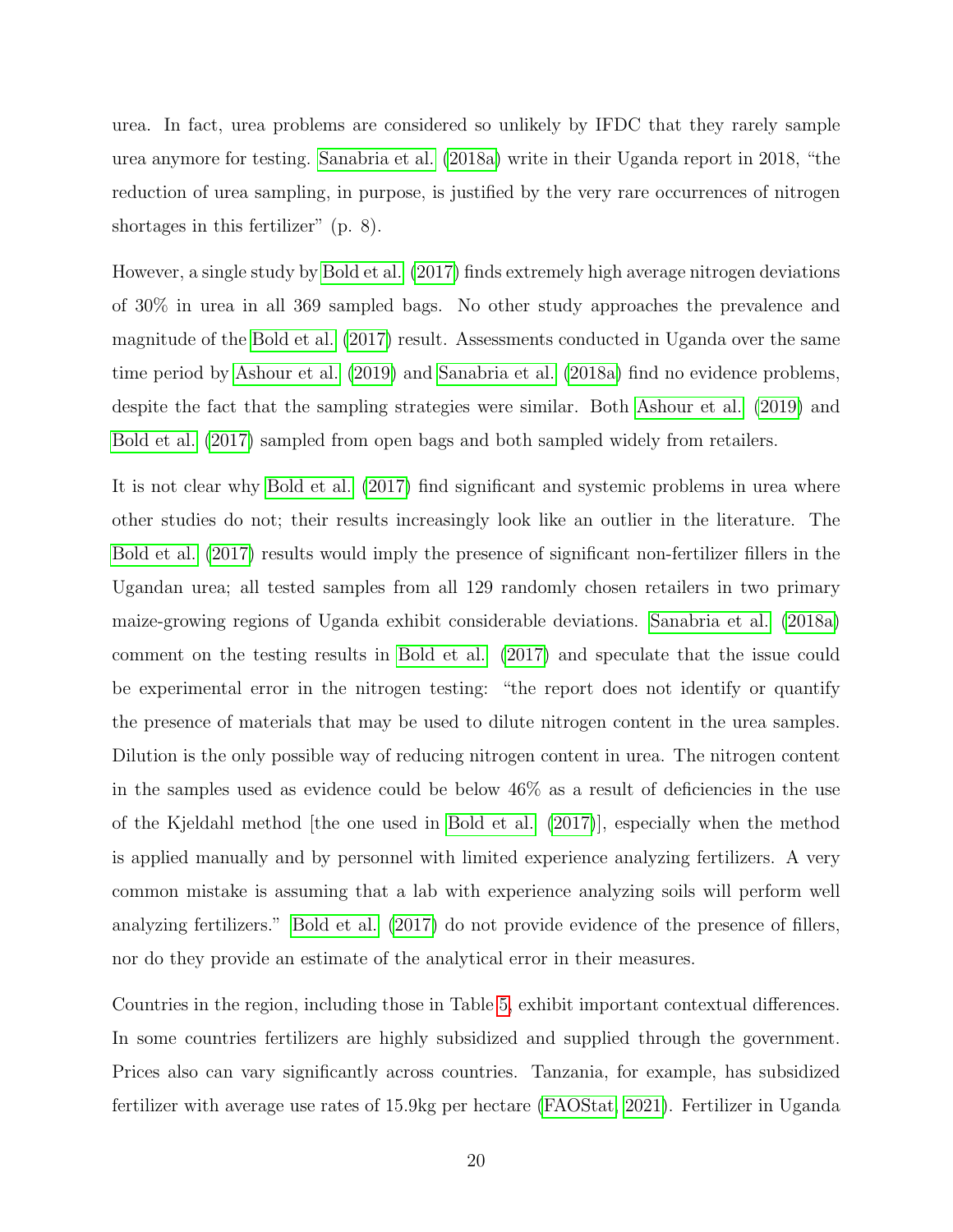is relatively expensive and average use is lower: 3.3 kgs/hectare. Given these differences, results in Table [5](#page-21-0) are all the more striking.

Of course fertilizer quality is not merely related to the nitrogen content. [Michelson et al.](#page-41-3) [\(2021\)](#page-41-3) show that fertilizer's observable characteristics are also important to farmers purchasing decisions and are often degraded: powered granules, caking and discoloration are common. While [Michelson et al. \(2021\)](#page-41-3) show that these attributes do not relate to measured nitrogen, they can complicate application. Farmers report that they break up clumped fertilizer before application, for example. The observed degradation in physical attributes is not found on average to be sufficient to affect yield impacts. 41% of the 300 agri-dealer urea samples in [Michelson et al. \(2021\)](#page-41-3) exhibited one or two small clumps. It could be that farmers are making assessments about quality based on average observable characteristics, further misattributing bad agronomic quality to bad observable characteristics.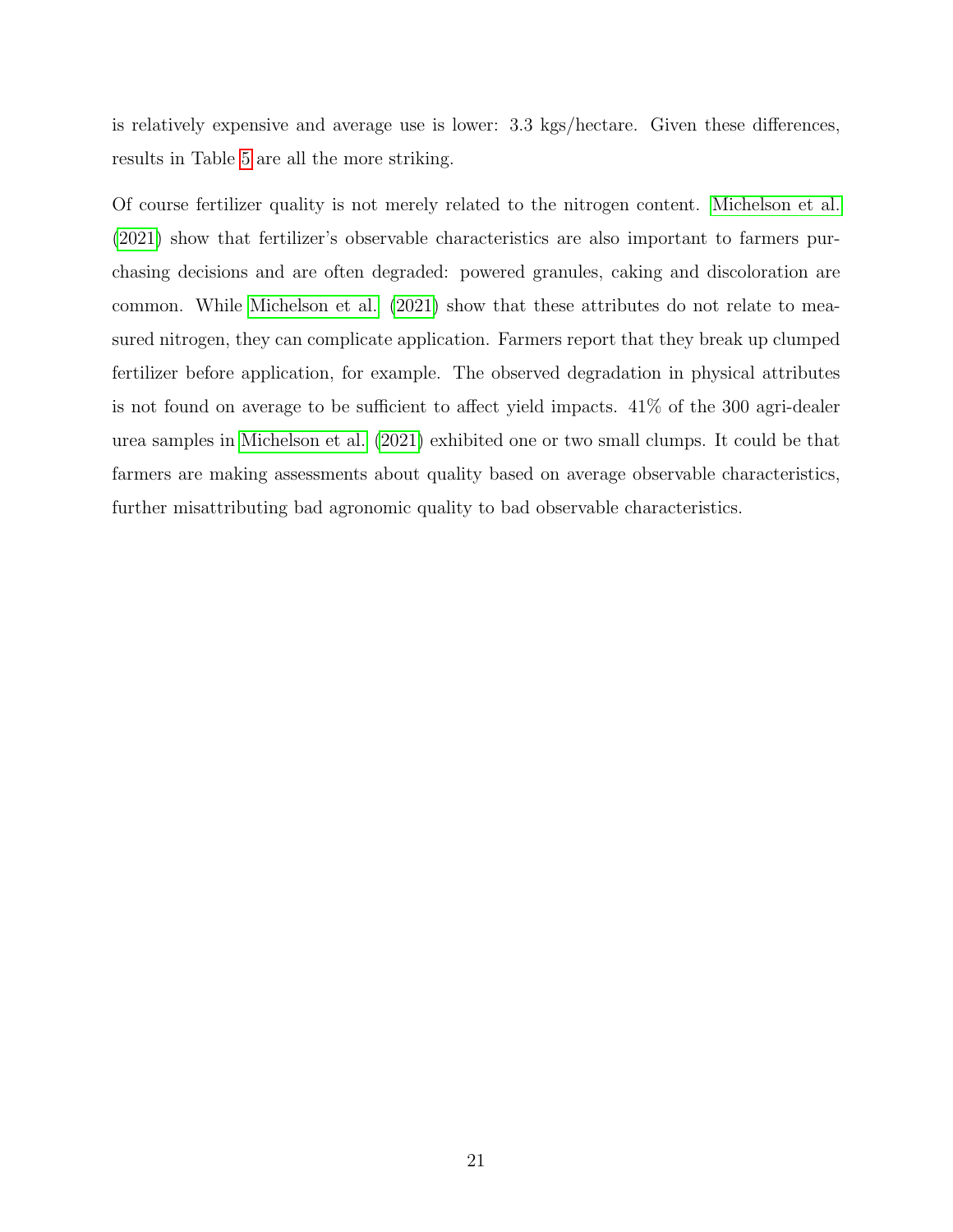<span id="page-21-0"></span>

| Percent of samples<br>out of compliance | 100%<br>$0.7\%$                                                                                                                                                                                                                                                                                                                                                                        | $\frac{8}{20}$             | All in compliance<br>All in compliance                                                                                                                                                                                                                                                                        | All in compliance          | All in compliance          | All in compliance   | All in compliance | 0.67%                  | 5%                     | All in compliance      | All in compliance      | All in compliance                             | All in compliance |
|-----------------------------------------|----------------------------------------------------------------------------------------------------------------------------------------------------------------------------------------------------------------------------------------------------------------------------------------------------------------------------------------------------------------------------------------|----------------------------|---------------------------------------------------------------------------------------------------------------------------------------------------------------------------------------------------------------------------------------------------------------------------------------------------------------|----------------------------|----------------------------|---------------------|-------------------|------------------------|------------------------|------------------------|------------------------|-----------------------------------------------|-------------------|
| $\overline{z}$                          | 369<br>137                                                                                                                                                                                                                                                                                                                                                                             | 222                        | 147<br>42                                                                                                                                                                                                                                                                                                     | 64                         | 50                         | $\overline{\Omega}$ | 38                | 300                    | 121                    | $\ddot{4}$             | $\infty$               |                                               | 25                |
| Authors/study                           | Ashour et al. (2019)<br>Bold et al. 2017                                                                                                                                                                                                                                                                                                                                               | IFDC                       | <b>IFDC</b><br>IFDC                                                                                                                                                                                                                                                                                           | IFDC                       | <b>IFDC</b>                | IFDC                | IFDC              | Michelson et al. (2021 | Michelson et al. (2021 | Michelson et al. (2021 | Michelson et al. (2021 | Michelson et al. (2021)                       | this study        |
| Acquired from                           | Retail sellers<br>Retail sellers                                                                                                                                                                                                                                                                                                                                                       | Retail sellers, gov depots | Retail sellers, gov depots<br>Retail sellers, gov depots                                                                                                                                                                                                                                                      | Retail sellers, gov depots | Retail sellers, gov depots | Retail sellers      | Retail sellers    | Retail sellers         | Farmers                | Retail sellers         | Warehouses             | at the port in Dar es Salaam<br>$\frac{1}{2}$ | Retail sellers    |
| $\operatorname{Country}$                | $\begin{array}{c} \text{ Uganda} \\ \text{Uganda} \\ \text{Chana} \\ \text{Neoria} \\ \text{Sengal} \\ \text{Sengal} \\ \text{Kenya} \\ \text{Uganda} \\ \text{Tanzania} \\ \text{Tanzania} \\ \text{Tanzania} \\ \text{Tanzania} \\ \text{Tanzania} \\ \text{Tanzania} \\ \text{Tanzania} \\ \text{Tanzania} \\ \text{Tanzania} \\ \text{Tanzania} \\ \text{Tanzania} \\ \end{array}$ |                            |                                                                                                                                                                                                                                                                                                               |                            |                            |                     |                   |                        |                        |                        |                        |                                               | Panzania          |
| Year sample collected                   | 2014                                                                                                                                                                                                                                                                                                                                                                                   |                            | $\begin{array}{l} 2014 \\ 2010 \\ 2010 \\ 2010 \\ 2010 \\ 2010 \\ 2010 \\ 2015 \\ 2017 \\ 2016 \\ 2017 \\ 2018 \\ 2019 \\ 2013 \\ 2013 \\ 2013 \\ 2019 \\ 2019 \\ 2019 \\ 2019 \\ 2019 \\ 2019 \\ 2019 \\ 2019 \\ 2019 \\ 2019 \\ 2019 \\ 2019 \\ 2019 \\ 2019 \\ 2019 \\ 2019 \\ 2019 \\ 2019 \\ 2019 \\ 20$ |                            |                            |                     |                   |                        |                        |                        |                        |                                               |                   |

Table 5: Previous studies of fertilizer quality in East Africa Table 5: Previous studies of fertilizer quality in East Africa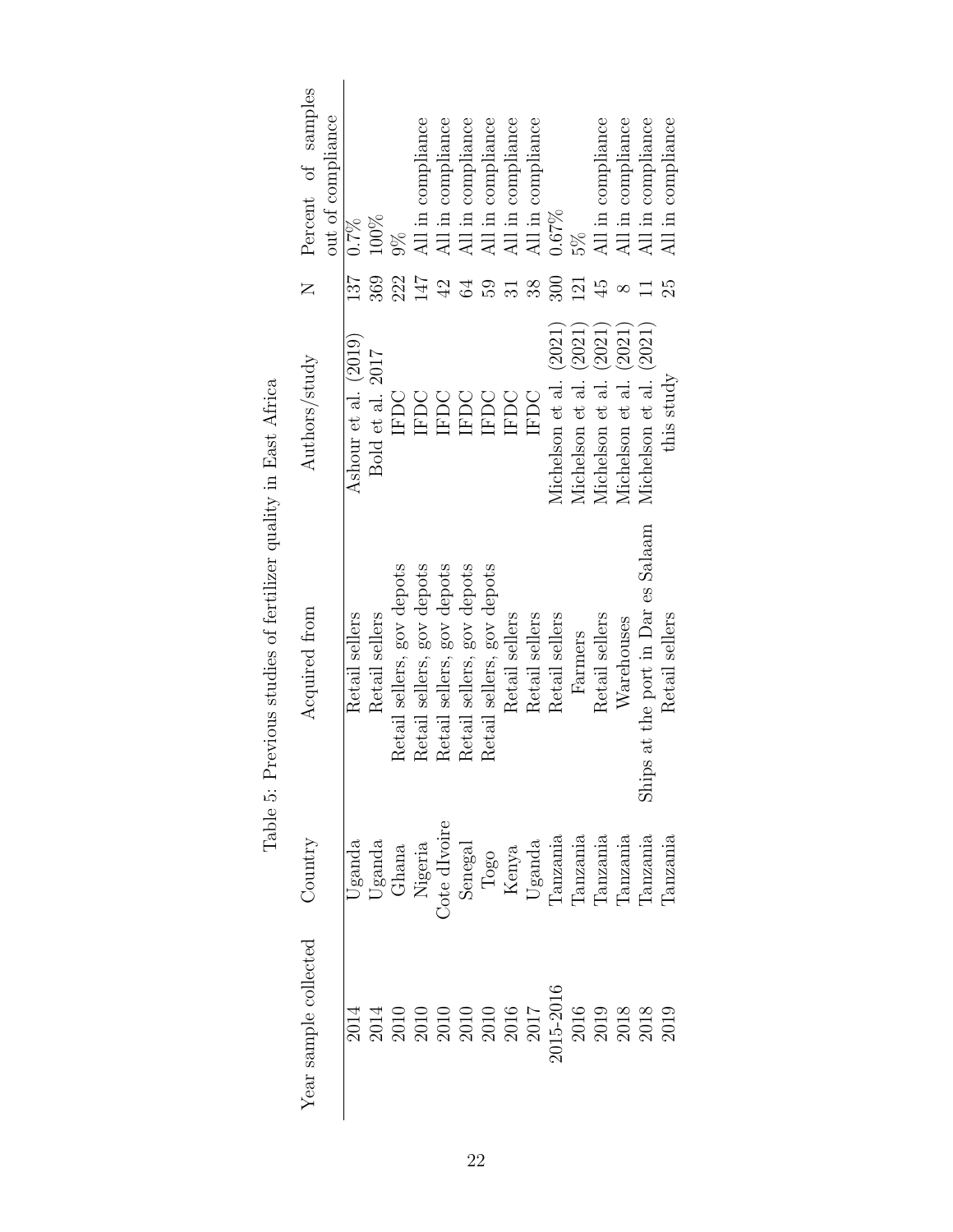### <span id="page-22-0"></span>3 Learning Model

We develop a model to reconcile three stylized facts: 1) farmers believe much of the fertilizer available to them is low quality, 2) farmers are uncertain of those beliefs; 3) the fertilizer in the local area is in fact mostly good. Other learning models explain how facts 1 and 3 can coexist with misspecified models and rational inattention; we show how incorrect beliefs can persist even when farmers understand the situation accurately. Further, much less attention has been paid to beliefs that are both incorrect and uncertain in equilibrium, which are key features of our data. Our model and its simulations explore how these three stylized facts can persist over time, and which features of the model are critical to explaining their persistence.

We begin with a farmer who observes yields from a single plot over multiple periods.<sup>[22](#page-22-1)</sup> Following qualitative evidence from our focus groups and interviews, we assume the farmer believes fertilizer quality is binary, either good or bad quality.<sup>[23](#page-22-2)</sup> The farmer holds beliefs about the rates of good and bad fertilizer in the local market, but their beliefs may be wrong and they are additionally uncertain about those beliefs. We model uncertainty in beliefs by allowing for multiple priors. Specifically, at time  $t$  the farmer holds a set of active priors  $\mathcal{P}_t = \{p_t^1, p_t^2, p_t^3, ... p_t^n\}$  about the rate of good fertilizer, p. The farmer also holds beliefs about the distribution of yields the plot may produce if no fertilizer or poor quality fertilizer is applied,<sup>[24](#page-22-3)</sup> signified by  $F(y|b)$ , as well as beliefs about the distribution of yields they will observe if they use good quality fertilizer, signified by  $F(y|g)$ .<sup>[25](#page-22-4)</sup> We assume the farmer uses

<span id="page-22-1"></span> $22$ We assume that the farmer either uses fertilizer on all of their plots or none. We also abstract away from the possibility of social learning.

<span id="page-22-2"></span><sup>&</sup>lt;sup>23</sup>This is consistent with previous models that assume that there are costs to holding complex data in mind and that individuals thus simplify their impressions of data points [\(Ortoleva, 2013\)](#page-41-11).

<span id="page-22-3"></span><sup>&</sup>lt;sup>24</sup>We assume that applying bad quality fertilizer is equivalent to applying no fertilizer, and that the farmer assumes counterfeit fertilizer is not deleterious.

<span id="page-22-4"></span><sup>&</sup>lt;sup>25</sup>We assume that beliefs about yields from good quality and bad quality fertilizer are fixed to isolate the effects of misattribution on the farmer's beliefs about the proportion of good quality fertilizer in their market. A more complex model could incorporate learning about both yield curves and fertilizer quality, but that is beyond the scope of this paper and warrants further work. The distance between the means of these distributions and their relative variances will of course influence how a farmer learns from a given yield observation. Farmers may hold correct or incorrect beliefs about these distributions, and that will influence their ability to learn about the rate of good fertilizer, as in Heidhues, Kőzegi, and Strack [\(2018\)](#page-40-10). We simulate different assumptions about the distance between and shape of these yield distributions to see how they influence learning about the quality of fertilizer.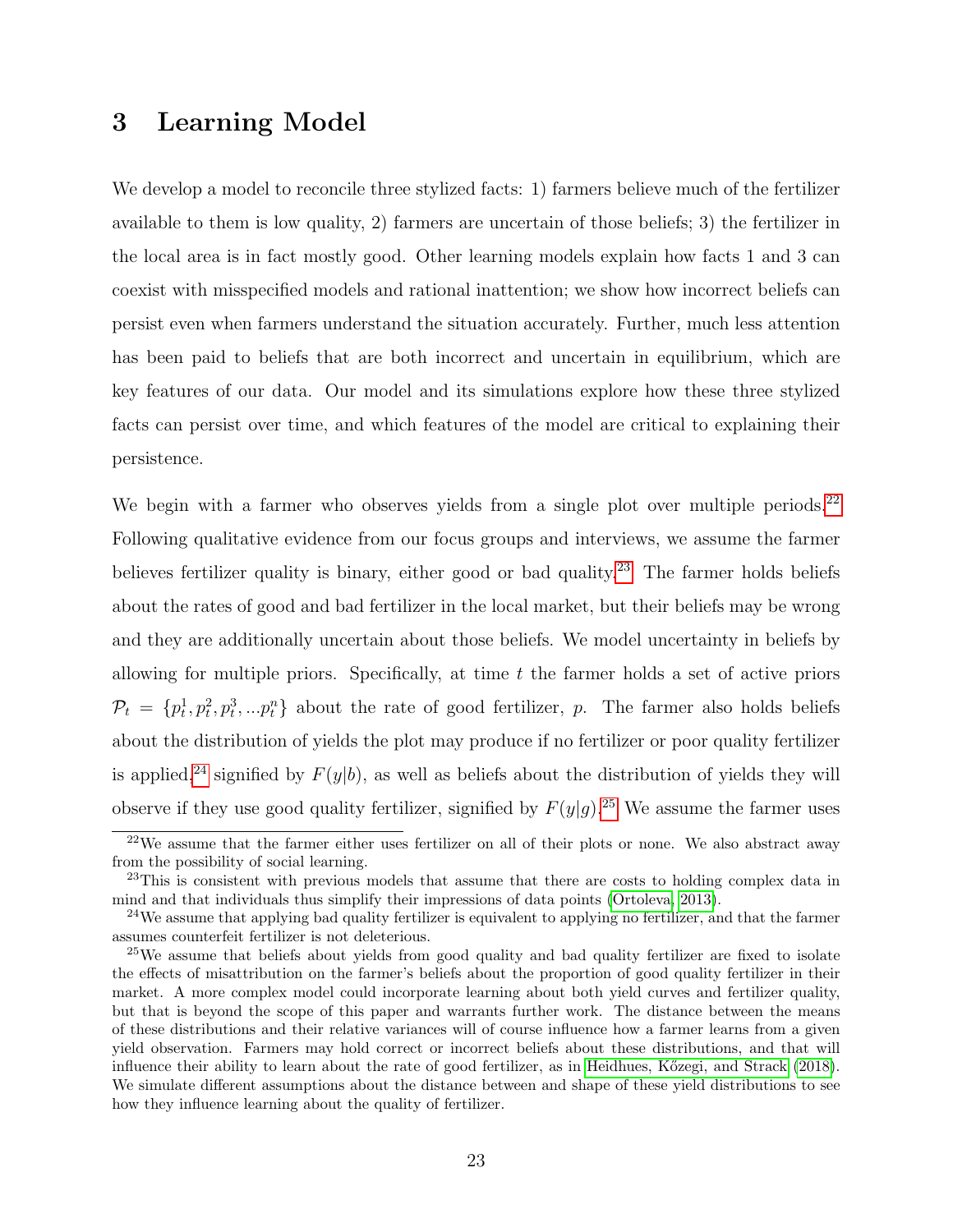fertilizer every period.<sup>[26](#page-23-0)</sup> In each period the farmer observes a yield,  $y_t$ , and uses that new information to update his priors.

#### 3.0.1 First Stage: Misattribution

Stochastic noise in yields may lead a farmer to misattribute a poor yield draw to bad fertilizer. We assume that for a given yield  $y_t$ , the farmer compares the likelihood that the yield was drawn from  $F(y|g)$ ,  $L(F(y|g)|y_t)$ , to the likelihood the yield was drawn from  $F(y|b)$ ,  $L(F(y|b)|y_t)$ . The farmer attributes the fertilizer to the quality associated with the higher likelihood.[27](#page-23-1) However, if the two likelihoods are too similar to each other, the farmer may decide that the yield is too difficult to interpret and that they cannot therefore infer fertilizer quality from it.[28](#page-23-2)

This attribution process is represented by the following, where  $g$  and  $b$  are "good" and "bad," respectively, and  $\gamma$  is the threshold above which the relative difference in likelihoods must be for a yield to be considered informative:<sup>[29](#page-23-3)</sup>

$$
x_t = \begin{cases} g, & \frac{L(F(y|g)|y_t)}{L(F(y|b)|y_t)} > \gamma \\ b, & \frac{L(F(y|b)|y_t)}{L(F(y|g)|y_t)} > \gamma \\ \text{uninformative, otherwise} \end{cases}
$$

<span id="page-23-0"></span> $^{26}$ This behavior could be micro-founded with a target input model where a farmer's optimal decision to use fertilizer is affected by their beliefs about the returns to good and bad quality fertilizer and the farmer's beliefs about the probability of drawing good quality fertilizer when purchasing fertilizer from the market. [Bold et al.](#page-38-2) [\(2017\)](#page-38-2) provide an example of such a model. This would generate a period of fertilizer use - the learning period - and then use would stop if beliefs about the returns to fertilizer converges below a point or continue if beliefs are above that point. We choose to put down this sort of model because it requires many assumptions about beliefs about input and output prices as well as risk and ambiguity aversion preferences. Our model is instead the best-case scenario for learning - we show what happens to beliefs if the farmer uses fertilizer continuously.

<span id="page-23-1"></span> $27\text{As}$  likelihoods are not invariant to transformations, it is the relative distance between the likelihoods that drives the process, not the absolute difference.

<span id="page-23-2"></span><sup>&</sup>lt;sup>28</sup>It is also possible that a farmer could easily know that a poor yield is not due to bad fertilizer, for example because of an obvious drought or pest infestation. We assume that the farmer deems these yields uninformative.

<span id="page-23-3"></span><sup>&</sup>lt;sup>29</sup>The parameter  $\gamma$  can be though of as "caution:" in a target input model, the farmer could be aware of the potential downside of attributing fertilizer quality incorrectly, so they must be sufficiently confident in the likelihood of the yield coming from a specific distribution for the benefit of attributing the quality to that distribution to outweigh its potential costs.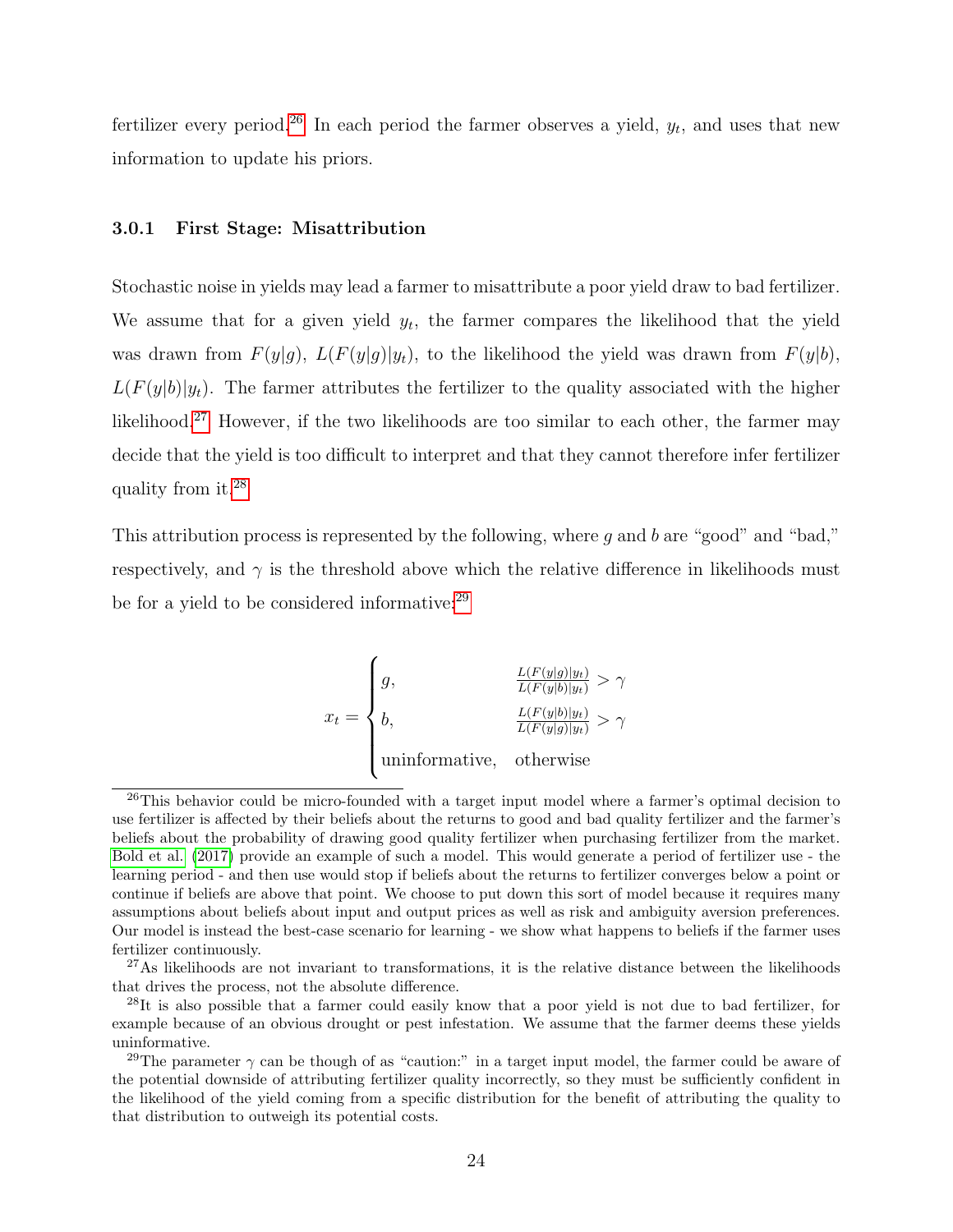Together, the sequence of inferences the farmer takes from yield observations up to time t,  $\mathbb{Y}_t = \{y_1, y_2, ... y_t\}, \text{ is } \mathbb{X}_t = \{x_1, x_2, ... x_t\}.$ 

Note that the behavior in our model is different from a misspecified learning [\(Esponda and](#page-39-10) [Pouzo, 2021\)](#page-39-10), rational inattention [\(Gabaix, 2014\)](#page-39-11), or noticing/selective inattention [\(Hanna,](#page-40-11) [Mullainathan, and Schwartzstein, 2014;](#page-40-11) [Schwartzstein, 2014\)](#page-41-12) model. In those models, agents fail to notice and incorporate key data points in their model and learning process, and if asked later, cannot recall the relevant data. In our model, farmers know the relevant data points and can recall them later  $(y_t)$  but may draw the wrong conclusion from a data point (attributing  $y_t$  to  $F(y|b)$  when in fact  $y_t$  was drawn from  $F(y|g)$ ) due to random chance. Understanding that there is some overlap in the  $F(y|b)$  and  $F(y|g)$  distributions, the farmer may choose to ignore a data point if the relative likelihood of one distribution over another is not sufficiently high. We simulate several choices of  $\gamma$  to characterize how it affects the learning process.

#### 3.0.2 Second Stage: Belief Updating

A key feature of our environment is that farmers report both incorrect beliefs and uncertainty about those beliefs. We model uncertainty about beliefs as a discrete number of priors about the rate of good quality fertilizer in the market, p.

A flexible prior is needed to model each of the farmer's beliefs. The farmer thinks that fertilizer quality is binary, but they know that they do not know the share of good-quality fertilizer in the market. We use the Beta-Binomial distribution to model this situation. The random variable of the number of successful trials, call it S, follows a Binomial $(m, p)$ distribution, where  $m$  is the number of informative trials, while the parameter of the Binomial distribution p follows a Beta $(\alpha, \beta)$  distribution. The farmer attempts to learn about p, updating parameters of the Beta distribution governing p.

Dropping indices for brevity,

$$
S \sim Bin(m, p), p \sim Beta(\alpha, \beta)
$$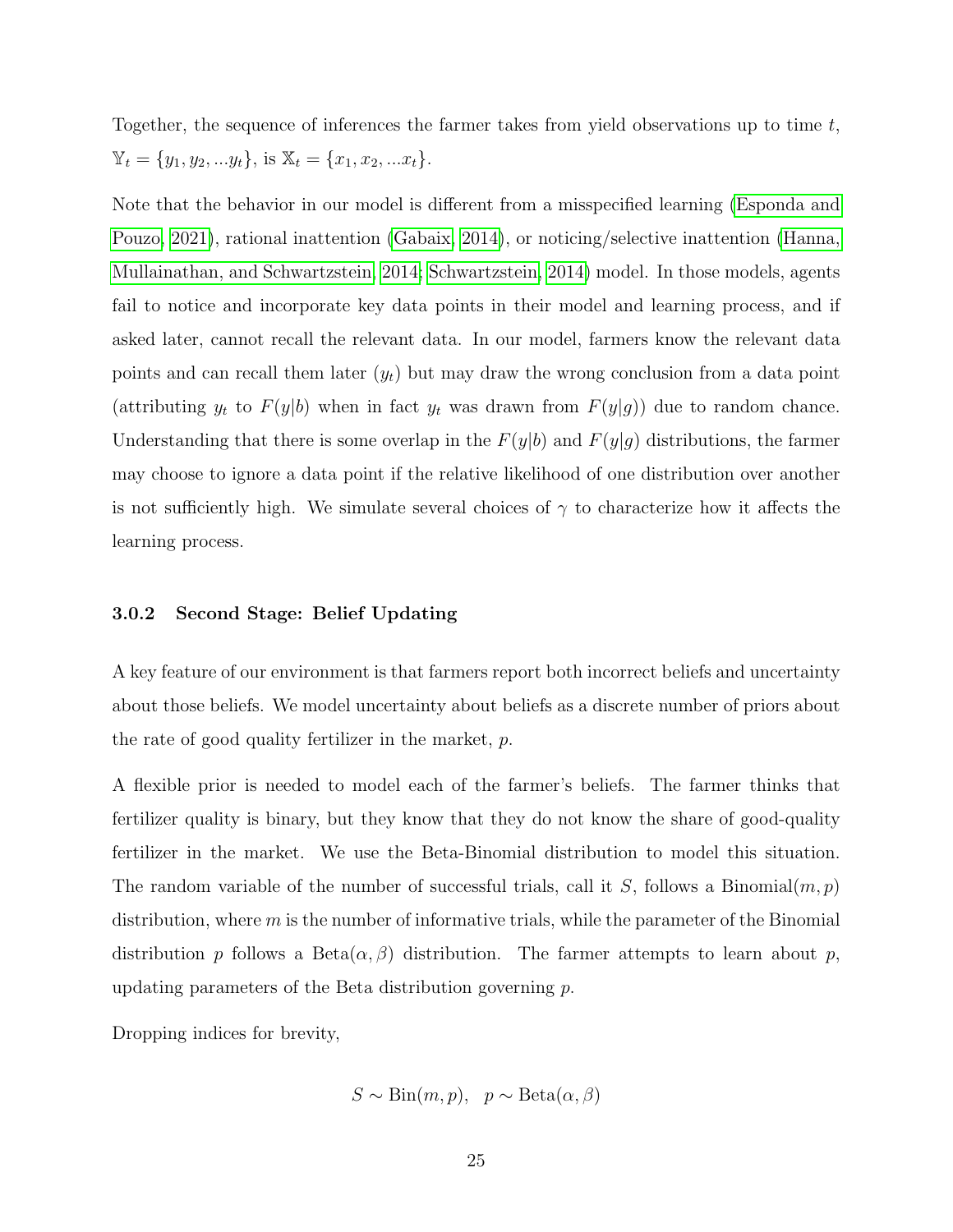Which means, letting k be the number yields whose fertilizer is inferred to be good quality,

$$
\Pr(S = k \mid m, p) = L(p \mid k) = \binom{m}{k} p^{k} (1-p)^{m-k}
$$

And

$$
\Pr(p \mid \alpha, \beta) = \text{Beta}(\alpha, \beta) = \frac{p^{\alpha - 1}(1 - p)^{\beta - 1}}{\text{B}(\alpha, \beta)}, \quad p \in [0, 1], \ \ \text{B}(\alpha, \beta) = \frac{\Gamma(\alpha)\Gamma(\beta)}{\Gamma(\alpha + \beta)}
$$

The posterior is proportional to the likelihood of seeing the data multiplied by the prior distribution. Thus, continuing to drop indices, the posterior  $Pr(p | m, k, \alpha, \beta)$  is given by:

$$
\Pr(p \mid m, k, \alpha, \beta) \propto L(k \mid m, p) \Pr(p \mid \alpha, \beta)
$$

$$
= {m \choose k} p^{k} (1-p)^{m-k} \frac{p^{\alpha-1} (1-p)^{\beta-1}}{B(\alpha, \beta)}
$$
(1)
$$
\propto p^{\alpha+k-1} (1-\alpha)^{\beta+m-k-1}
$$

The updated  $\alpha$  parameter is the prior value of the parameter plus the number of yields whose inferred fertilizer quality is good, and the updated  $\beta$  parameter is the prior parameter value plus the number of yields whose inferred fertilizer quality is bad.

### 3.1 Simulations

We simulate the evolution of a farmer's beliefs first under a select set of baseline parameter values, and then we vary these assumptions to see which elements of the model best explain the three stylized facts. The simulation requires several parameter values: the number of time periods over which the farmer learns, the number and shape of priors about the rate of good quality fertilizer, the caution parameter, the distributions of expected yields with good and bad fertilizer, and the true distribution from which yields are drawn.

For each specification we set the number of periods to 50; this is equivalent to 25 years of growing seasons in East Africa. The caution parameter is set to  $\gamma = 1.4$ , under which 75% of yields are deemed informative. When we simulate a single prior, it is initially set to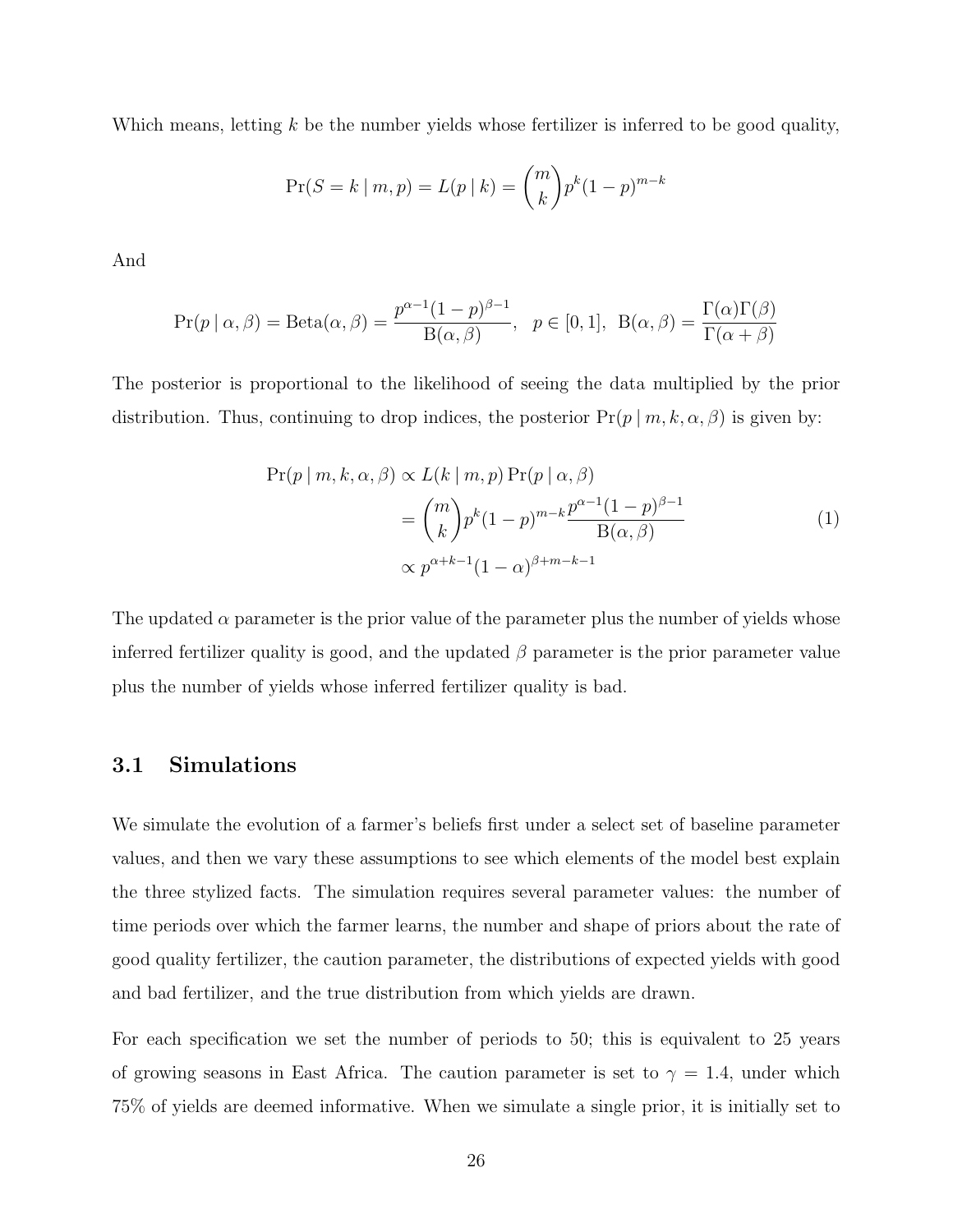| Input  | Purpose                                                                                  | Baseline Value                   | Source                                                       |
|--------|------------------------------------------------------------------------------------------|----------------------------------|--------------------------------------------------------------|
| T      | Number of periods                                                                        | 50                               | 25 years of growing seasons                                  |
| Priors | Starting beliefs about rate<br>of good quality fertilizer                                | Single prior<br>9 uniform priors | Vary in simulation                                           |
|        | Caution parameter:<br>governs willingness to consider<br>yield informative about quality | 1.4                              | 75\% of yields informative;<br>vary in simulations           |
| F(y g) | Expected yield distribution<br>using good fertilizer                                     | $\mathcal{N}(1.82, 0.545^2)$     | Calculated from Bold et al. (2017)                           |
| F(y b) | Expected yield distribution<br>using bad fertilizer                                      | $\mathcal{N}(1.32, 0.545^2)$     | One standard deviation shift down<br>from $F(y g)$           |
| F(y)   | Distribution from which<br>yields are drawn                                              | $\mathcal{N}(1.82, 0.545^2)$     | Calculated from Bold et al.<br>(2017);<br>vary in simulation |

Table 6: Simulation Parameters, Values, and Sources

 $p_1 = 0.5$ . When we simulate multiple priors, the first prior has an expectation of  $p_1 = 0.1$ , the second an expectation of  $p_2 = 0.2$ , all the way to the ninth with an expectation of  $p_9 = 0.9$ . The variance of each prior is set to  $p_i(1-p_i)/10^{30,31,32}$  $p_i(1-p_i)/10^{30,31,32}$  $p_i(1-p_i)/10^{30,31,32}$  $p_i(1-p_i)/10^{30,31,32}$  $p_i(1-p_i)/10^{30,31,32}$  The expected distribution of yields using good fertilizer is set to  $\mathcal{N}(1.82, 0.545^2)$  following measurements from grow-out trials in Uganda reported in [Bold et al. \(2017\)](#page-38-2). The expected distribution of yields using bad fertilizer is set to  $\mathcal{N}(1.32, 0.545^2)$ , approximately one standard deviation lower than yields using good fertilizer. We assume that true yields are drawn from  $\mathcal{N}(1.82, 0.545^2)$  because nearly all fertilizer in the region has been found to be high quality.

The two statistics of interest at the end of the simulations are: (1) what does the farmer believe, and (2) what is the range in the farmer's beliefs? Given that multiple priors can be active at a given time, we define what a farmer believes as the average of the active priors and the range of the farmer's beliefs as the range between the two furthest active priors. Each time we run a simulation, the two statistics of interest vary due to the stochasticity in the model, so we run each simulation 1,000 times and average over them.

<span id="page-26-0"></span><sup>&</sup>lt;sup>30</sup>We chose to specify the mean and variance of the priors as opposed to their parameters because the mean and variance are more easily interpreted than  $\alpha$  and  $\beta$ .

<span id="page-26-1"></span> $31$ We normalize the variance by 10 to account for the adaptation between the binomial and beta distributions.

<span id="page-26-2"></span> $32$ Figure [10](#page-44-0) in the appendix shows the evolution of beliefs with 9 priors as specified here, as well as three priors seeded at 0.1, 0.5, and 0.9, and three priors seed at 0.3, 0.5, and 0.7.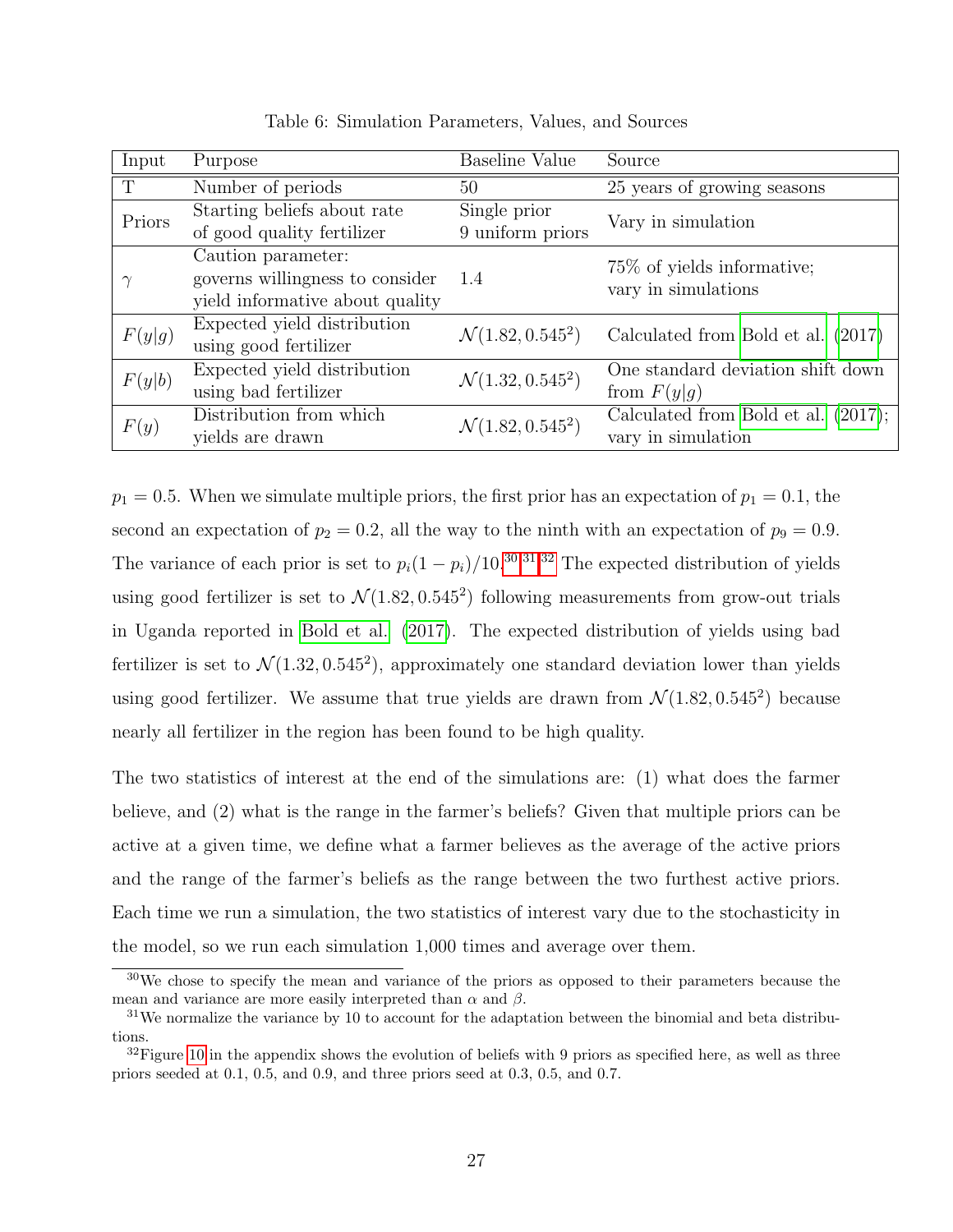Figure [4](#page-27-0) presents the results of two baseline simulations, with beliefs shown on the y-axis and the number of time periods on the x-axis. Panel [4a](#page-27-0) shows that with  $\gamma = 1.4$  (75% of yields are deemed informative) and a single prior, beliefs improve in early periods but converge to a belief that is far from the truth. This is because negative natural variation in yields is misattributed to bad fertilizer, so beliefs about the rate of good fertilizer converge to the level that explains the amount of naturally occurring poor yields. Panel [4b](#page-27-0) shows that with multiple priors, the average of belief again converges to a value that is far from the truth and considerable uncertainty about beliefs remains.

Figure 4: Evolution of beliefs with and without multiple priors

<span id="page-27-0"></span>



It is also informative to explore how beliefs vary with the caution parameter. Figure [5](#page-28-0) shows final beliefs after 50 periods as  $\gamma$  is varied from 1 (all yields are deemed informative) to 5 (10%) of yields are deemed informative).<sup>[33](#page-27-1)</sup> Panel [5a](#page-28-0) shows the final belief when a single prior is modeled with various levels of  $\gamma$ . Beliefs improve as  $\gamma$  increases, meaning that misattribution is less likely because the yield observed must be up to 5 times more likely to be drawn from the good fertilizer distribution than bad to be incorporated into learning, but even when 90% of yield observations are deemed uninformative, beliefs still do not converge to the truth. Panel [5b](#page-28-0) shows the final average belief and spread of beliefs when multiple priors are

<span id="page-27-1"></span><sup>&</sup>lt;sup>33</sup>Figure [9](#page-43-0) in the appendix shows the fraction of yields deemed informative as  $\gamma$  is varied from 1 to 5.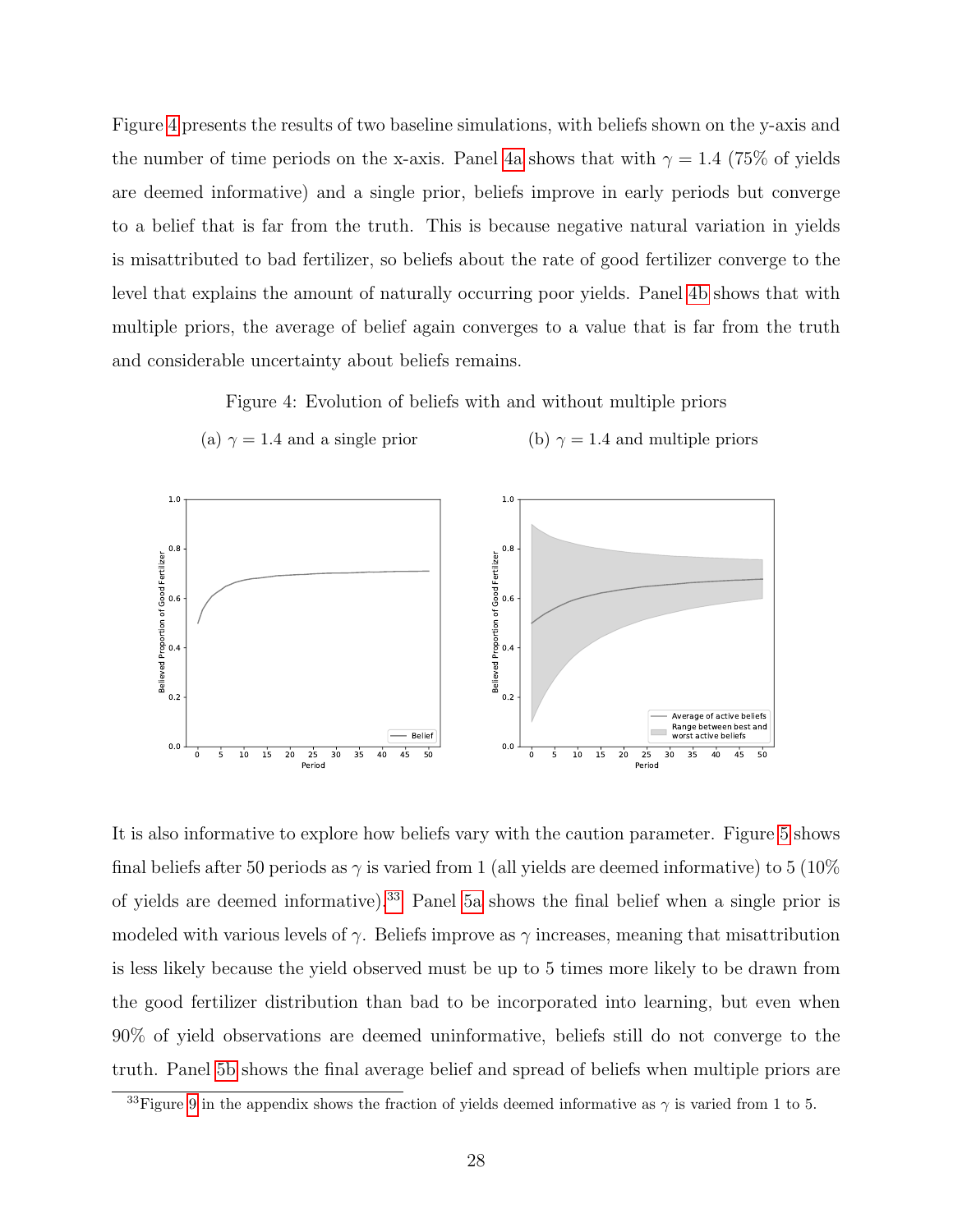#### Figure 5: Varying levels of caution

(a) Single prior varying  $\gamma$ 

(b) Multiple priors varying  $\gamma$ 

<span id="page-28-0"></span>

modeled with various levels of  $\gamma$ . The average belief improves as  $\gamma$  increases to about 2.5 as with a single prior model, but then declines slightly. The spread of beliefs increases as  $\gamma$  increases, indicating that certainty in beliefs worsens as misattribution abates, then both misattribution and uncertainty in beliefs increase as more data points are ignored.

Taken together, the simulations show that there is a trade-off between misattribution and uncertainty in beliefs. With a single prior, when a higher fraction of yields is deemed uninformative, the farmer misattributes less frequently and thus learning improves. With multiple priors, however, disregarding some yields causes the average of beliefs to improve only slightly and uncertainty worsens because the multiple priors are updated less frequently. This trade-off presents a problem for actors interested in increasing use by influencing how farmers interpret yields: less misattribution due to a larger  $\gamma$  will encourage uptake due to less perceived risk, but more uncertainty will discourage use due to greater perceived ambiguity.

Our choices for the yield threshold parameters for the baseline simulations are based on the grow-out trial data in [Bold et al. \(2017\)](#page-38-2). Their Figure VII, reproduced below as Figure [6a,](#page-29-0) shows that the distribution of yields using authentic fertilizer (the solid line) is substantially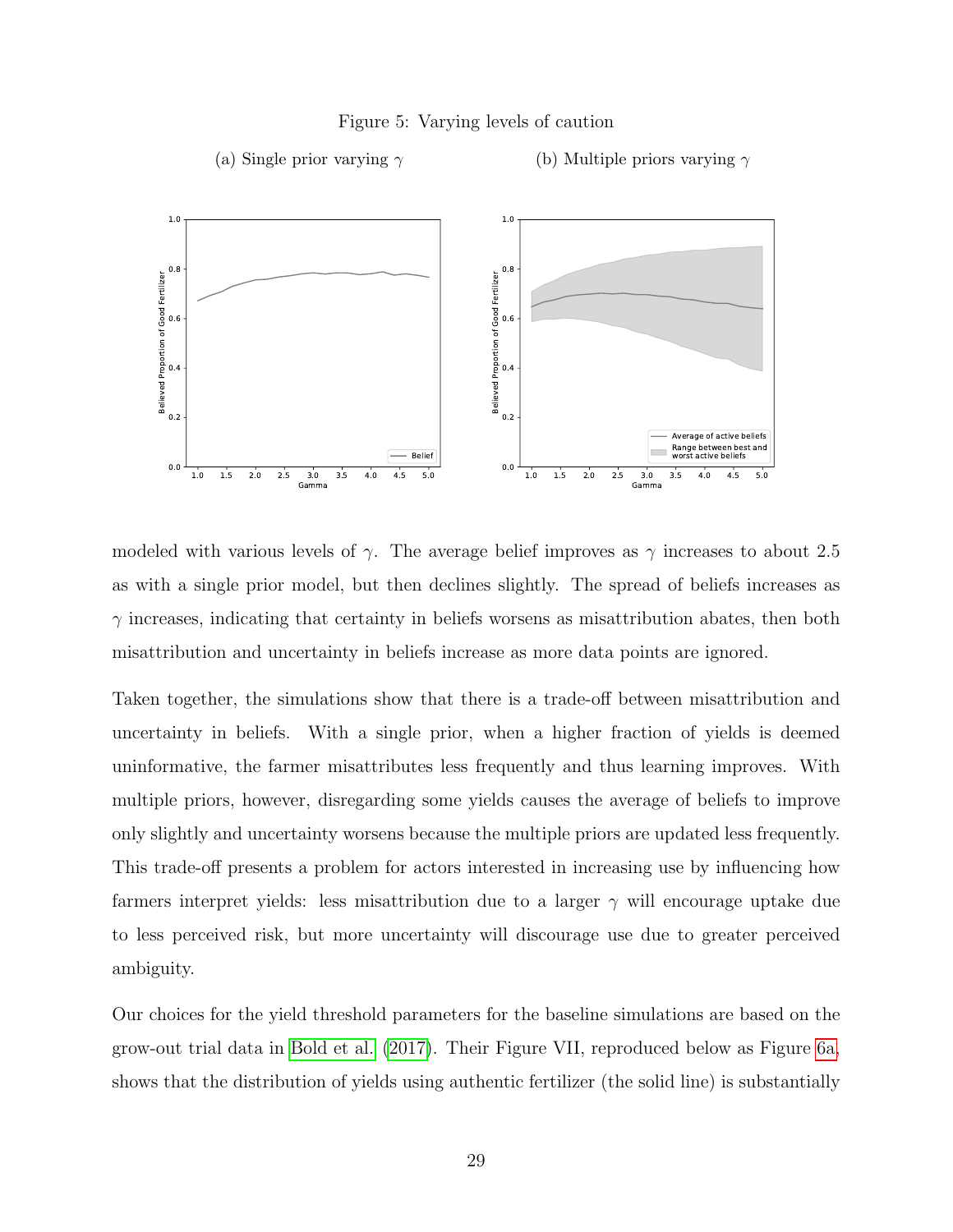higher than the distribution of yields without using fertilizer (the dashed line). However, the [Bold et al. \(2017\)](#page-38-2) grow-out trial data show yields under ideal growing conditions in which fertilizer is applied perfectly to good soil. In practice, farmers may not use fertilizer exactly as instructed, and they may have variable soil quality. Figure [6b](#page-29-0) displays conventional maize yields in our Uganda data for those who did and did not use fertilizer in the first growing season of 2014. Fertilizer use is surely endogenous, so this should not be seen as evidence for or against the efficacy of mineral fertilizer. Instead, the yield distributions depicted in the graph represent what a typical farmer might notice if they were observing yields using and not using fertilizer. The plot shows that the yield distribution with fertilizer use is not noticeably higher than the yield distribution without using fertilizer, and the mean yield is actually slightly lower for those who use fertilizer. If a farmer were expecting yield differences the size of those shown in the [Bold et al. \(2017\)](#page-38-2) grow out trial data and likely promoted by extension agents, they would be quite underwhelmed by the performance of fertilizer shown in our Uganda data, and may be more likely to misattribute bad yields to bad fertilizer. This suggests that the misattribution problem may be worse than the initially chosen baseline parameters would suggest, and that additional simulations that vary those parameters can be informative.

<span id="page-29-0"></span>



We simulate the possibility that farmers have inflated expectations of yields with fertilizer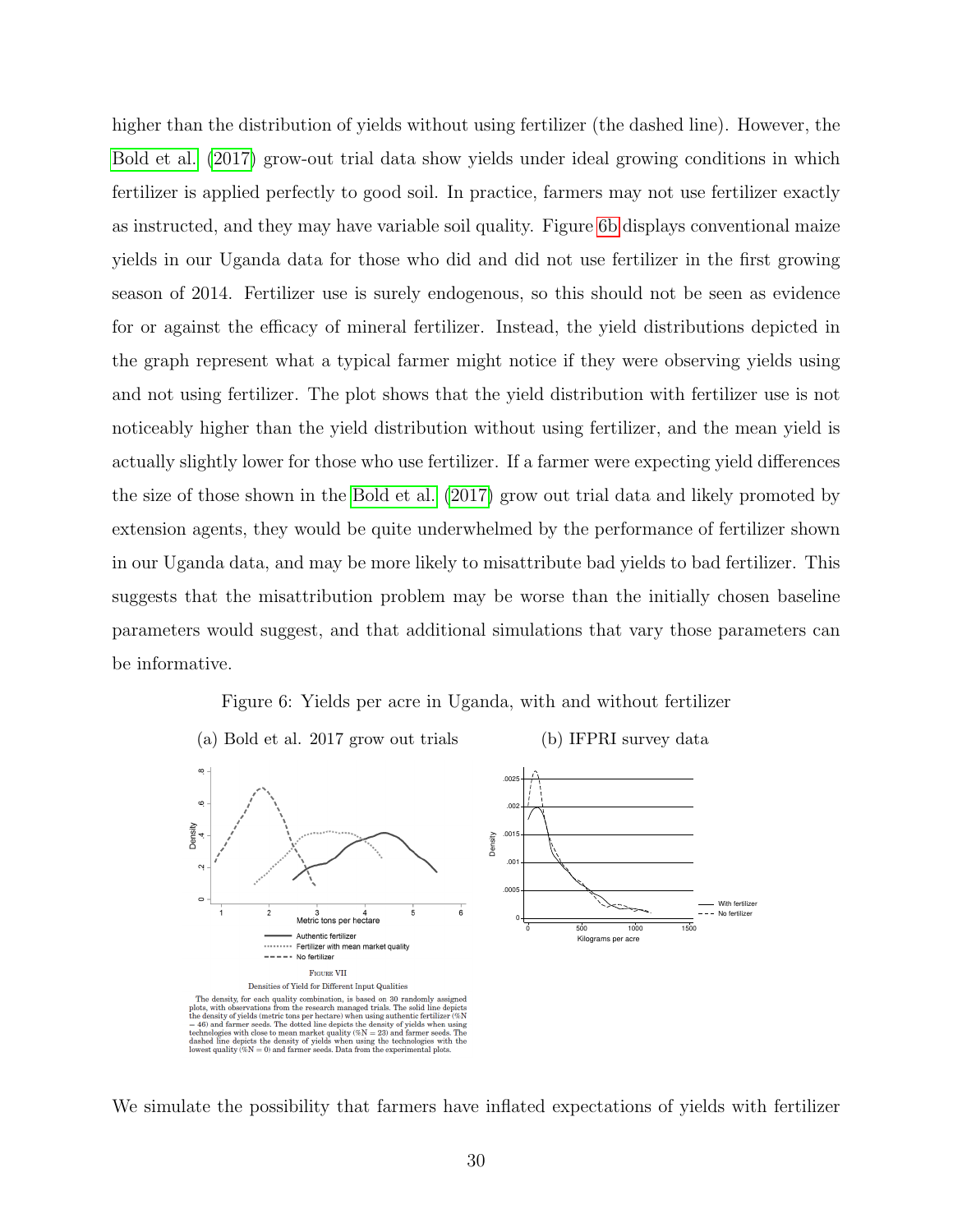by varying the mean from which yields are drawn. Figure [7](#page-30-0) shows simulations that vary the true mean from 1.32, our assumption of the average yield when no fertilizer is used, to 1.82, the mean yield from the [Bold et al. \(2017\)](#page-38-2) grow-out trials. This plot shows that when farmers have higher expectations of fertilizer efficacy than it delivers (i.e. when the true mean is less than the expected good fertilizer mean), they are more likely to attribute poor yields to bad fertilizer and believe that more fertilizer is bad, though they are no more uncertain of those incorrect beliefs.

Figure 7: Varying true mean

<span id="page-30-0"></span>

Lastly, we simulate the possibility that yields are more variable than in the [Bold et al.](#page-38-2) [\(2017\)](#page-38-2) grow-out trials. This could also happen because farmers are less adept at using fertilizer than the agronomists supervising the grow-out trials, or could occur because growing conditions are different than those for the representative plots. Soil quality could be different or farmers could experience different rainfall. Figure [8](#page-31-0) shows simulations that vary the standard deviation of the yield distributions from 0.09 to 0.995. The plot shows that when yields are more variable, farmers believe more fertilizer is bad and they are more uncertain of those beliefs.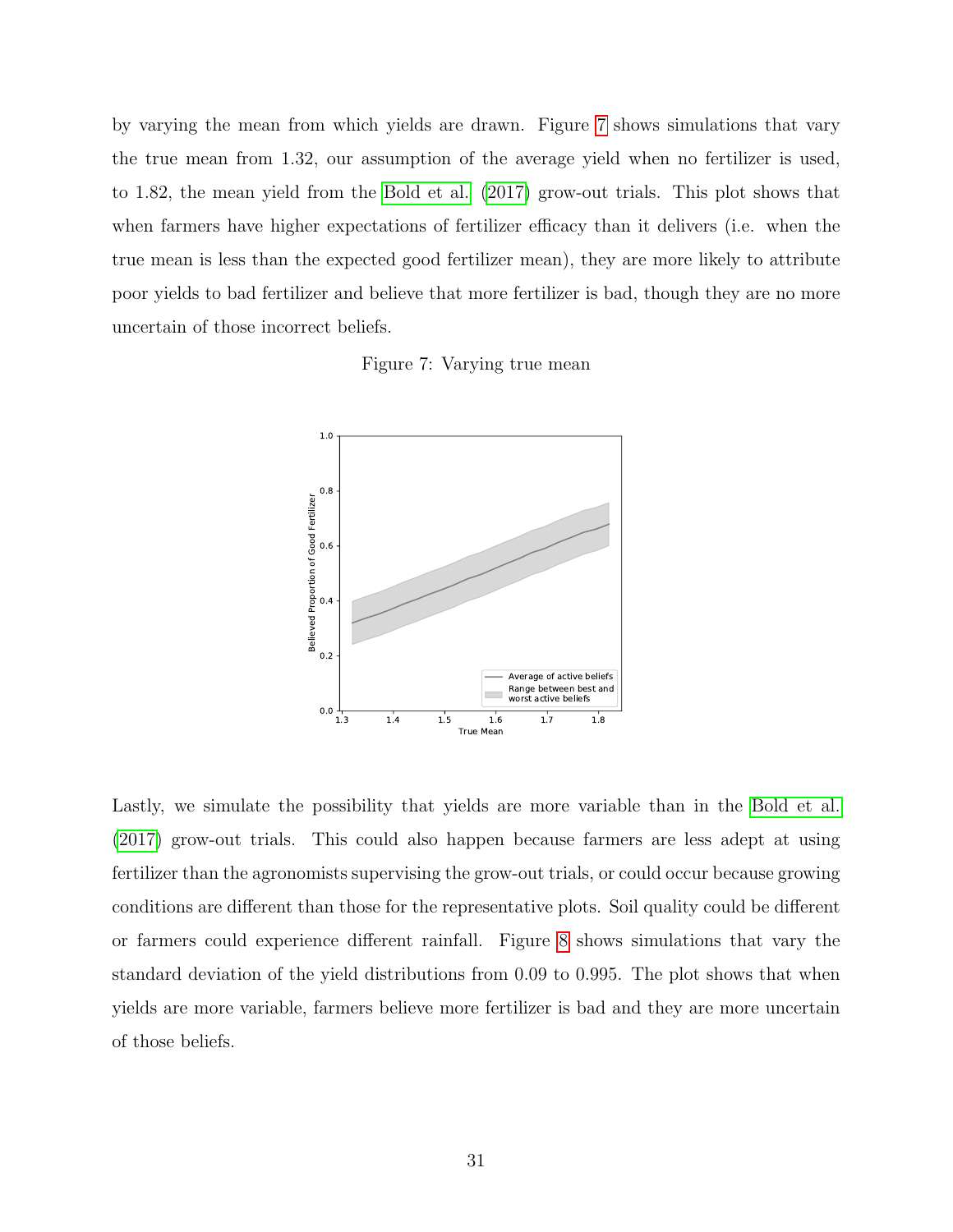<span id="page-31-0"></span>Figure 8: Varying standard deviations of the yield distributions

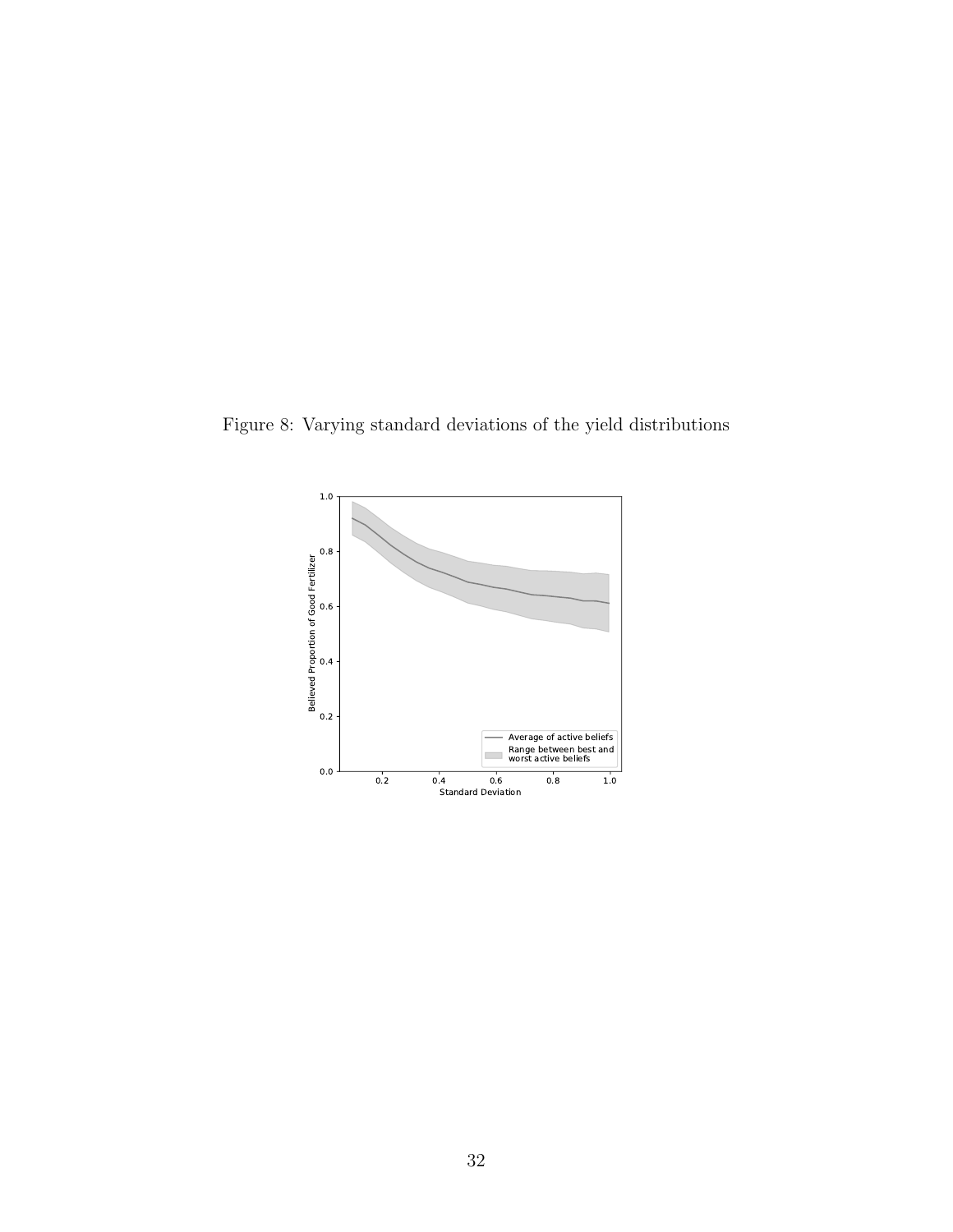### 3.2 Misattribution, multiple priors, and the weather

The simulations provide a testable hypothesis that we take to our Uganda data: farmers who live in areas with more variable rainfall will believe more fertilizer is bad and will be more uncertain of beliefs. More variable rainfall makes it more likely that an individual farmer will experience a negative production shock that they misattribute to bad fertilizer. Analogously, when rains are more variable, farmers are more likely to observe varying experiences with fertilizer, increasing the range of opinions about the quality of fertilizer.

We bring these insights to the beliefs data from the Uganda data set and daily precipitation data from the Climate Hazards Group InfraRed Precipitation with Station (CHIRPS) dataset [\(Funk, Peterson, Landsfeld, Pedreros, Verdin, Shukla, Husak, Rowland, Harrison,](#page-39-12) [Hoell, and Michaelsen, 2015\)](#page-39-12). CHIRPS data have a 0.05-degree spatial resolution, providing daily precipitation for 5.5 km<sup>2</sup> cells. We gathered precipitation data for the 10 years prior to the survey in 2014. We calculated precipitation variation was as the variance in daily precipitation during the relevant growing seasons over the 10 years, excluding growing seasons whose total precipitation were two standard deviations below mean growing season precipitation across all farmers and years to account for the possibility that severe, low-tail events are easily attributable to non-fertilizer causes.<sup>[34](#page-32-0)</sup> The study region has two agricultural seasons for maize, the first season "long rains" from February to May and the second season "short rains" from September to November. Primary crops are usually grown in the first season, and fertilizer use is much higher in the first season (10.2% in our data in the first season in 2014) than the second season (5.7% in the second season 2013). We focus on precipitation variation in the first season, but results are robust to including both growing seasons.

Table [7](#page-33-0) shows the results of analyses regressing farmers mean beliefs, standard deviation of beliefs, and range of beliefs on the historical variance in precipitation in the first growing season, as well as demographic and farming controls.<sup>[35](#page-32-1)</sup> We cluster standard errors at the

<span id="page-32-0"></span><sup>&</sup>lt;sup>34</sup>Results are robust to including all daily data points, as well as using a 5th percentile cut off rather than 2 standard deviations. Robustness tables are shown in Online Appendix [B.](#page-45-0)

<span id="page-32-1"></span><sup>&</sup>lt;sup>35</sup>Demographic controls include farmer age, farmer gender, whether the farmer is the household head, whether the farmer has completed at least primary school education, and household size. Farming controls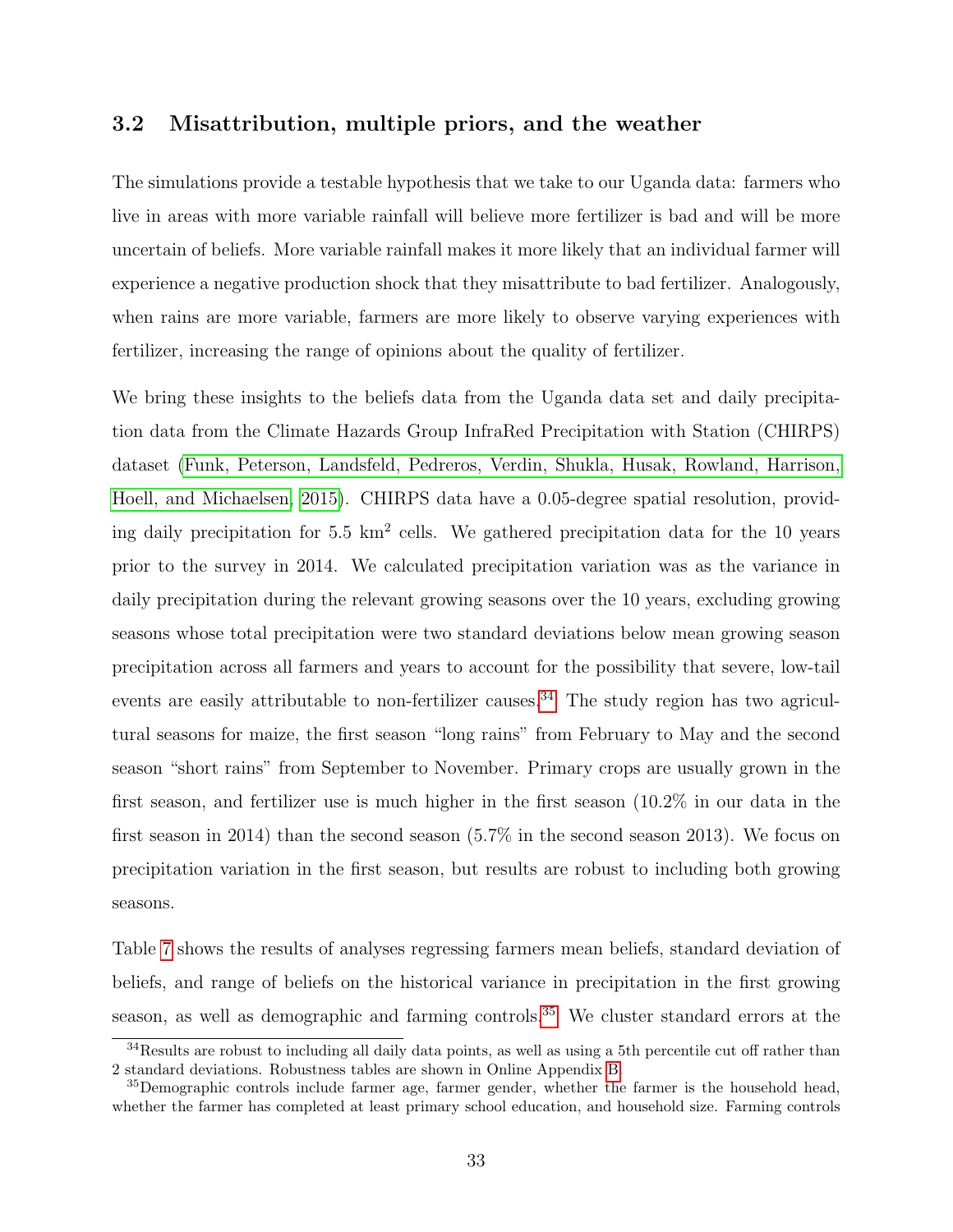village level. The estimating equation is shown below. The results show that beliefs are highly correlated with weather variability. On average, farmers believe that 62\% of fertilizer in their local market is good. Consider the effect of moving a farmer from the 25th percentile of the precipitation variability distribution (variance: 0.215) to the 75th percentile of the precipitation variability distribution (variance: 0.284). These results suggest that that change would reduce the farmer's belief in good fertilizer by 1.79 percentage points, or 2.89%. The coefficient is modest but highly significant (p-value: 0.004), suggesting a relationship between misattribution due to variable rainfall and mean beliefs.

$$
Beliefiv = \beta_0 + \beta_1 RainfallVariationiv + \beta_2 Demographiesi + \beta_3 Farmingi + \epsilon_{iv}
$$
 (2)

We also find that rainfall variability is highly correlated with the standard deviation and range of beliefs, suggestive evidence that variable rainfall is also related to uncertainty in beliefs. On average, the range between a farmers maximum and minimum belief is 0.269. Consider again the effect of moving a farmer from the 25th to the 75th percentile of the rainfall variability distribution. This would increase the range of the farmers beliefs by 0.014, a 5.2% increase.

|                                     | $ 1\rangle$ | $\left(2\right)$          | $\left(3\right)$ |
|-------------------------------------|-------------|---------------------------|------------------|
| <b>VARIABLES</b>                    |             | Mean belief StDev beliefs | Range beliefs    |
| Historic variance in precipitation: | $-0.26***$  | $0.07***$                 | $0.21***$        |
| First season - Excluding below 2SD  | (0.09)      | (0.02)                    | (0.07)           |
| Constant                            | $0.62***$   | $0.09***$                 | $0.27***$        |
|                                     | (0.04)      | (0.01)                    | (0.03)           |
| Observations                        | 1,346       | 1,346                     | 1,367            |
| R-squared                           | 0.03        | 0.02                      | 0.02             |

<span id="page-33-0"></span>Table 7: Relationship between precipitation variation and beliefs about fertilizer quality: Uganda

These results should not be considered causal given the fact that rainfall variability is likely to affect other factors that influence farmer beliefs directly or indirectly, such as fertilizer profitability, market structure, and accessibility. However, results are consistent with the include whether the farmer has ever used inorganic fertilizer and the number of acres owned.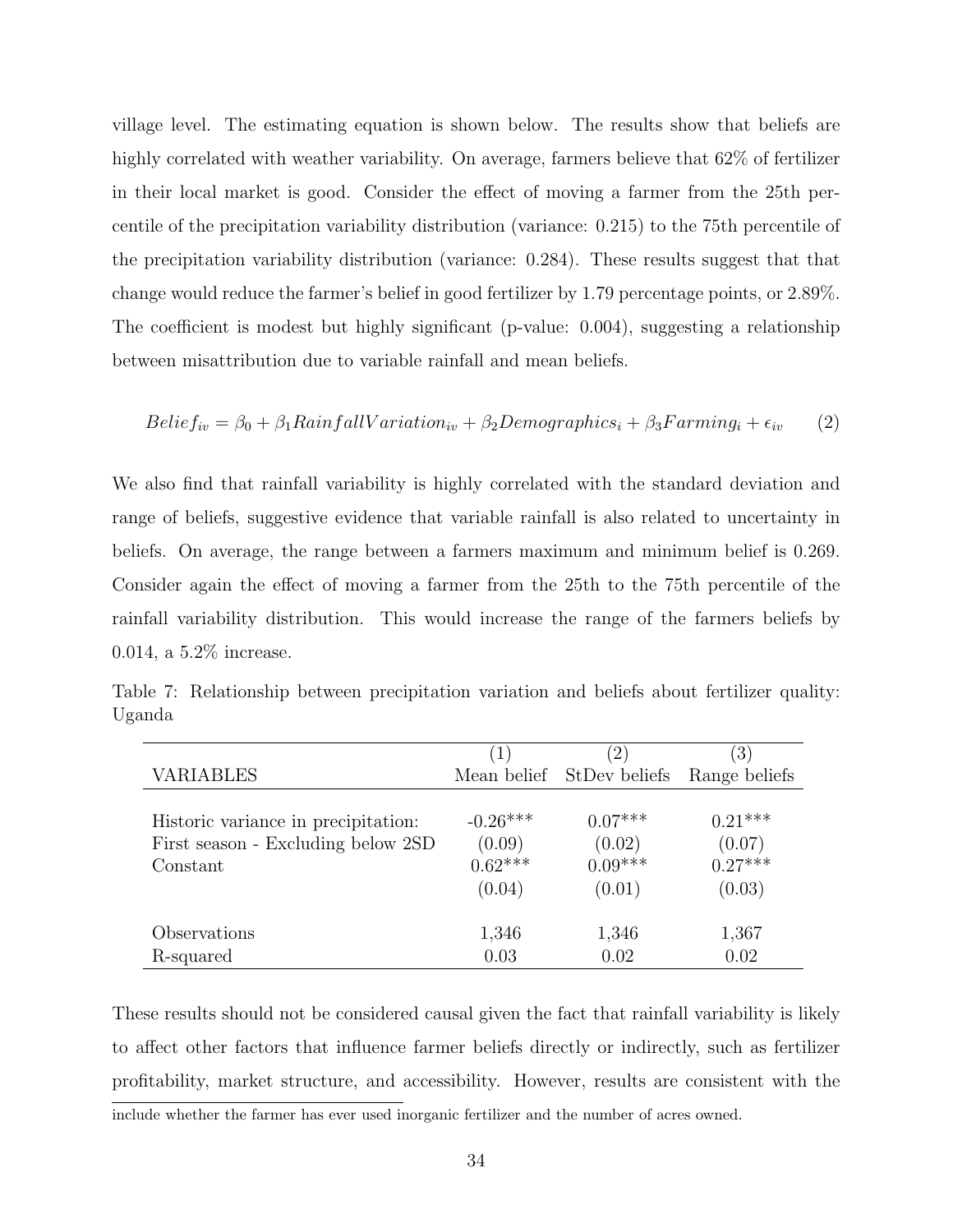hypothesis that rainfall variability may make misattribution more likely as well as increase the spread of multiple priors, both of which make learning more difficult.

### <span id="page-34-0"></span>4 Conclusion

Agents find it difficult to learn about the quality or effects of a product in numerous markets. In this paper we detail two mechanisms that frustrate learning about quality. When there is noise in the process that converts inputs to outputs, an agent may mistakenly attribute a bad outcome to a specific input when the bad outcome was actually caused by either natural variation or a different part of the production process. We call this phenomenon misattribution. Learning is further complicated when the agent is unsure about the likelihood that the product may be good or bad; this ambiguity can be modeled by the agent holding multiple priors representing possible beliefs. We combine misattribution with multiple priors in a model of farmer learning about product quality. Our simulations of the model show that in the presence of both misattribution and multiple priors beliefs may never converge to the truth and may remain uncertain even after observing many new data points.

We use the example of a farmer forming beliefs about the quality of fertilizer in their local market, and use data from a small willingness-to-pay experiment in Tanzania, a large observational dataset in Uganda, and precipitation data from Uganda to motivate the model and test its implications. We document that farmers in both datasets report significant mistrust of fertilizer quality: 70% of farmers in Tanzania say that at least some of the fertilizer in their local market is counterfeit or adulterated, while 84% of farmers in Uganda have suspicions about quality. They are additionally unsure of their beliefs: 33% of farmers in Tanzania said they were "not sure" or "just guessing" about the rate of bad fertilizer; while the median farmer in Uganda thought that 40% was counterfeit or adulterated, they also said that the rate could be as low as 25% or as high as 55%. Because our beliefs elicitation was not incentivized, we ran a willingness-to-pay experiment in Tanzania to test whether beliefs were correlated with willingness-to-pay for local fertilizer and the premium paid for fertilizer that had been tested in a lab and guaranteed to be perfect quality. We find that farmers who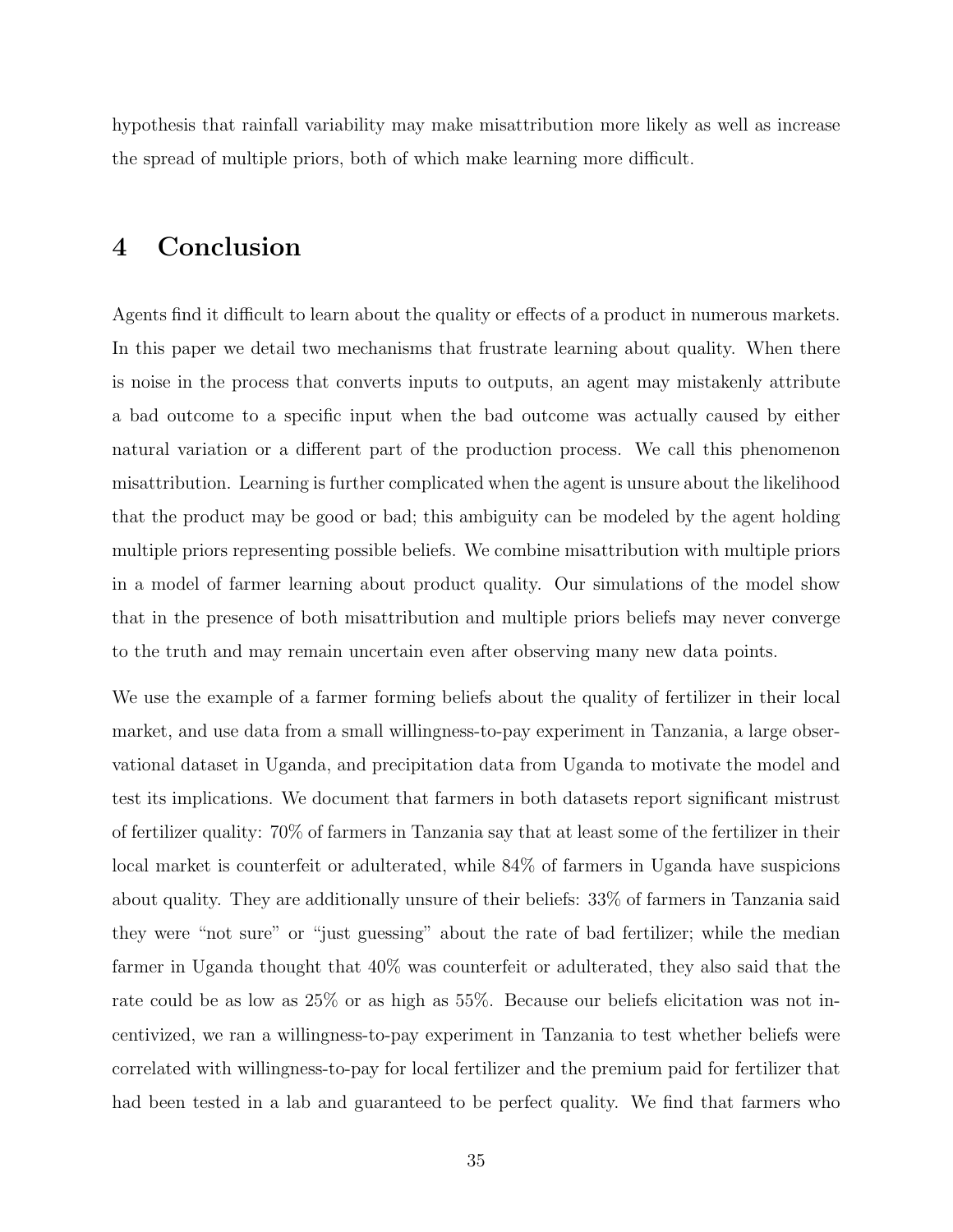report more optimistic beliefs about fertilizer quality in their local market are willing to pay more for local fertilizer and a smaller premium for tested fertilizer. Additionally, those who report more confidence in their beliefs are willing to pay a smaller premium for tested fertilizer, and that premium varies with their stated beliefs. In contrast, those who report less confidence in their beliefs are willing to pay a larger premium for tested fertilizer, and that premium varies less with their stated beliefs. The model predicts that those who experience lower tail events more often should have worse beliefs because they misattribute more often; they should also have more uncertain beliefs because it is more difficult to dismiss a wider range of multiple priors. We use historic rainfall variability in Uganda to show an important association suggested by the model: farmers who live in regions with greater precipitation variation have more incorrect and less certain beliefs than farmers who live in regions with more consistent rainfall.

While we apply the model to the example of fertilizer, its elements shed light on how experience goods can become credence goods. Other examples of this include other agricultural inputs such as hybrid seeds and pesticides as well as drugs, vaccines, vitamins, car repairs, and education. It can also apply to environmental policies. For example, suppose a fisherman is told that by adhering to low quotas for a few years, the fish stock will be rebuilt and they will benefit from larger catches in the future. However, if an environmental shock interferes with rebuilding, the fisherman may later trust the policy's effectiveness less because they misattribute the poor outcome to a poor policy rather than bad luck.<sup>[36](#page-35-0)</sup> In high-income countries, the quality of credence goods are often certified by scientific bodies and regulatory agencies. In some sense, our results highlight the value of a strong and trusted scientific community and regulatory system, and illustrate what happens when trust breaks down.

For fertilizer and similar products, our work suggests that programs that provide input subsidies or relax credit constraints alone may not encourage long-term use because those programs fundamentally rest on the idea that trying a good a few times will allow the user to identify its benefits. Because of misattribution and multiple priors, fertilizer and other agricultural inputs are not experience goods, so a few uses will not be enough to convince a

<span id="page-35-0"></span><sup>36</sup>We thank Kira Lancker for this suggestion.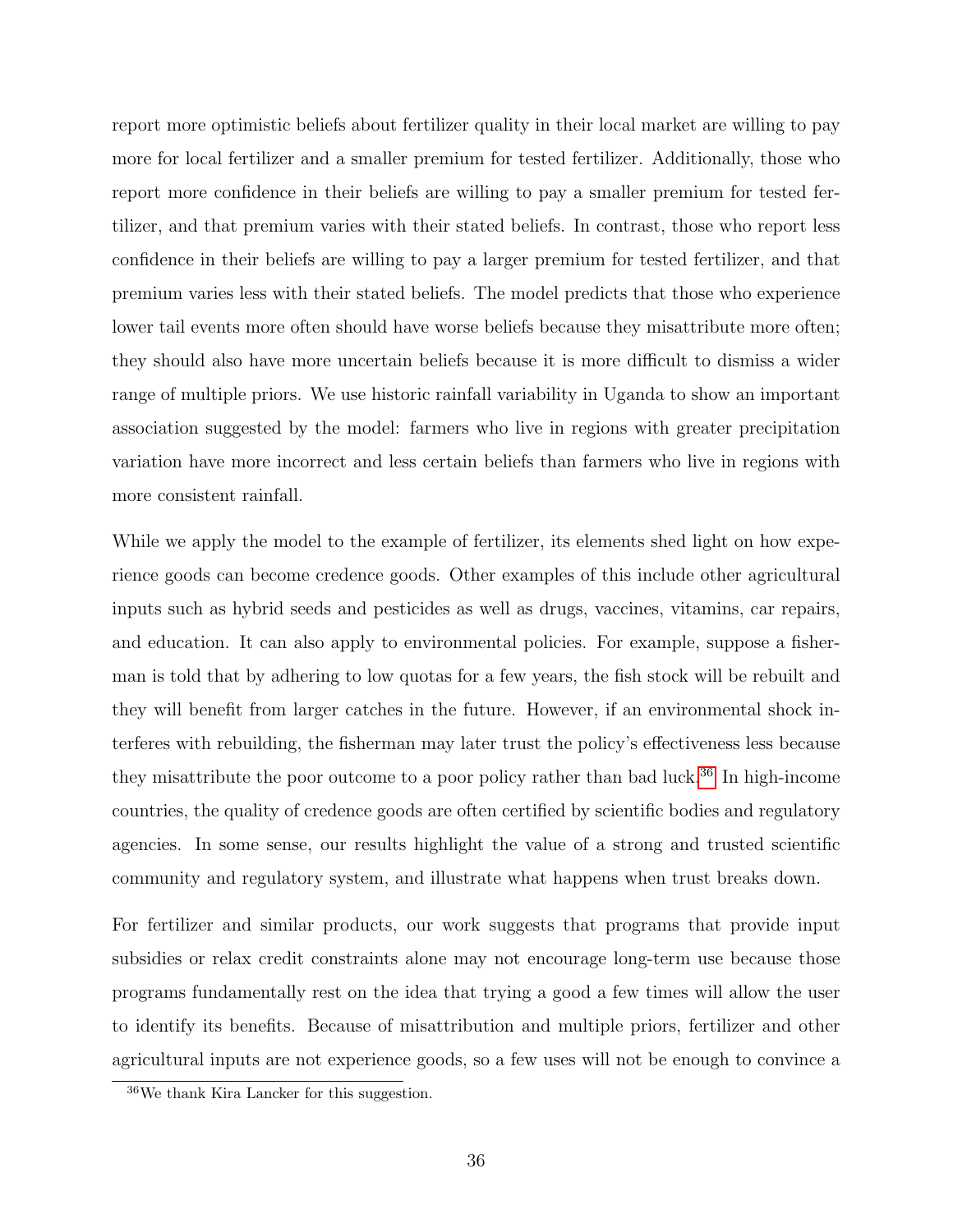user of their value.

Our willingness-to-pay experiment was akin to a certification program and we found that farmers were willing to pay on average 46% more for fertilizer we tested and guaranteed to be high quality than for fertilizer from their local market of unverified nutrient content. One study has experimented with a product assurance program in Uganda that applied scratch labels to input packages to ensure users that the hybrid maize seeds or glyphosate herbicide they were purchasing was as labeled on the package [\(Gilligan and Karachiwalla,](#page-40-9) [2021\)](#page-40-9); they find that the verification program increased use of the tagged products, improved beliefs about product quality, and improved actual product quality. As a limited regulatory scheme, this program's effectiveness derives from reducing product quality risk from one potential source – product tampering along the retail supply chain. A longer term follow-up in progress has revealed that the treated sample continues to adopt more inputs (particularly tagged inputs) and continues to believe that tagged products are of higher quality, though some uncertainty remains.

Even so, certification programs add costs likely to be passed on as increased product costs for farmers. [Gilligan and Karachiwalla \(2021\)](#page-40-9) also find economically significant fertilizer price increases. Moreover, recent work by [Abay, Barrett, Kilic, Moylan, Ilukor, and Vundru](#page-38-9) [\(2022\)](#page-38-9) suggests that farmers given GPS-based measures of their plot size fail to update their beliefs about plot size; when they do update they do so asymmetrically, where farmers who underestimated plot size relative to the GPS measure more likely to update than those who over-estimated. Information does not always lead individuals to update priors toward the truth (a point bourne out in our theory and simulations). A policy that increased costs without necessarily reducing or resolving uncertainty about product quality could further impede fertilizer use.

Another approach might be to make the learning process more explicit so that farmers more easily understand the causal model associated with fertilizer use – that both genetic and environmental factors contribute to crop yield outcomes and one must be deliberate to distinguish them and to not misattribute. Extension might work to make farmers attentive to the stochastic nature of production, to convince them that a single bad outcome may be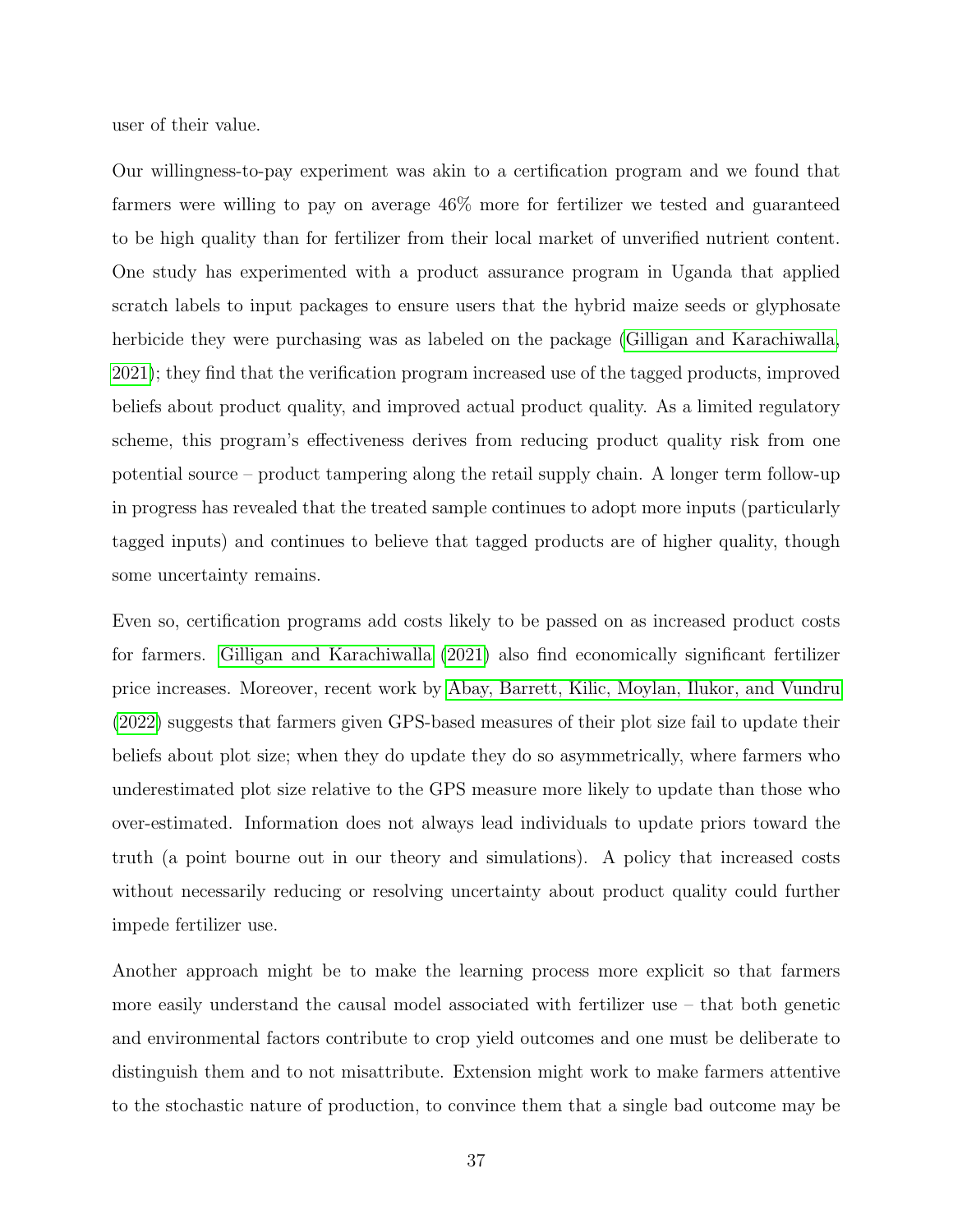indicative of bad luck rather than a bad input – realistic trial plots showing performance of new products under varying local growing conditions could be an example. However, our model also demonstrates that while interventions like these may be successful in increasing "caution" and therefore reducing misattribution, so long as farmers keep multiple opinions in mind via multiple priors, there is a trade-off between accurate beliefs and certainty in those beliefs. Calling attention to the stochastic nature nature of yields may improve use by reducing misattribution, but may worsen use through increased uncertainty in beliefs.

Education programs that reduce uncertainty in beliefs could offer another pathway. [Maertens](#page-41-5) [et al. \(2022\)](#page-41-5) implemented a low-cost and low-touch information campaign in markets in Tanzania, posting the results of urea fertilizer testing and sharing them with farmers in village meetings. They find strong effects on farmers beliefs about urea quality and also extensive margin effects on fertilizer purchasing and use; farmers who had not used fertilizer drive estimated effects. The effect of the program may have been to reduce the likelihood that farmers misattribute bad yield outcomes to fertilizer quality as they had some confidence that fertilizer had been tested and found to be good in their local market.

Not all farmers have incorrect beliefs about urea quality. Understanding the heterogeneity across farmers and the spatial patterns in beliefs within and across villages could provide insight into the learning process and possible belief herding over time. Our work suggests that future research into the source of incorrect beliefs about product quality and methods to correct such beliefs is warranted.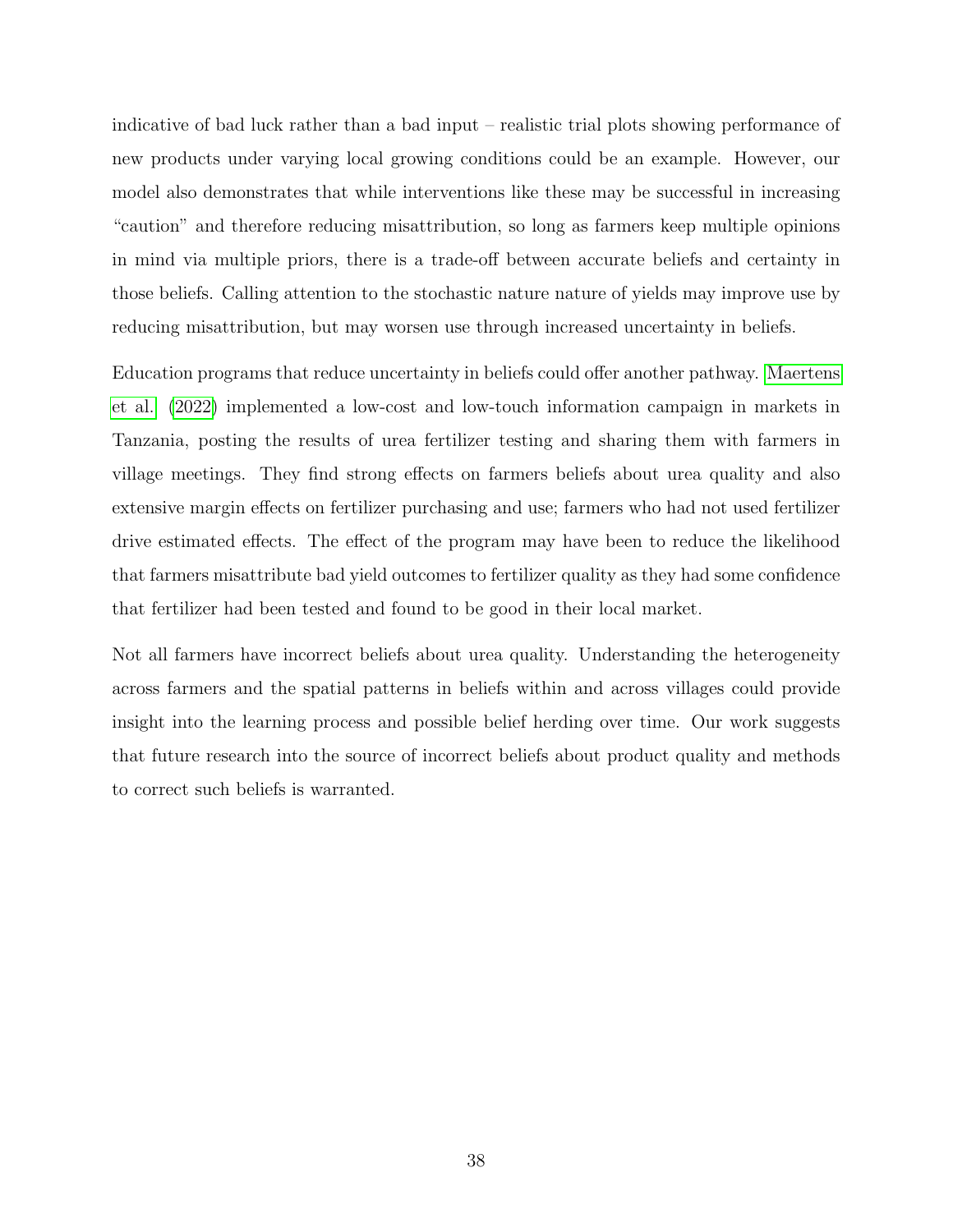# References

- <span id="page-38-9"></span>Abay, K. A., C. B. Barrett, T. Kilic, H. Moylan, J. Ilukor, and W. Vundru (2022). Nonclassical measurement error and farmers response to information reveal behavioral anomalies. Working Paper .
- <span id="page-38-4"></span>Ashour, M., L. Billings, D. O. Gilligan, A. Jilani, and N. Karachiwalla (2019). An evaluation of the impact of e-verification on counterfeit agricultural inputs and technology adoption in Uganda: Fertilizer testing report. Technical report, International Food Policy Research Institute.
- <span id="page-38-3"></span>Ashour, M., L. Billings, D. O. Gilligan, and N. Karachiwalla (2015). Evaluation of the impact of e-verification on counterfeit agricultural inputs and technology adoption in Uganda. Technical report, International Food Policy Research Institute.
- <span id="page-38-7"></span>Ashour, M., D. O. Gilligan, J. B. Hoel, and N. I. Karachiwalla (2019). Do beliefs about herbicide quality correspond with actual quality in local markets? Evidence from Uganda. The Journal of Development Studies 55 (6), 1285–1306.
- <span id="page-38-6"></span>Barham, B. L., J.-P. Chavas, D. Fitz, V. R. Salas, and L. Schechter (2014). The roles of risk and ambiguity in technology adoption. Journal of Economic Behavior & Organization 97, 204–218.
- <span id="page-38-5"></span>Becker, G. M., M. H. Degroot, and J. Marschak (1964). Measuring utility by a single-response sequential method. *Behavioral Science*  $9(3)$ , 226–232.
- <span id="page-38-2"></span>Bold, T., K. C. Kaizzi, J. Svensson, and D. Yanagizawa-Drott (2017). Lemon technologies and adoption: Measurement, theory and evidence from agricultural markets in Uganda. The Quarterly Journal of Economics 132 (3), 1055–1100.
- <span id="page-38-1"></span>Bravo-Ortega, C. and D. Lederman (2005). Agriculture and national welfare around the world: Causality and international heterogeneity since 1960. The World Bank.
- <span id="page-38-8"></span>Burchardi, K., J. de Quidt, S. Gulesci, B. Lerva, and S. Tripodi (2021). Testing willingness to pay elicitation mechanisms in the field: Evidence from Uganda. Journal of Development Economics 152, 102701.
- <span id="page-38-0"></span>Byerlee, D., A. De Janvry, and E. Sadoulet (2009). Agriculture for development: Toward a new paradigm. Annual Review of Resource Economics 1, 15–31.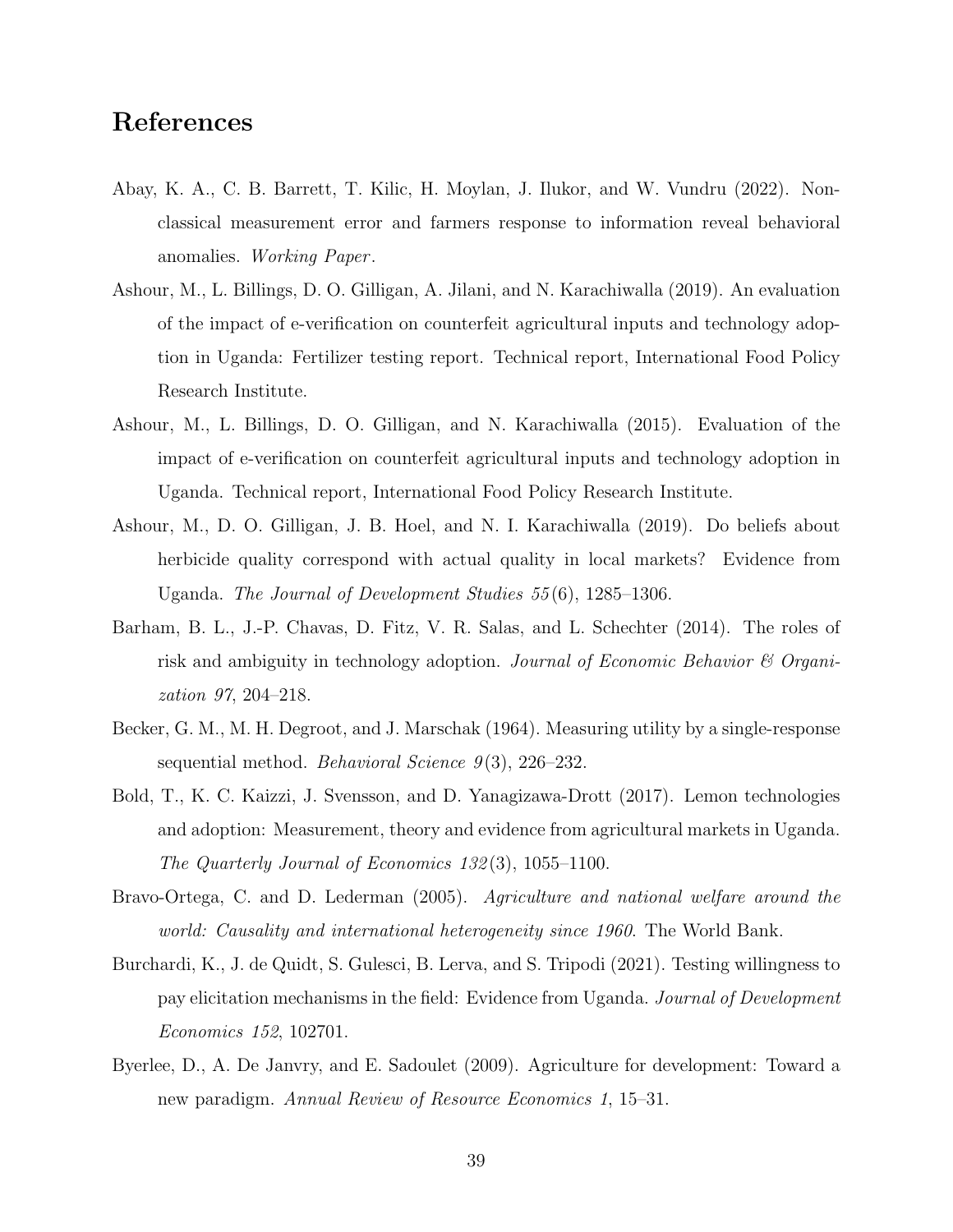- <span id="page-39-2"></span>Carter, M. R., R. Laajaj, and D. Yang (2013). The impact of voucher coupons on the uptake of fertilizer and improved seeds: Evidence from a randomized trial in Mozambique. American Journal of Agricultural Economics 95 (15), 1345–1351.
- <span id="page-39-9"></span>Diao, X., S. Fan, D. Headey, M. Johnson, A. N. Pratt, and B. Yu (2008). Accelerating Africa's food production in response to rising prices: Impacts and requisite actions. International Food Policy Research Institute.
- <span id="page-39-8"></span>Dorosh, P., H. G. Wang, L. You, and E. Schmidt (2012). Road connectivity, population, and crop production in Sub-Saharan Africa. Agricultural Economics  $43(1)$ , 89–103.
- <span id="page-39-3"></span>Duflo, E., M. Kremer, and J. Robinson (2011). Nudging farmers to use fertilizer: Theory and experimental evidence from kenya. American Economic Review 101 (6), 2350–90.
- <span id="page-39-7"></span>Dzanku, F. M., M. Jirström, and H. Marstorp (2015). Yield gap-based poverty gaps in rural Sub-Saharan Africa. World Development 67, 336–362.
- <span id="page-39-4"></span>Elabed, G. and M. R. Carter (2015). Compound-risk aversion, ambiguity and the willingness to pay for microinsurance. Journal of Economic Behavior  $\mathcal C$  Organization 118, 150– 166.
- <span id="page-39-5"></span>Engle-Warnick, J. C., J. Escobal, and S. Laszlo (2007). Ambiguity aversion as a predictor of technology choice: Experimental evidence from Peru. Working Paper .
- <span id="page-39-6"></span>Engle-Warnick, J. C., J. Escobal, and S. C. Laszlo (2011). Ambiguity aversion and portfolio choice in small-scale Peruvian farming. The B.E. Journal of Economic Analysis  $\mathcal{C}$ Policy 11, 1–56.
- <span id="page-39-10"></span>Esponda, I. and D. Pouzo (2021). Equilibrium in misspecified Markov decision processes. Theoretical Economics  $16(2)$ , 717–757.
- <span id="page-39-1"></span><span id="page-39-0"></span>FAOStat (2021). FAOStat.
- Foster, A. D. and M. R. Rosenzweig (2010). Microeconomics of technology adoption. Annual Review of Economics  $2(1)$ , 395-424.
- <span id="page-39-12"></span>Funk, C., P. Peterson, M. Landsfeld, D. Pedreros, J. Verdin, S. Shukla, G. Husak, J. Rowland, L. Harrison, A. Hoell, and J. Michaelsen (2015, December). The Climate Hazards Infrared Precipitation with Stationsa new environmental record for monitoring extremes. Scientific Data  $2(1)$ , 150066.
- <span id="page-39-11"></span>Gabaix, X. (2014). A sparsity-based model of bounded rationality. *Quarterly Journal of*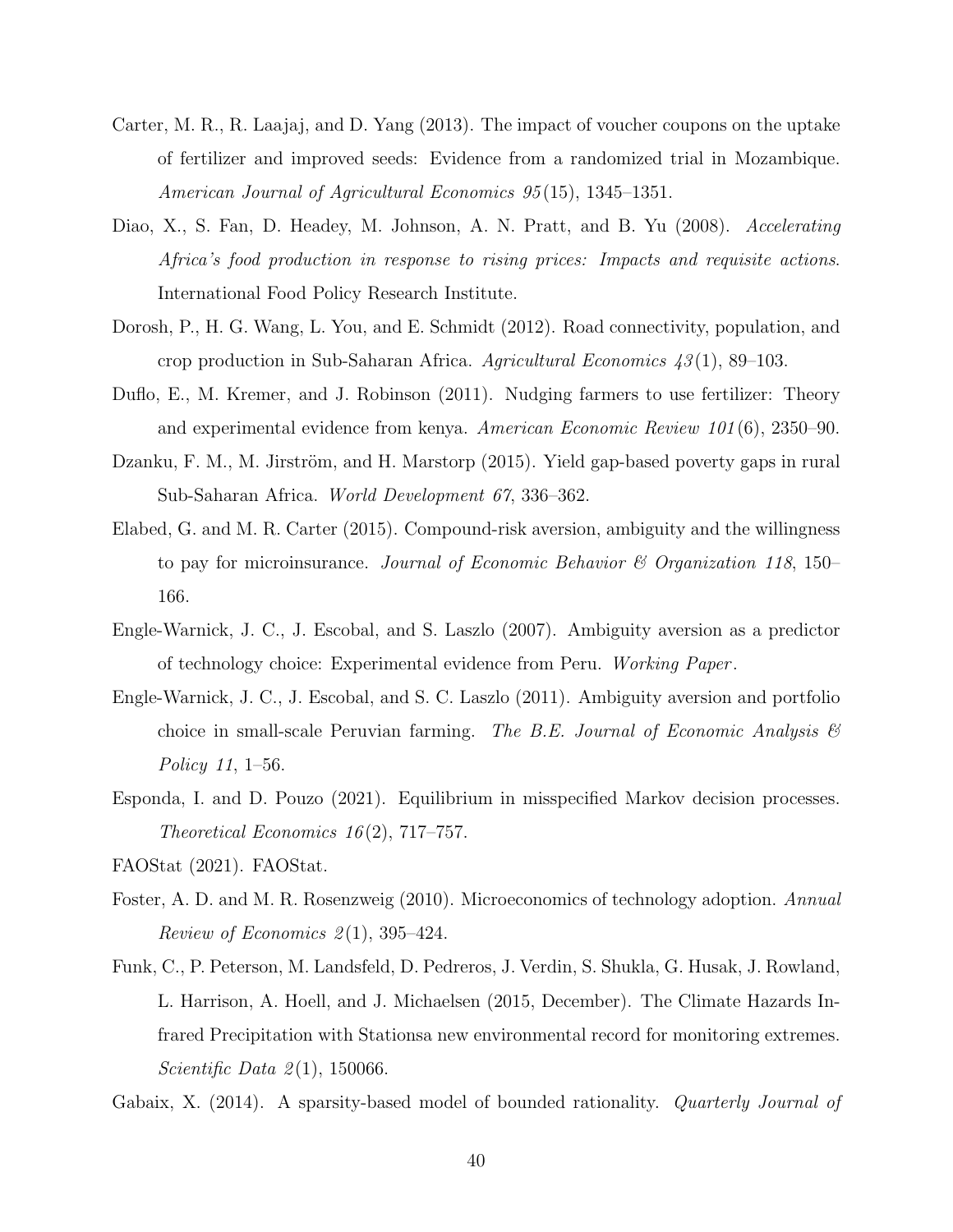Economics  $129(4)$ , 1611–1710.

- <span id="page-40-3"></span>Gharib, M. H., L. H. Palm-Foster, T. J. Lybbert, and K. D. Messer (2021). Fear of fraud and willingness to pay for hybrid maize seed in kenya. Food Policy 102, 102040.
- <span id="page-40-7"></span>Gilboa, I. and D. Schmeidler (1989). Maxmin expected utility with non-unique prior. *Journal* of Mathematical Economics 18 (2), 141–153.
- <span id="page-40-9"></span>Gilligan, D. and N. Karachiwalla (2021). Product assurance and product quality: Evidence from agricultural technologies. Working paper .
- <span id="page-40-11"></span>Hanna, R., S. Mullainathan, and J. Schwartzstein (2014). Learning through noticing: Theory and evidence from a field experiment. Quarterly Journal of Economics 129 (3), 1311– 1353.
- <span id="page-40-8"></span>Harou, I. L., C. Whitney, J. Kung'u, and E. Luedeling (2021). Crop modelling in data-poor environments – A knowledge-informed probabilistic approach to appreciate risks and uncertainties in flood-based farming systems. Agricultural Systems 187, 103014.
- <span id="page-40-10"></span>Heidhues, P., B. Kőzegi, and P. Strack (2018). Unrealistic expectations and misguided learning. Econometrica 86 (4), 1159–1214.
- <span id="page-40-6"></span>Kala, N. (2019). Learning, adaptation, and climate uncertainty: Evidence from Indian agriculture. *Working paper*.
- <span id="page-40-1"></span>Karlan, D., R. Osei, I. Osei-Akoto, and C. Udry (2014). Agricultural decisions after relaxing credit and risk constraints. The Quarterly Journal of Economics 129 (2), 597–652.
- <span id="page-40-0"></span>Krishnan, P. and M. Patnam (2013). Neighbors and extension agents in Ethiopia: Who matters more for technology adoption? American Journal of Agricultural Economics  $96(1)$ , 308–327.
- <span id="page-40-2"></span>Langyintuo, A. S., W. Mwangi, A. O. Diallo, J. MacRobert, J. Dixon, and M. Bnziger (2010). Challenges of the maize seed industry in Eastern and Southern Africa: A compelling case for private-public intervention to promote growth. Food Policy 35 (4), 323–331.
- <span id="page-40-5"></span>Liu, E. M. (2012). Time to change what to sow: Risk preferences and technology adoption decisions of cotton farmers in China. The Review of Economics and Statistics 95 (4), 1386–1403.
- <span id="page-40-4"></span>Liu, E. M. and J. Huang (2013). Risk preferences and pesticide use by cotton farmers in China. Journal of Development Economics 103, 202–215.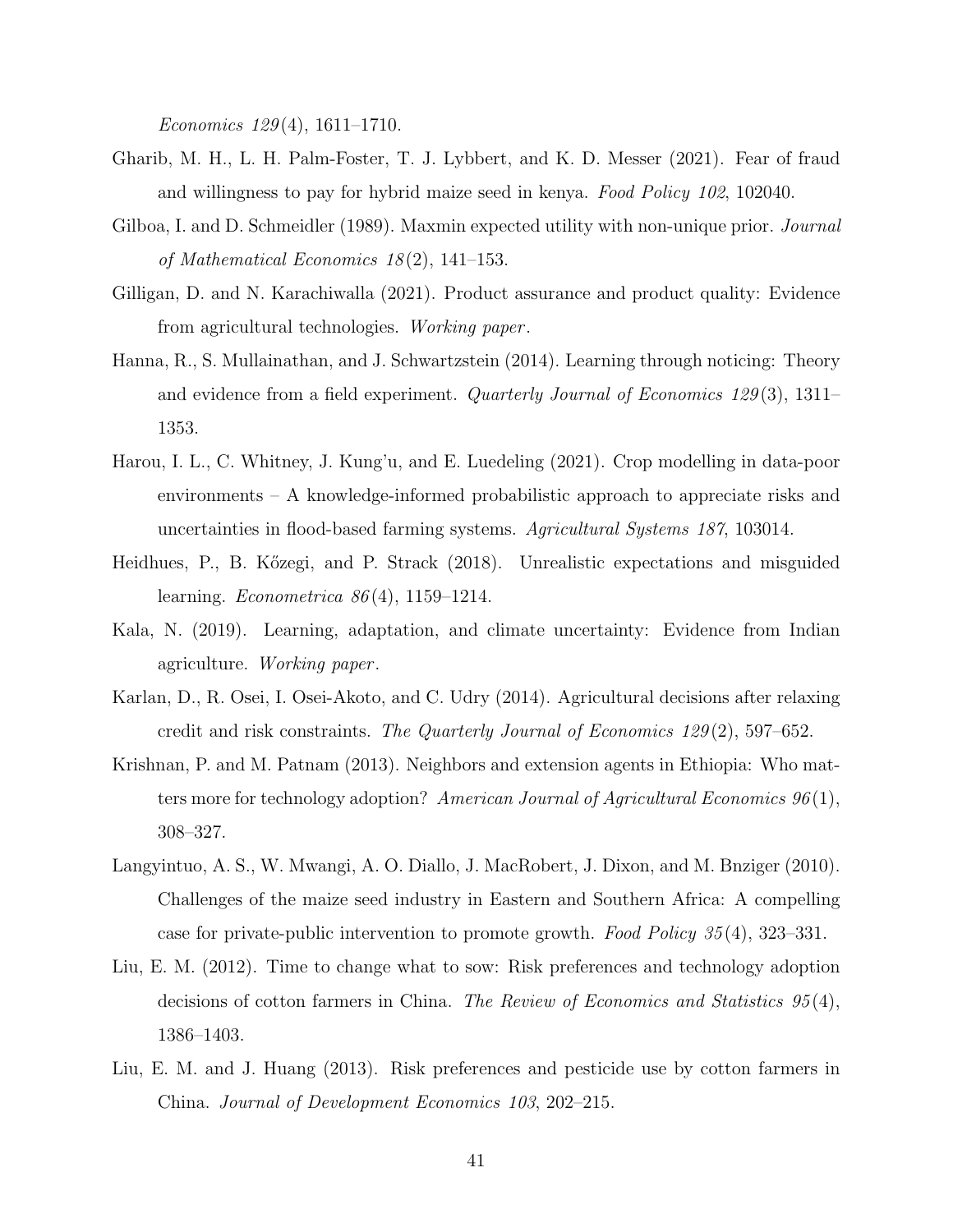- <span id="page-41-5"></span>Maertens, A., C. Magomba, and H. Michelson (2022). Updating beliefs about fertilizer quality in Tanzania: Results from a market-level information campaign. Working Paper.
- <span id="page-41-0"></span>Marenya, P. P. and C. B. Barrett (2009). State-conditional fertilizer yield response on Western Kenyan farms. American Journal of Agricultural Economics 91(4), 991–1006.
- <span id="page-41-10"></span>Mbowa, S., K. C. Luswata, and K. Bulegeya (2015). Are Ugandan farmers using the right quality inorganic fertilizers? Technical report, Alliance for a Green Revolution in Africa, Ugandan Ministry of Agriculture.
- <span id="page-41-3"></span>Michelson, H., B. Ellison, A. Fairbairn, A. Maertens, and V. Manyong (2021). Misperceived quality: Fertilizer in Tanzania. Journal of Development Economics 148, 102579.
- <span id="page-41-4"></span>Michelson, H., S. Gourlay, and P. Wollburg (2022). Non-labor input quality and small farms in Sub-Saharan Africa: A review. World Bank Working Paper .
- <span id="page-41-11"></span>Ortoleva, P. (2013). The price of flexibility: Towards a theory of thinking aversion. Journal of Economic Theory 148 (3), 903–934.
- <span id="page-41-8"></span>Ross, N., P. Santos, and T. Capon (2012). Risk, ambiguity, and the adoption of new technologies: Experimental evidence from a developing country. In International Association of Agricultural Economists, Brazil.
- <span id="page-41-6"></span>Sanabria, J., J. Ariga, J. Fugice, and D. Mose (2018a). Fertilizer quality assessment in markets of Kenya. Technical report, International Fertilizer Development Center.
- <span id="page-41-7"></span>Sanabria, J., J. Ariga, J. Fugice, and D. Mose (2018b). Fertilizer quality assessment in markets of Uganda. Technical report, International Fertilizer Development Center.
- <span id="page-41-2"></span>Sanabria, J., G. Dimithè, and E. K. Alognikou (2013). The Quality of Fertilizer Traded in West Africa: Evidence for Stronger Control. International Fertilizer Development Center.
- <span id="page-41-12"></span>Schwartzstein, J. (2014). Selective attention and learning. Journal of the European Economic Association  $12(6)$ , 1423-1452.
- <span id="page-41-9"></span>Sheahan, M. and C. B. Barrett (2017). Ten striking facts about agricultural input use in Sub-Saharan Africa. Food Policy 67, 12–25.
- <span id="page-41-1"></span>Suri, T. (2011). Selection and comparative advantage in technology adoption. *Economet*rica  $79(1)$ , 159-209.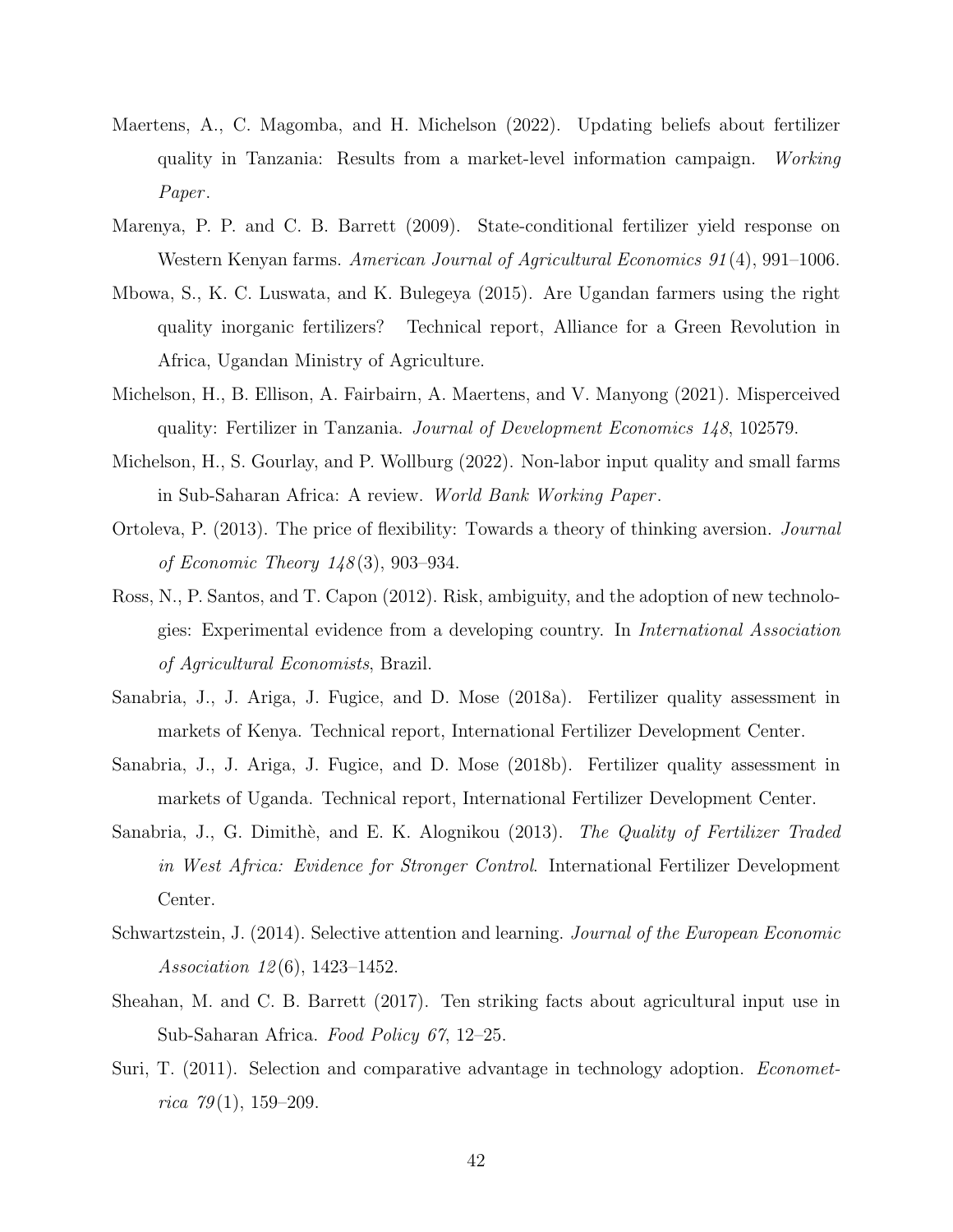- <span id="page-42-0"></span>Suri, T. and C. Udry (2022). Agricultural technology in Africa. Journal of Economic Perspectives  $36(1)$ , 33-56.
- <span id="page-42-2"></span>Tittonell, P. and K. E. Giller (2013). When yield gaps are poverty traps: The paradigm of ecological intensification in African smallholder agriculture. Field Crops Research 143, 76–90.
- <span id="page-42-1"></span>Ward, P. S. and V. Singh (2015). Using field experiments to elicit risk and ambiguity preferences: Behavioural factors and the adoption of new agricultural technologies in rural India. The Journal of Development Studies 51 (6), 707–724.
- <span id="page-42-3"></span>World Bank (2009). Eastern Africa: A study of the regional maize market and marketing costs.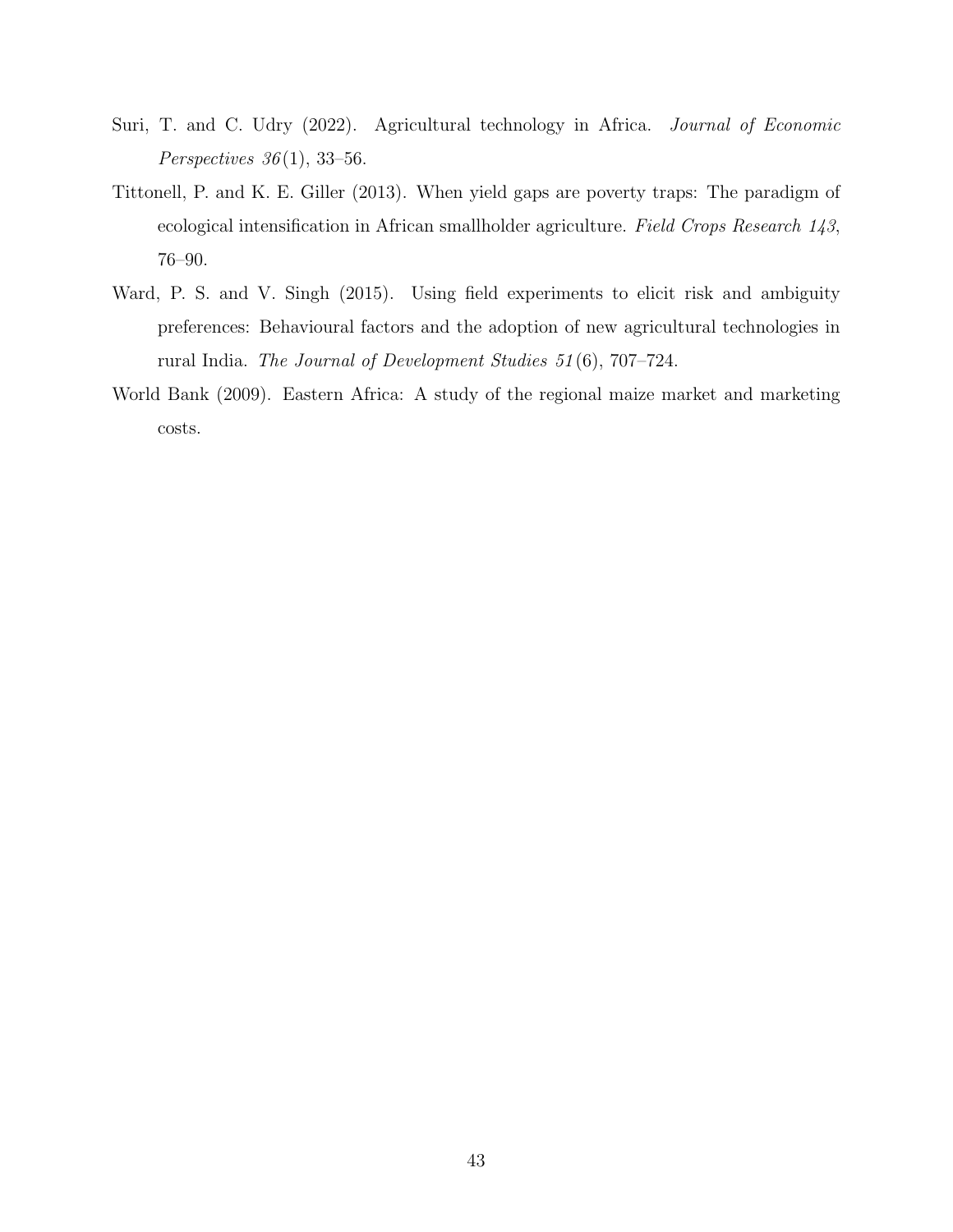# <span id="page-43-0"></span>A Additional Simulations

Figure 9: Fraction of yields deemed informative for varying levels of  $\gamma$ 



We also simulate the effects of different numbers and ranges of multiple priors. The top row of Figure [10](#page-44-0) reproduces the baseline multiple prior simulations with nine multiple priors distributed evenly in the unit interval. The second row shows simulations of three priors, spread at means of 0.1, 0.5, and 0.9 (wide range). The third row shows simulations of three priors in a narrower range, at 0.3, 0.5, and 0.7 (narrow range). Beliefs in the simulations with three narrowly seeded priors converge to a narrower range than the simulations with nine priors. However, the simulations seeded with three wide priors over the same range as the baseline nine priors do not narrow substantially more than the baseline simulations.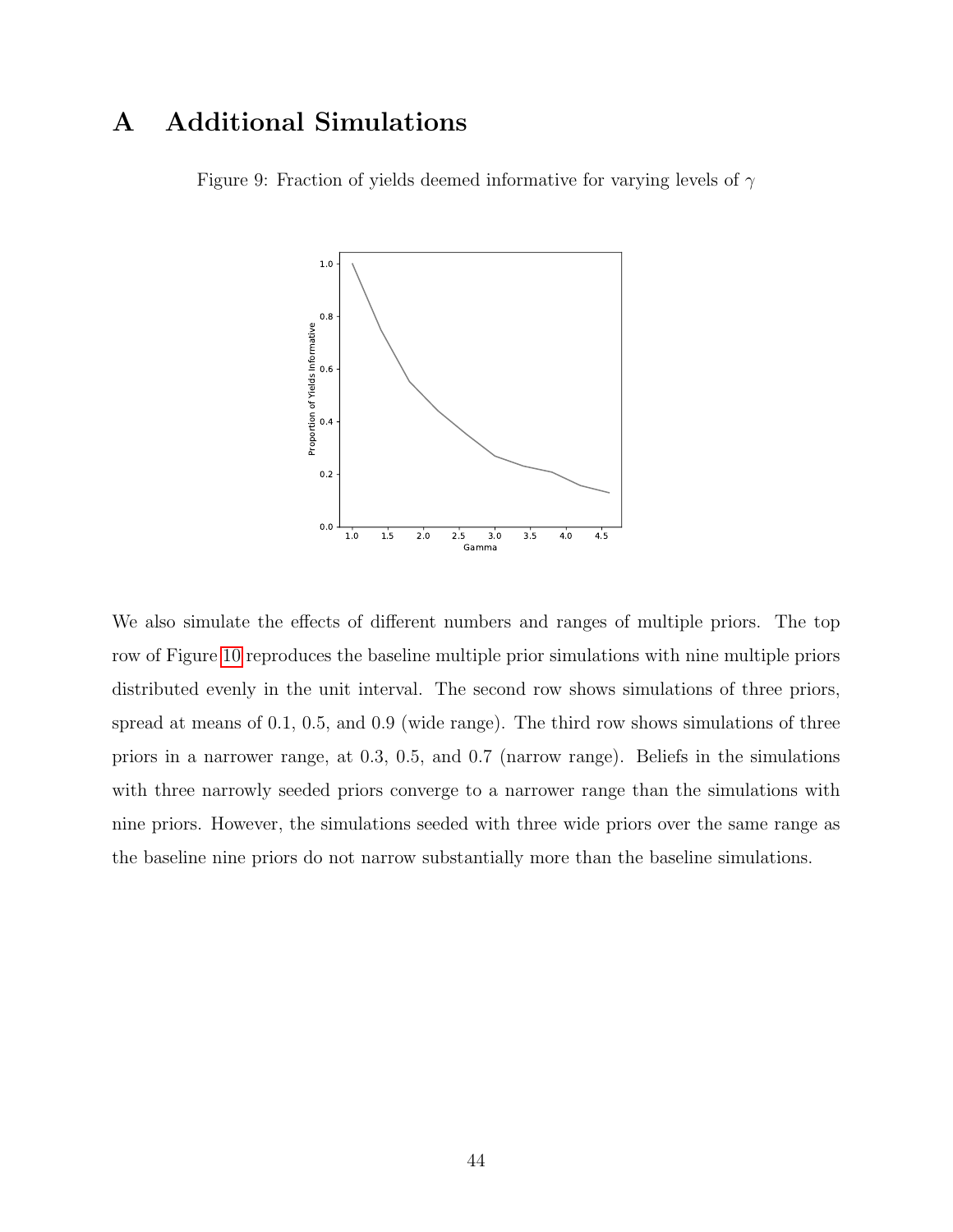Figure 10: Varying the number and spread of multiple priors

<span id="page-44-0"></span>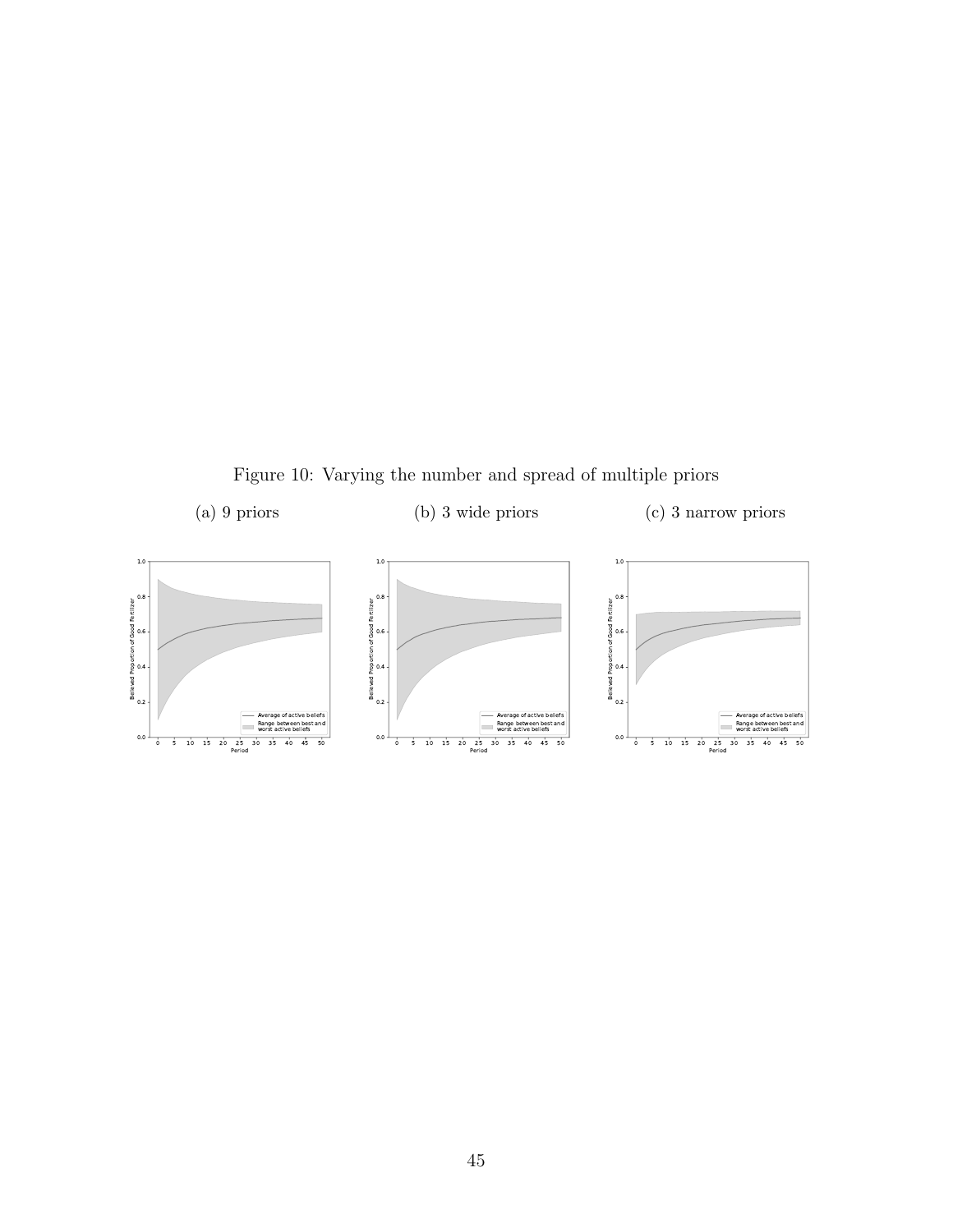# <span id="page-45-0"></span>B Additional Tables

|                                       | (1)       | (2)                  | (3)        |
|---------------------------------------|-----------|----------------------|------------|
|                                       | WTP First | <b>Beliefs First</b> | Difference |
|                                       | mean/sd   | mean/sd              | b/se       |
| WTP easy to understand                | 0.76      | 0.74                 | 0.02       |
|                                       | (0.43)    | (0.44)               | (0.05)     |
| WTP a bit difficult to understand     | 0.23      | 0.25                 | $-0.01$    |
|                                       | (0.42)    | (0.43)               | (0.05)     |
| WTP very difficult to understand      | 0.01      | 0.02                 | $-0.01$    |
|                                       | (0.08)    | (0.13)               | (0.01)     |
| WTP easy to choose                    | 0.63      | 0.56                 | 0.07       |
|                                       | (0.48)    | (0.50)               | (0.05)     |
| WTP a bit difficult to choose         | 0.32      | 0.40                 | $-0.08$    |
|                                       | (0.47)    | (0.49)               | (0.05)     |
| WTP very difficult to choose          | 0.04      | 0.04                 | 0.00       |
|                                       | (0.20)    | (0.19)               | (0.02)     |
| Enumerator: Farmer fully understood   | 0.78      | 0.65                 | $0.12*$    |
|                                       | (0.42)    | (0.48)               | (0.05)     |
| Enumerator: Farmer mostly understood  | 0.22      | 0.34                 | $-0.12*$   |
|                                       | (0.42)    | (0.48)               | (0.05)     |
| Enumerator: Farmer did not understand | 0.00      | 0.01                 | $-0.01$    |
|                                       | (0.00)    | (0.07)               | (0.01)     |
| Observations                          | 167       | 182                  | 349        |

Table 8: Understanding of Willingness-to-pay for fertilizer in Tanzania

Table 9: Relationship between precipitation variation and beliefs about fertilizer quality: Uganda - All observations

|                                                       | $\perp$                       | 2)                            | 3)                            |
|-------------------------------------------------------|-------------------------------|-------------------------------|-------------------------------|
| VARIABLES                                             | Mean belief                   | StDev beliefs                 | Range beliefs                 |
| Historic variance in pre-<br>cipitation: First season | $-0.26***$                    | $0.07***$                     | $0.21***$                     |
| Constant                                              | (0.09)<br>$0.63***$<br>(0.04) | (0.02)<br>$0.09***$<br>(0.01) | (0.07)<br>$0.27***$<br>(0.03) |
| Observations<br>R-squared                             | 1,346<br>0.03                 | 1,346<br>0.02                 | 1,367<br>0.02                 |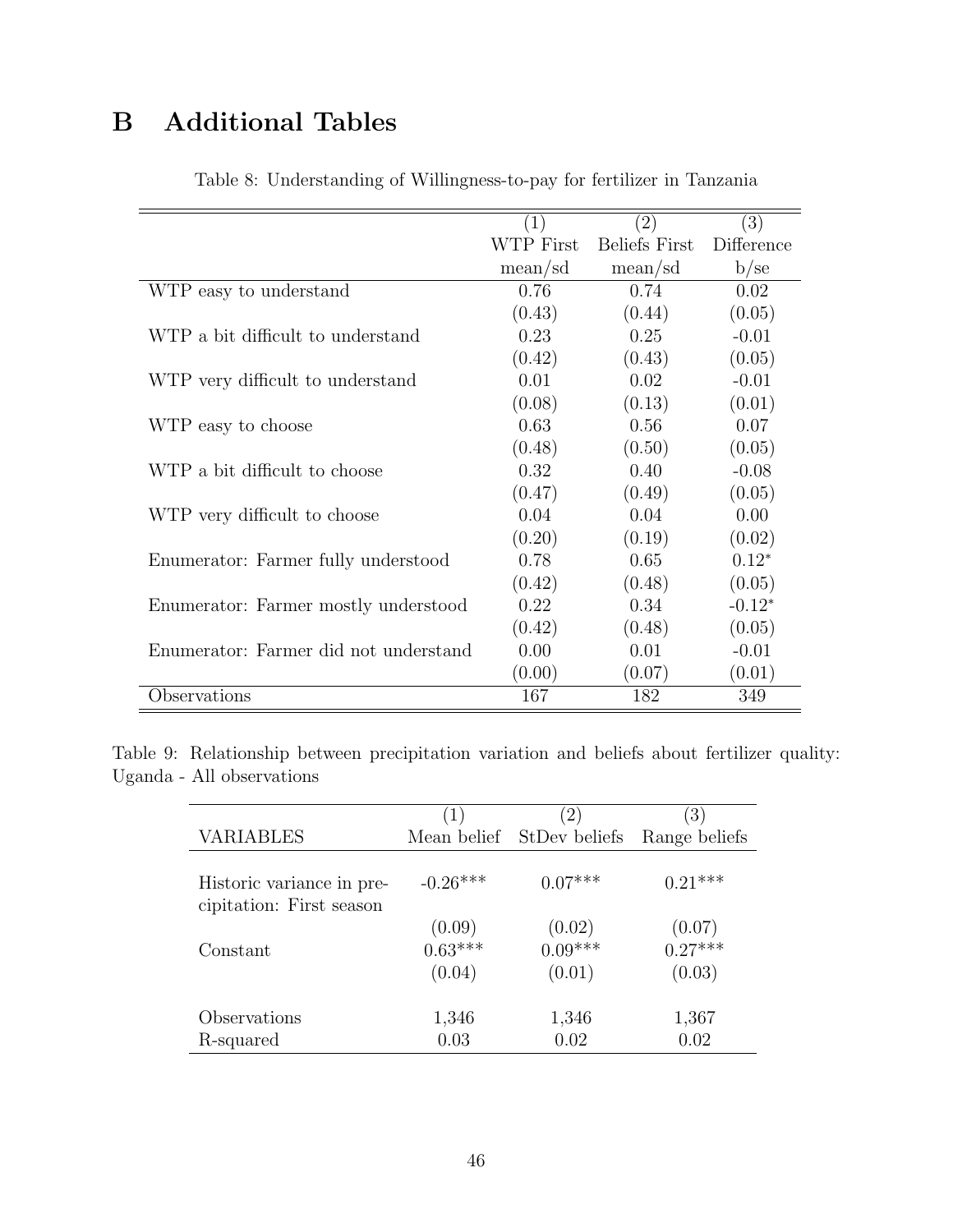Table 10: Relationship between precipitation variation and beliefs about fertilizer quality: Uganda - Excluding seasons below 5th percentile of total seasonal rainfall

|                                       | $\left(1\right)$ | 2)                        | $\left(3\right)$ |
|---------------------------------------|------------------|---------------------------|------------------|
| <b>VARIABLES</b>                      |                  | Mean belief StDev beliefs | Range beliefs    |
| Historic variance in precipitation:   | $-0.29$          | 0.08                      | 0.24             |
| First season - Excluding lowest $5\%$ | (0.09)           | (0.02)                    | (0.08)           |
| Constant                              | 0.63             | 0.09                      | 0.26             |
|                                       | (0.04)           | (0.01)                    | (0.03)           |
| Observations                          | 1,346            | 1,346                     | 1,367            |
| R-squared                             | 0.03             | 0.02                      | 0.02             |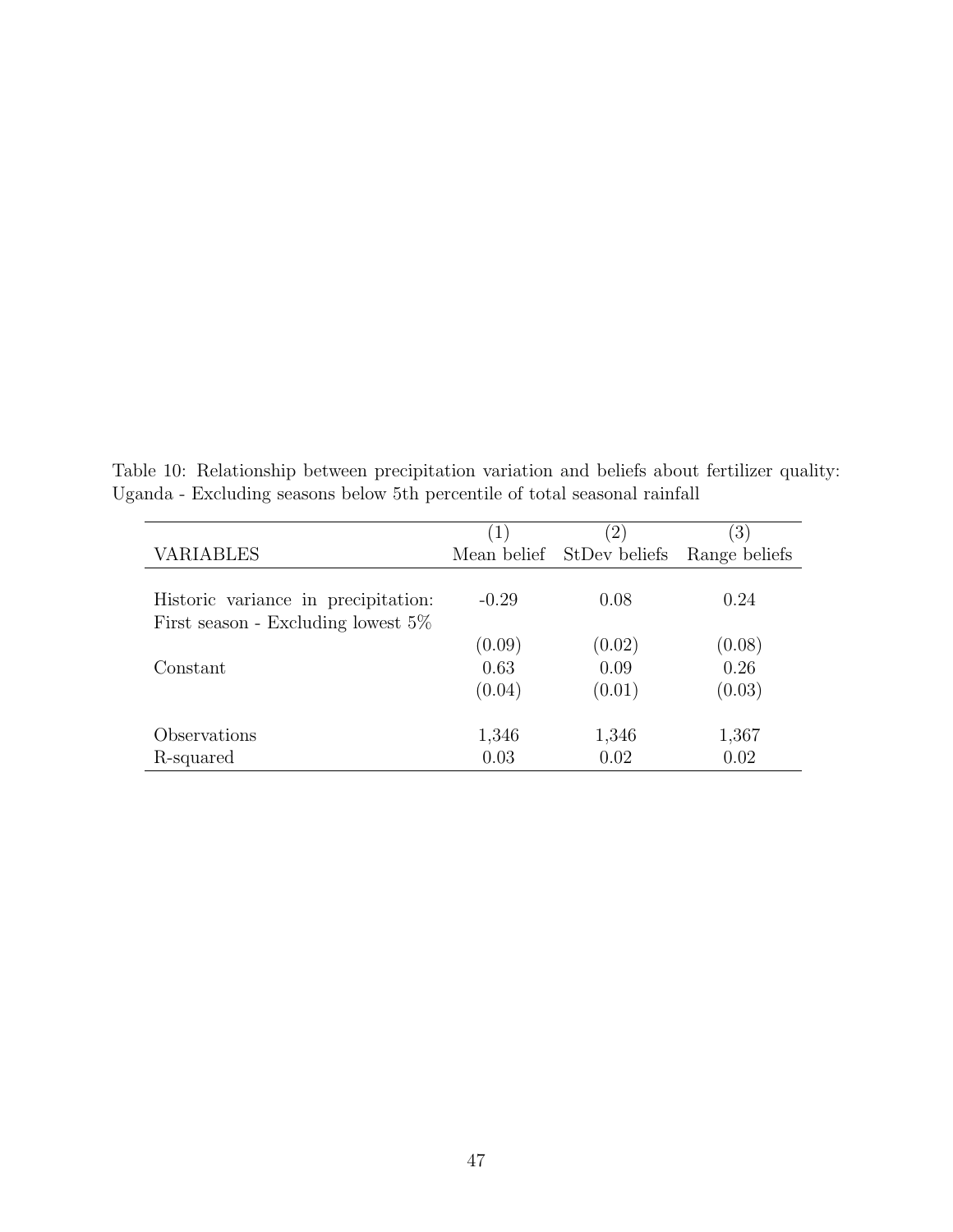# <span id="page-47-0"></span>C Experimental Details: Tanzania

### C.1 Beliefs elicitation

Fertilizers, including urea, have nutrient standards that ensure that the fertilizer will preserve or improve soil fertility and help the crops to grow. For example, the most important element in urea fertilizer is Nitrogen and urea should contain 46% nitrogen. For the purposes of the following questions, good quality means urea fertilizer that has the amount of nitrogen that it is supposed to have: 46% nitrogen. Bad quality means that it has less than 46% nitrogen.

Now, imagine the following scenario FOR YOUR LOCAL MARKET (named above).

For this market, Id like you to imagine that ten farmers from your village would visit agrodealer shops in this market during the long rains season and each purchase 1 kg of fertilizer.

If 10 FARMERS IN YOUR VILLAGE PURCHASE ONE 1 kilogram of fertilizer at (Market from Q43) during the long rains season,

How many would get good quality bags? Record answer below

How many would get bad quality bags? Record answer below

How sure are you that this is the number that would be bad and good? (Enumerator: please read the options out loud.) 1: Completely sure; 2: Mostly sure; 3: Not sure; 4: I have no idea, I'm just guessing.

How did you decide on the numbers you provided us about fertilizer quality in your local market? (multiple answers possible)  $1 =$  the media;  $2 =$  my own opinion/ideas NOT based on results with fertilizer;  $3 = \text{my own farming results}$ ;  $4 = \text{results of other farmers or plots}$ that I observed;  $5 =$  from what other farmers told me;  $6 =$  from extension officers;  $7 =$  other, specify (multiple answers possible)

Now, imagine the same scenario FOR MOROGORO TOWN MARKET.

For MOROGORO TOWN MARKET, Id like you to imagine that ten farmers from your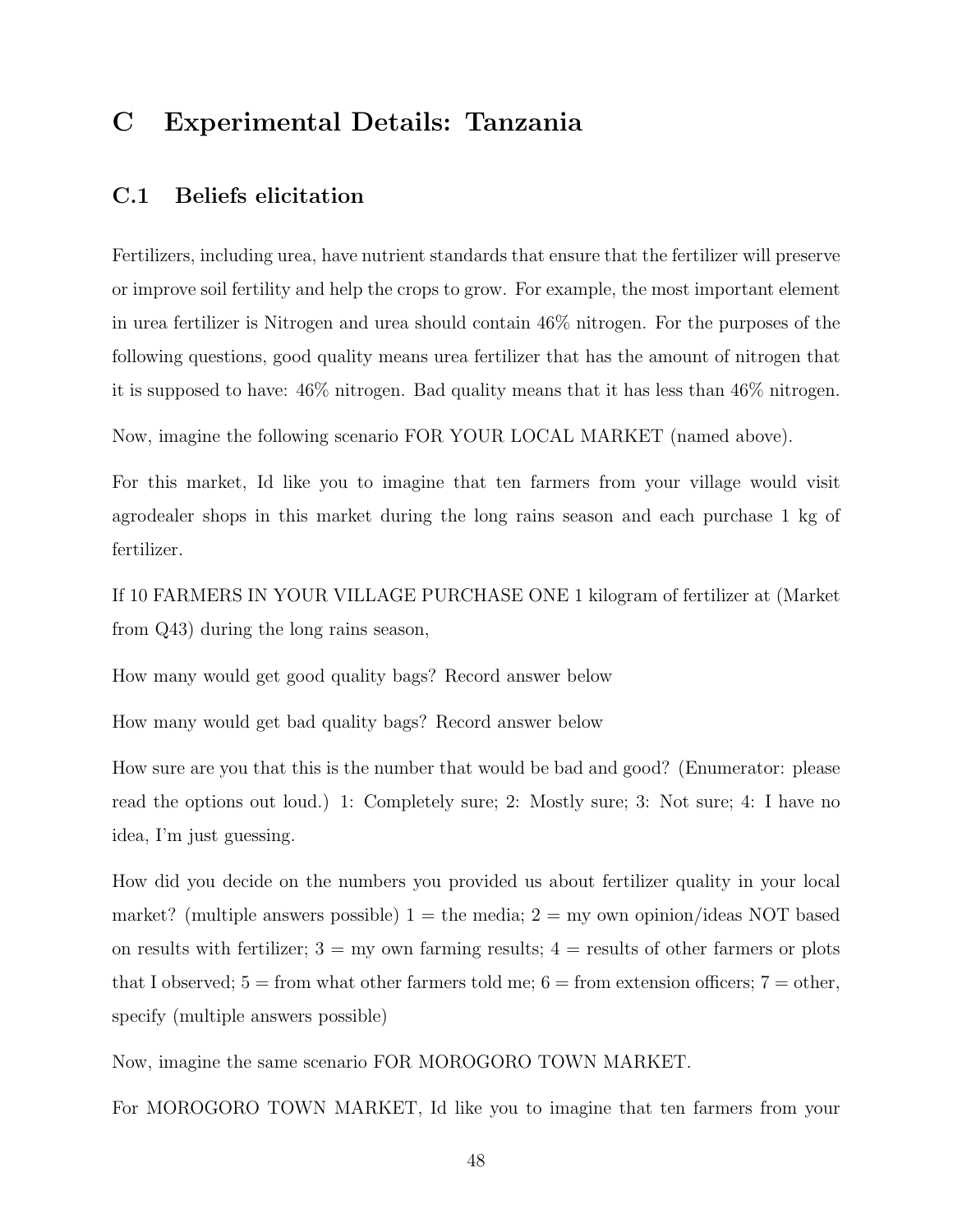village would visit agrodealer shops in Morogoro Town Market during the long rains season and each purchase 1 kg of fertilizer.

If 10 FARMERS FROM YOUR VILLAGE EACH PURCHASE ONE 1 kilogram bag of fertilizer from agrodealers in Morogoro Town Market during the long rains season,

How many would get good quality bags? Record answer below

How many would get bad quality bags? Record answer below

Have you ever purchased fertilizer in Morogoro Town Market?

How sure are you that this is the number that would be bad and good? (Enumerator: please read the options out loud.) 1: Completely sure; 2: Mostly sure; 3: Not sure; 4: I have no idea, Im just guessing

### C.2 Willingness-to-pay experiment

We are doing a market study to see how much farmers like you are willing to pay for different kinds of fertilizer. Today we have three kinds of fertilizer to offer you. You will be able to buy some of this fertilizer if you like.

The first kind of fertilizer is 1 kg of urea fertilizer that we bought in Morogoro town Market in April 2019, and we tested it in a laboratory to make sure it was completely good. It has 46% nitrogen, as is required for good quality by international manufacturing standards.

The next kind is the same as what you probably can buy now in markets. It is 1kg of urea fertilizer that we bought at a market nearby in April 2019.

The last kind is probably familiar to you too. It is 1kg of urea fertilizer that we bought in Morogoro Town Market and in April 2019.

The fertilizer from the market nearby and from Morogoro may also be good. I do not know. It is up to you to think about whether you think the fertilizer is good or not.

Imagine we are in a world where prices are not fixed. The prices you might pay will be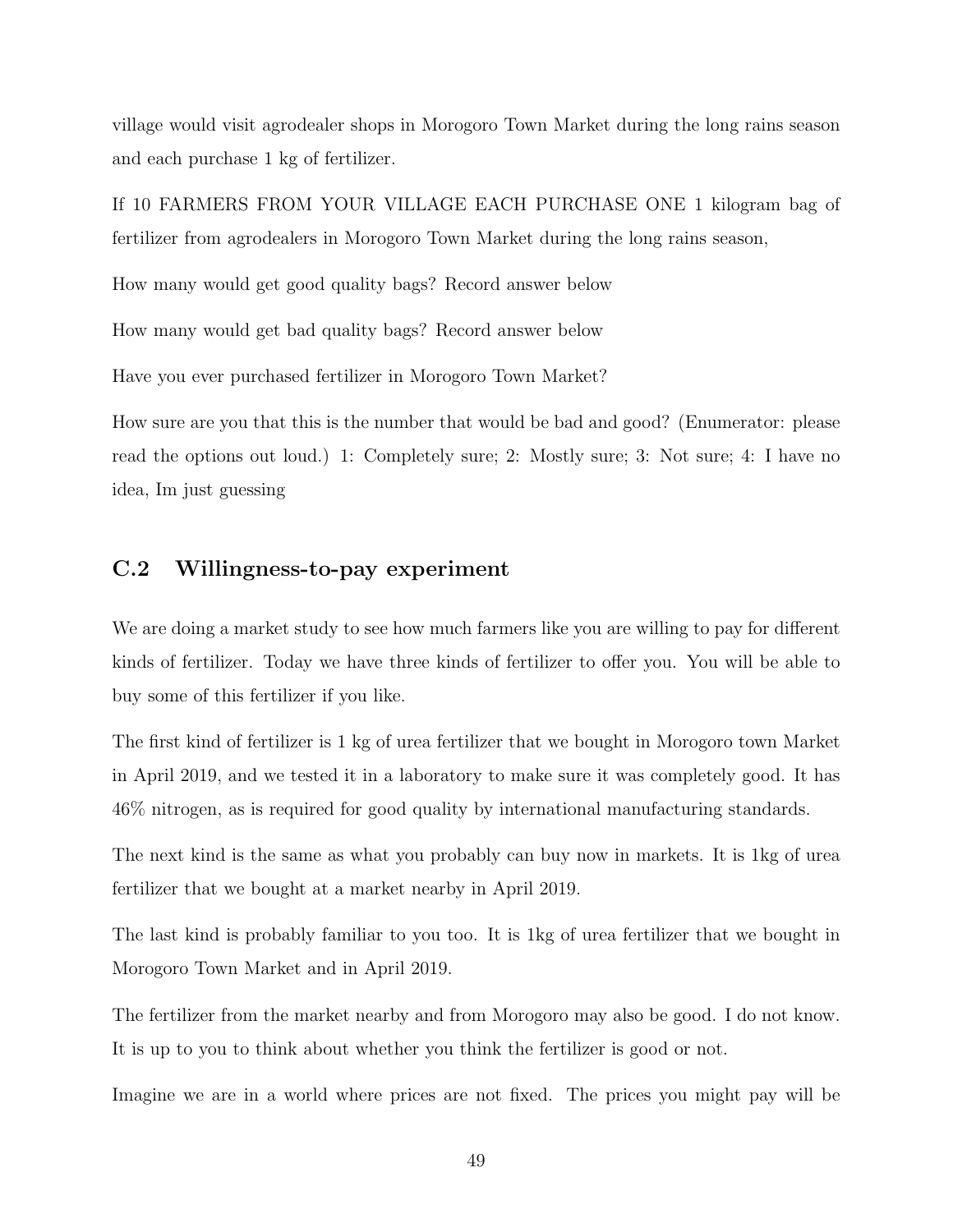determined by chance in the game we are about to do.

You will not have to spend any more money for the fertilizer than you really want to. You may even be able to buy fertilizer for less than you would be willing to pay and less than its price in the market.

You will now have the chance to buy some items from me, but the way we do it here is a bit different from how its done in the market or shop. Lets demonstrate with this soap.

Here is how it works: I will ask you to tell me the maximum price you are willing and able to pay today for the soap. This is called your bid.

After you make your bid, we will play a price game.

In this bag I have many pieces of paper with different prices on them. The prices represent the possible prices for the soap.

I will ask you to pick a piece of paper with a price on it from this bag and we will look at the price together. If the price you pick is less than or equal to your bid, you will buy the soap and you will pay the price you pick from the bag. If the price you pick is greater than your bid, then you cannot buy the soap.

You will only have one chance to buy the soap. You cannot change your bid after you draw a price from the bag. You must state the price that you are actually able to pay now.

We will practice in one moment, but for now, do you have any questions?

#### SOAP ROUND

Before we do the fertilizer, lets do a version of this bidding with this soap. Well do the same task for fertilizer in a minute, but instead of bidding on the fertilizer, right now we will bid on the soap.

i. What is the maximum amount you are willing to pay for this soap? [Farmer states BID X] BID X:

ii. And if you pick the price [BID X-100 TSH] from the bag in the price game, does that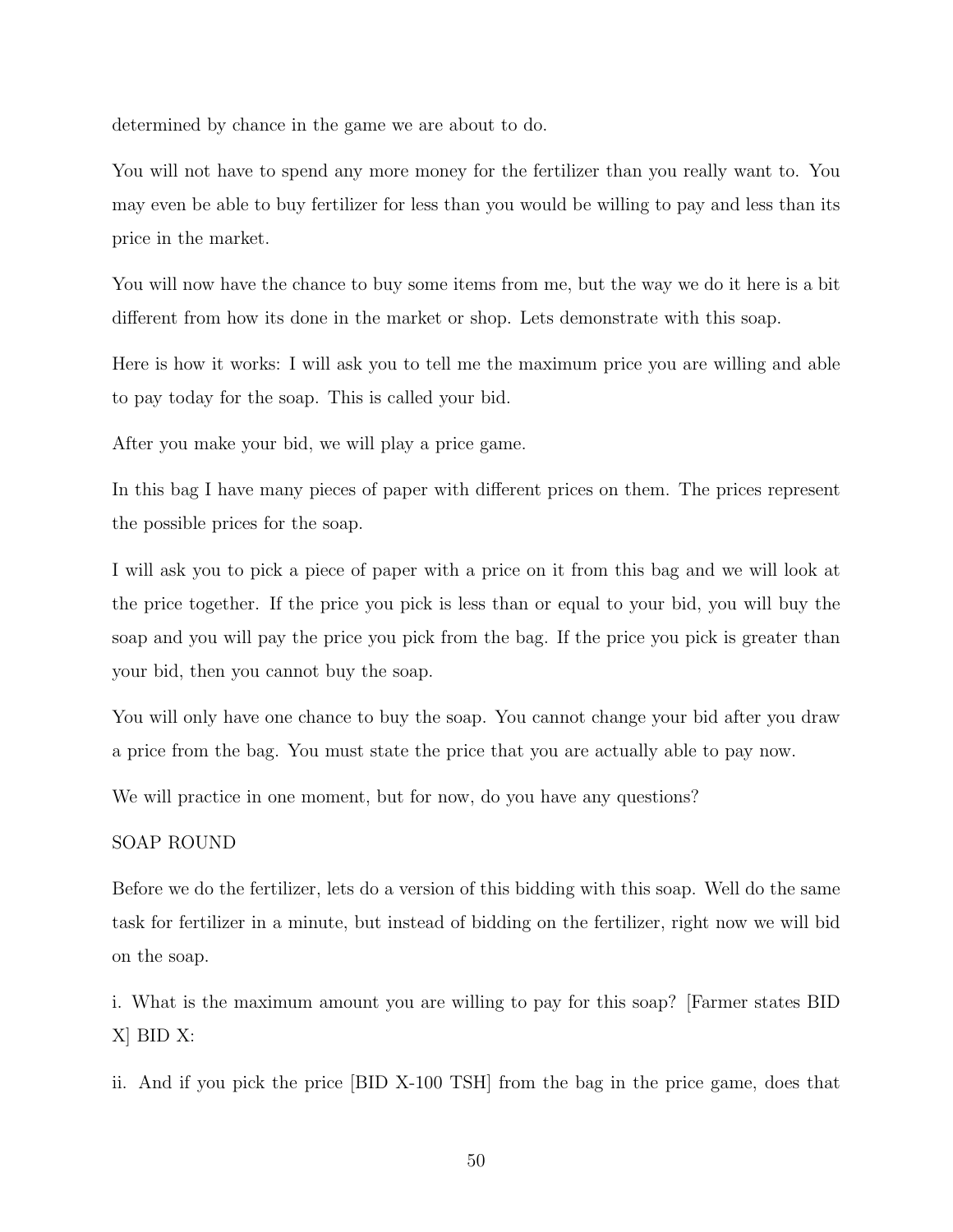mean you will buy the soap? ENUMERATOR NOTE: Farmer should say YES. If YES: go to (iii) ENUMERATOR NOTE: If farmer says no, read the Instructions again (return to \*\*\*\* on previous page) and then ask question (i) above again.

iii. If you draw the price [BID X+100 TZS], would you want to purchase the soap for [BID  $X+100$ ? If YES: go to (iv) If NO: go to (v)

iv. Do you want to change your bid to [BID X+100TSH]? If YES: Ok, your new bid is [BID  $X+100TSH$ , go back to (i) and use BID  $X+100TSH$  as the new BID X If NO: go to (v.)

v. So, is BID X truly the most you would want to pay? If YES: go to 53 If NO: go back to I and start over with a new BID.

vi. Now you will play the price game and pick a price from the bag.

If you pick a price that is equal to your BID X or less, you will buy the soap at the price you pick. If you pick a price that is more than your BID X, you will not be able to buy the soap. Are you ready to pick a price?

ENUMERATOR INSTRUCTIONS: Mix the prices in the bag, hold bag above eye level of farmer and have him or her pick a price without looking.

Together look at price that the farmer draws and read the price out loud. [Drawn price is Y]

Record drawn price in question 56. Record if drawn price is higher or lower/equal to the Final Bid in survey in question 57.

vii. Lets look at the price together. a. [If  $Y \leq X$ ]: The price is Y which is [less than/equal to] the amount you said you would be willing to pay for the soap. You can now buy the soap at this price. Exchange payment for soap.

b. [If Y>X]: The price is Y, which is greater than the amount you said you would be willing to spend. You cannot purchase the soap.

viii. Do you have any questions about the task? Next we will be bidding for fertilizer.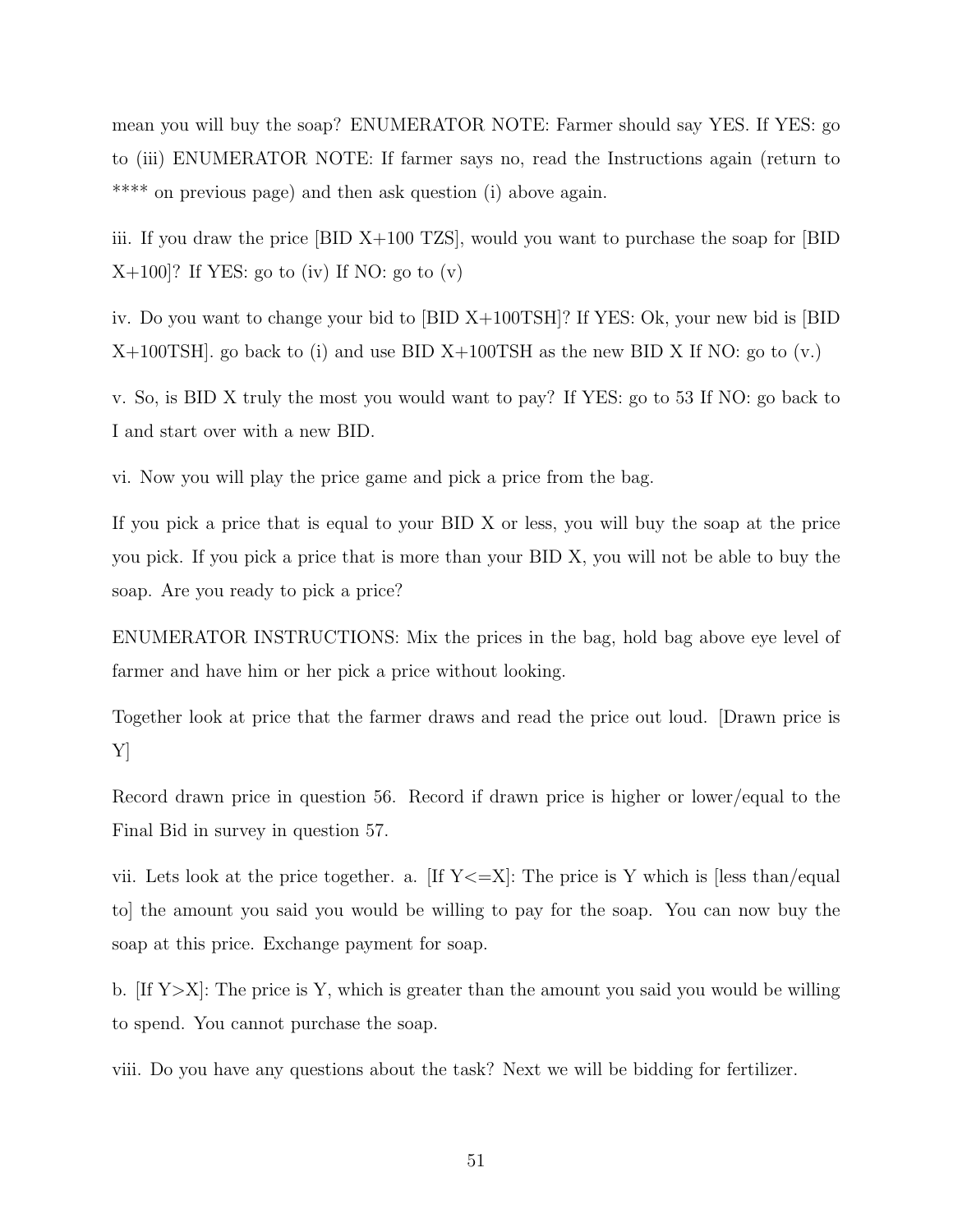Address any questions or concerns the farmer has. Make sure he or she understands the rules. Record answers to survey questions 58-61.

#### FERTILIZER ROUND

Now you will be bidding to buy fertilizer, just as you did with soap.

Today you will bid on the three kinds of fertilizer we described: Lab Tested pure urea from Morogoro Town Market, local urea, and Morogoro Town Market purchased urea.

However, we will only play the price game for one of your three fertilizer bids. We will randomly choose which one.

Here is how: After you provide bids for each of the three fertilizers, and then you will pick a PAPER out of this bag to determine which kind of fertilizer you will play for in the price game.

Look in the bag. Do you see that there is one paper labeled Local urea, one is Morogoro Town Market purchased urea, and one is Lab Tested pure urea from Morogoro Town Market?

Have you thought about how much you are willing to pay for one kilogram each of these three kinds of fertilizer? Are you ready to bid?

Fertilizer bidding: Now you will bid on the first kind of fertilizer

A. Tested pure urea fertilizer from Morogoro Town Market

Now I would like to offer you a chance to buy excellent quality fertilizer. Here is a 1kg bag of fertilizer that our research team brought from Morogoro Town Market in April of this year (2019). We had it tested in a laboratory, and we found that it is contains 46% nitrogen as is required. It is excellent quality fertilizer. You can hold the bag if you like, but you may not open it.

What is the maximum amount you are willing to pay for this fertilizer? [Farmer states BID X] Enumerator Note: If the farmer doesn't want to place a bid, gently try to get them to do it. If the still refuse, note in Question 62a. Ask them why they dont want to play the game and record in 62b.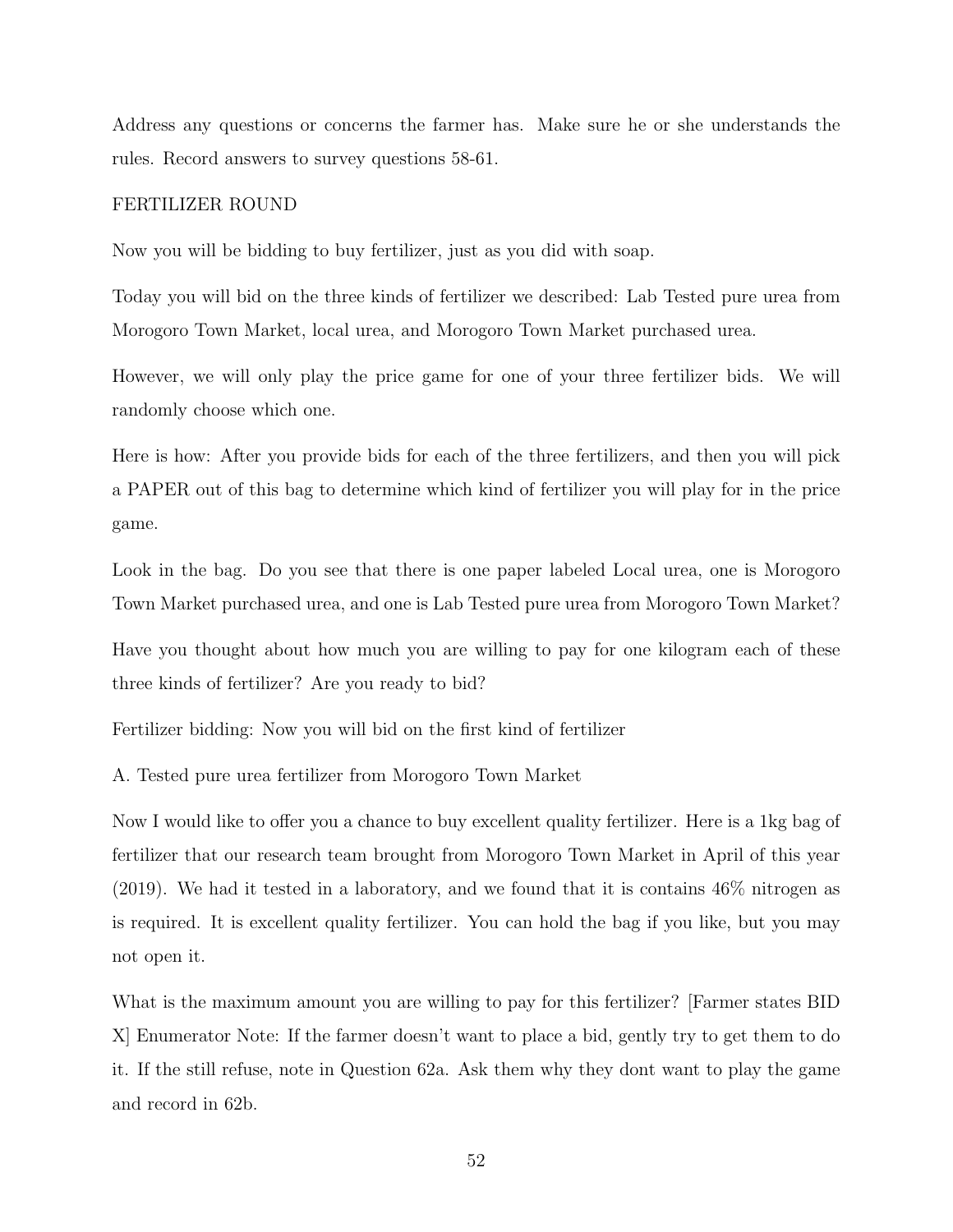Now if you play the price game and pick a price from the bag that is less than or equal to your bid X, you will buy the fertilizer at the price you pick.

If you pick a price greater than your bid of X, you will not be able to buy the fertilizer, even if you change your mind and say you are willing to pay the higher price. Same rules as the soap.

You cannot change your bid after you pick a price. Do you understand?

i. Please, tell me, if you pick the [BID X-100 TSH] price, will you be able to buy the fertilizer? ENUMERATOR: Farmer should reply YES. if they reply NO, explain the instructions again and then ask question again.

ii. And if you pick the [BID X+100 TSH] price, will you be able to buy the fertilizer?

ENUMERATOR: Farmer should reply NO.

If they reply yes, read the Instructions again and then ask question again.

iii. So, is your bid X truly the most you would want to pay for this fertilizer? If YES: KEEP GOING If NO: go BACK AND GET A NEW BID (Q62)

B. Local urea fertilizer

Now I would like to offer you a chance to buy local fertilizer. Here is kilogram of urea fertilizer that our research team bought from a market nearby in April of this year (2019). You can hold the bag if you like, but you may not open it.

C. Morogoro Town Market purchased urea

Now I would like to offer you a chance to buy fertilizer from Morogoro Town Market. Here is a 1kg bag of urea fertilizer that our research team bought from Morogoro Town Market in April of this year (2019). You can hold the bag if you like, but you may not open it.

Now that you have given me a bid for each of the three fertilizers, we will have you pick for which of the three fertilizers you will play the price game.

ENUMERATOR INSTRUCTIONS: Have the farmer choose which market will be the fertil-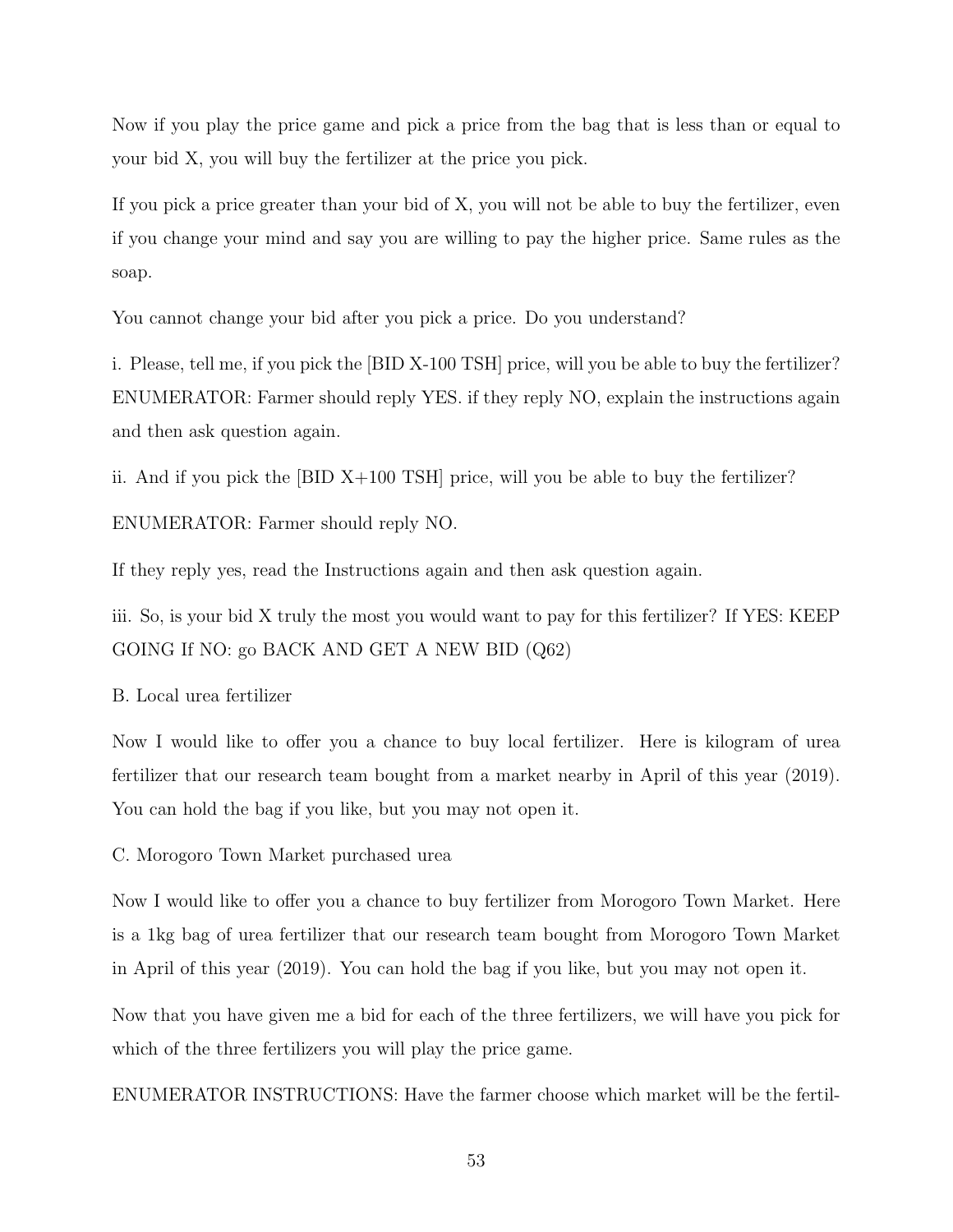izer for which they will pull a price and then possibly purchase.

Now you will play the price game and pick a price from the bag.

If you pick a price that is equal to your BID or less, you will buy the fertilizer at the price you pick. If you pick a price that is more than your BID, you will not be able to buy the fertilizer. Are you ready to pick a price?

ENUMERATOR INSTRUCTIONS: Mix the prices in the bag, hold bag above eye level of farmer and have him or her pick a price without looking.

Together look at price that the farmer draws and read the price out loud to confirm price. Record drawn price in survey in question 81. Record if drawn price is higher or lower/equal to the BID in survey in question 82.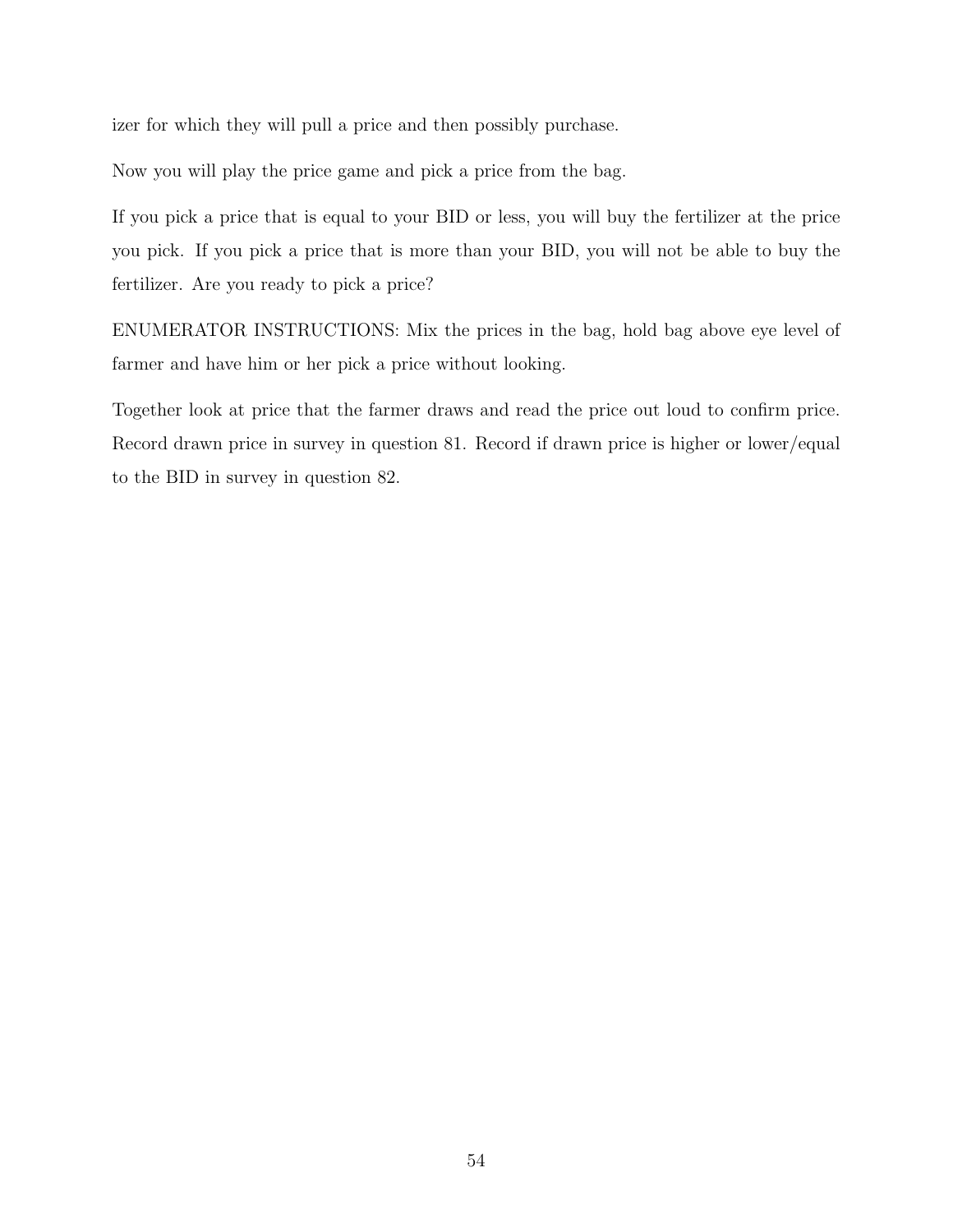# <span id="page-54-0"></span>D Experimental Details: Uganda

### D.1 Beliefs elicitation

Facilitator, please read this script to the respondent. The script can be repeated 3 times. After repeating it three times, do not repeat it. Tell the respondent to just try their best.

1. I now want to ask you a different type of question. These questions are about your beliefs. We will start with an example.

2. In my village, there are ten farmers who my father knows very well. I dont know for sure what they have planted, but I will give you my beliefs about how many of these ten farmers could be growing groundnuts.

3. My belief of how many of those ten farmers grows groundnuts is 6 farmers. I think that the chance of 6 farmers growing groundnuts is highest. The smallest number of those ten farmers that could be growing groundnuts is 3. I am certain that there will be at least 3 farmers growing groundnuts.

4. The biggest number of farmers I think could be growing groundnuts is 9. I am also certain that there will be at least one farmer not growing groundnuts. This is what I think for these 10 farmers

[point to the tool card 6] 5. Each of these spaces represents the number of farmers that I think could be growing groundnuts in my village out of the ten. There are spaces for 0 farmers, 1 farmer, 2 farmers, up to 10 farmers.

6. I have here 15 buttons. I will now put buttons in the different spaces. Every button represents a chance that it is this number of farmers in my village that could be growing groundnuts. The more buttons in a space, the higher is the chance that this is the number of farmers out of the ten, who grows groundnuts in my village.

7. I said that the smallest number is 3 farmers, so spaces 0, 1, and 2 will be empty because my belief is that there is no chance that less than 3 of the 10 farmers will be growing groundnuts.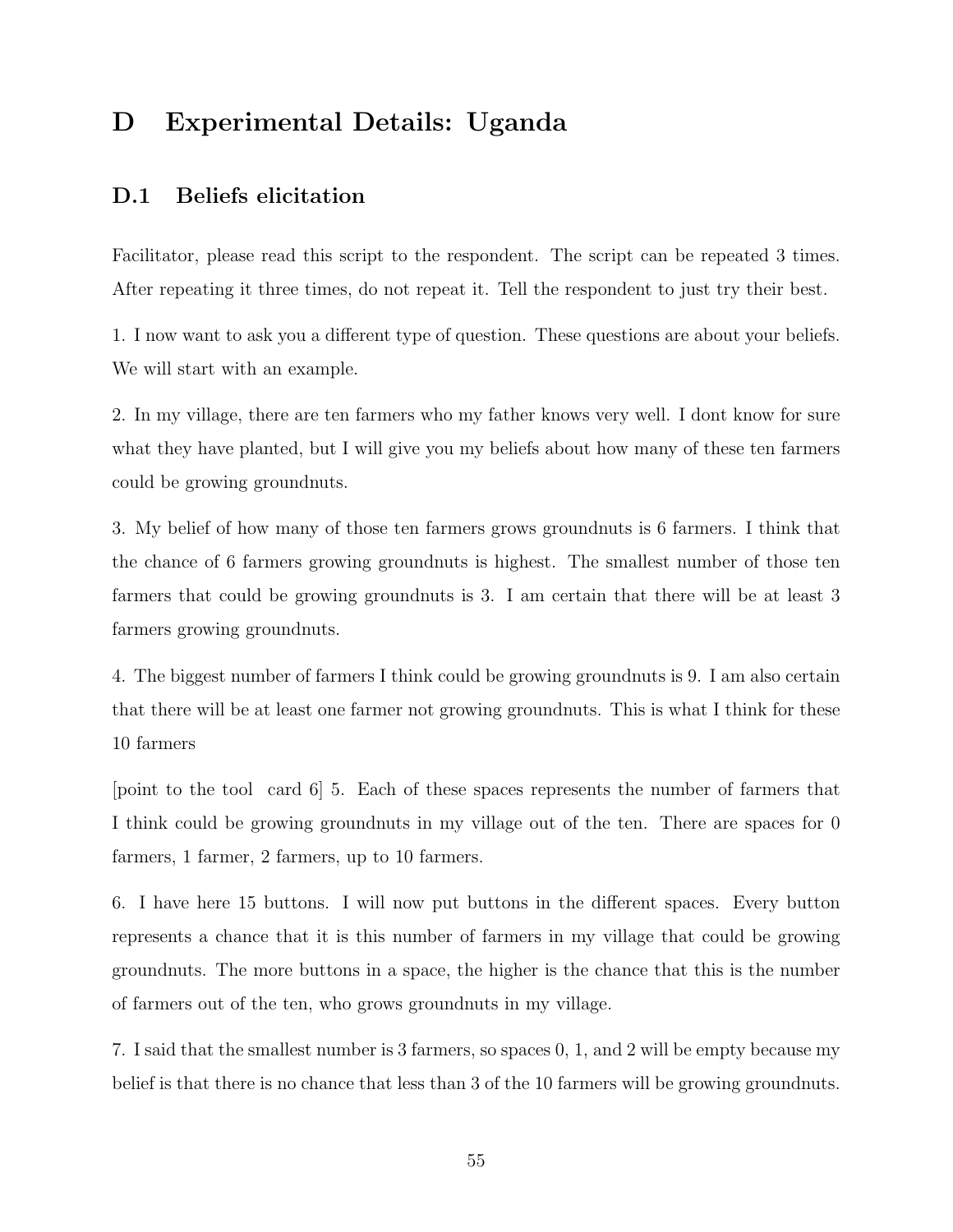I will cover these spaces because there is no chance.

[cover spaces 0, 1, and 2] 8. I also said that the biggest number of farmers growing groundnuts can not be above 9 out of the 10, so space 10 will also not count and I will cover it because there is no chance.

[cover space 10]

9. I will put the most buttons in the space for 6 farmers; I will put 5 buttons. I think that it is the MOST likely that there will be 6 farmers out of the ten growing groundnuts. The chance of 6 farmers is the highest, in my opinion.

[put the buttons]

10. I will put fewer buttons in the space for 7 farmers, because I think it is less likely that 7 farmers are growing groundnuts than 6. I will put 3 buttons.

[put the buttons]

11. I will put 2 buttons in the space for 5 farmers and for 8 farmers because I think that it is less likely that 5 or 8 farmers are growing groundnuts.

[put the buttons]

12. I will put 1 button in the spaces for 3, 4, and 9 farmers. This is because I think it is possible, but not very likely that so few or so many farmers are growing groundnuts. I think the chance that this happens is low.

[put the buttons]

13. So, there is a very small chance that of 3 or 4 out of the 10 farmers is growing groundnuts [point at space 3 and 4] and a very small chance that 9 out of the ten farmers is growing groundnuts [point at space 9].

14. There is a small chance that 5 or 8 farmers out of the ten are growing groundnuts [point at spaces 5 and 8]. There is a good chance that 7 farmers are growing groundnuts [point at space 7], and the chance of 6 farmers out of the ten growing groundnuts I think is the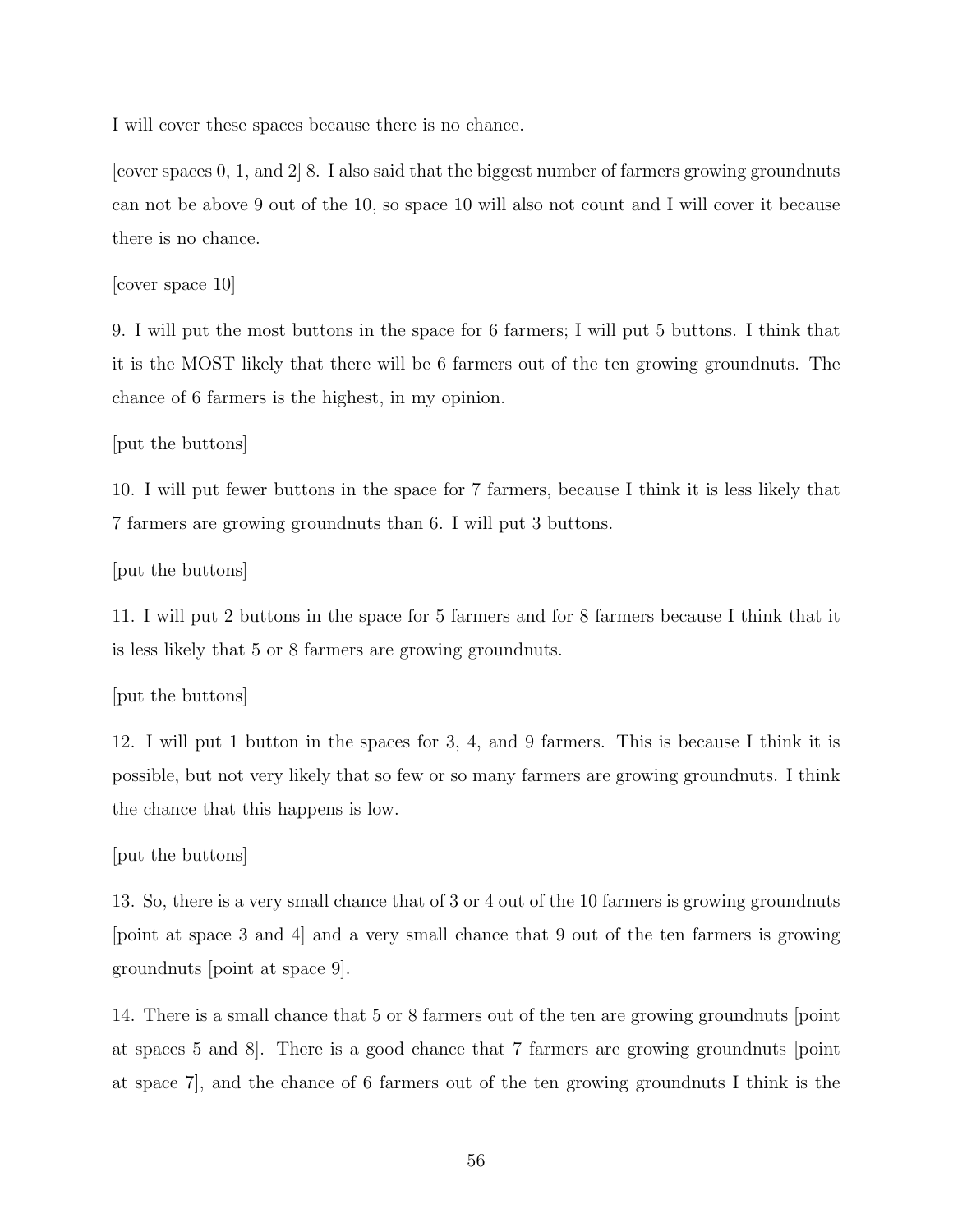highest point at space 6.

15. Is this clear? Now lets do an example of your expectations.

[choose the respondent who seems to be following the best] 16. I will ask [name of respondent] to tell me about what they believe. You might have different beliefs, and that is OK. Everyone can have different ideas about what they think.

17. Imagine 10 farmers in this village who are not part of these households here today. Based on your experience, out of these ten households, how many do you think might be growing groundnuts?

18. Can you also tell me what is the smallest number of households out of the 10 that we interview in this village that is growing groundnuts?

19. And can you also tell me what is the biggest number of households out of the 10 that we interview in this village that is growing groundnuts?

[cover up the spaces that are outside of the smallest biggest range]

20. Can you now put the buttons in the spaces? Put more buttons in the spaces that you think have a higher chance of being true. So if you think there is a low chance that the number for a space is the number of farmers growing groundnuts, put few buttons. If you think there is a high chance of that number of farmers growing groundnuts, put more buttons.

21. You have to use all 15 buttons.

[allow the respondent to place the buttons, and then go through their example]

22. So this means that you are sure that it is not possible for fewer than [minimum] farmers to be growing groundnuts and you are sure that it is not possible for more than [maximum] farmers to be growing groundnuts.

23. You put the most buttons here [point to max buttons] so you think that this number of farmers growing groundnuts has the most chance. You think it is less likely that [point to spaces with fewer buttons] that this many farmers is growing groundnuts. And you think